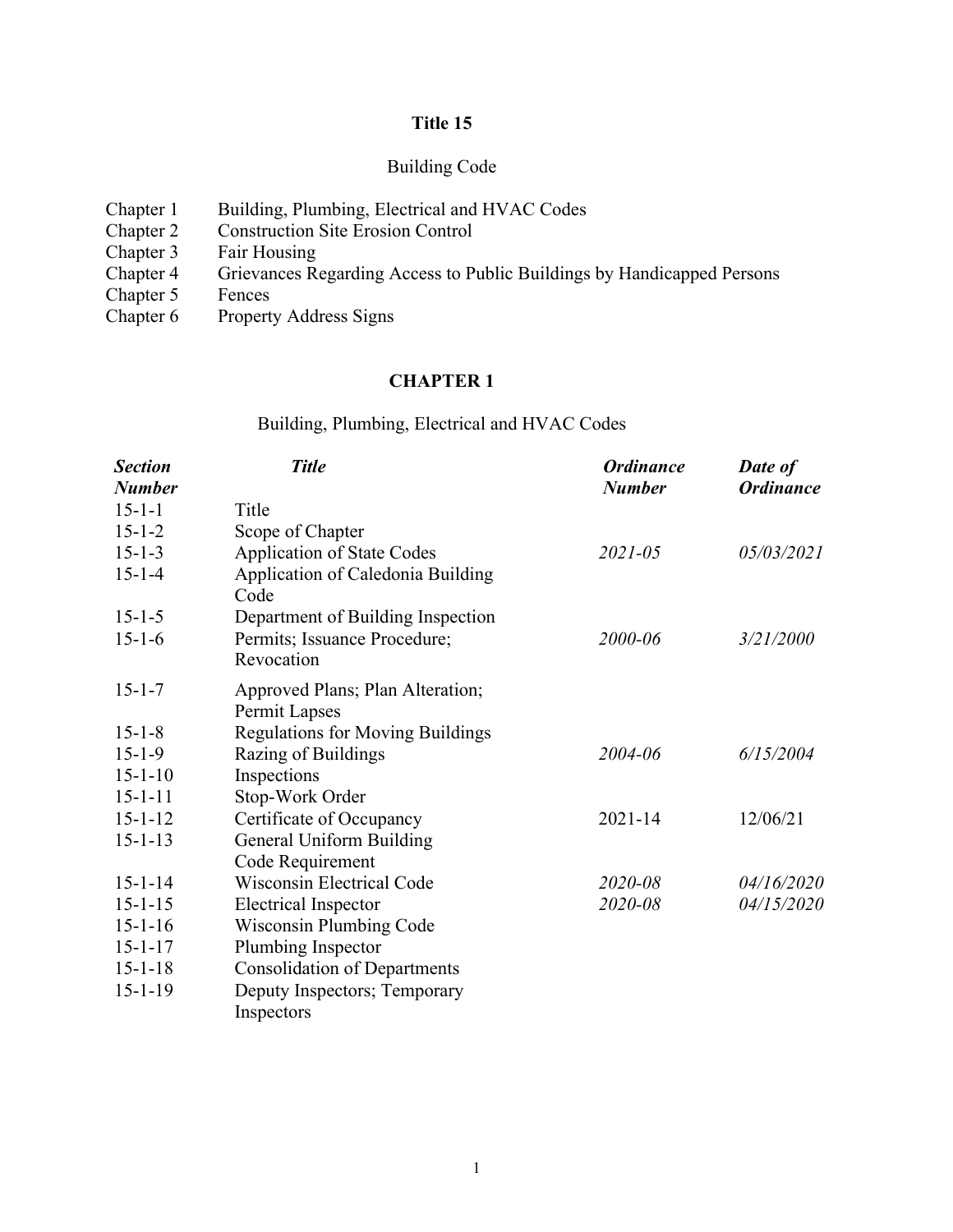| $15 - 1 - 20$   | Building Permit Survey or Sketch<br>Required            |             |          |
|-----------------|---------------------------------------------------------|-------------|----------|
| $15 - 1 - 20.5$ | <b>Outdoor Swimming Pool Regulations</b>                |             |          |
| $15 - 1 - 21$   | Site Grading and Drainage Bond                          |             |          |
| $15 - 1 - 22$   | Fire Sprinkler System Permit Required                   | 2002-08     | 6/7/02   |
|                 |                                                         | 2012-10     | 10/02/12 |
| $15 - 1 - 23$   | Fees for Building Permits and                           | 2001-17     | 12/4/01  |
|                 | Inspections                                             | 2002-28     | 12/17/02 |
|                 |                                                         | 2003-02     | 2/03     |
|                 |                                                         | $2003 - 11$ | 12/16/03 |
|                 |                                                         | $2004 - 13$ | 12/21/04 |
|                 |                                                         | 2005-23     | 01/03/06 |
| $15 - 1 - 24$   | Plumbing Permit and Inspection Fee                      | 2001-17     | 12/4/01  |
|                 | Schedule                                                | 2002-28     | 12/17/02 |
|                 |                                                         | $2003 - 11$ | 12/16/03 |
|                 |                                                         | $2004 - 13$ | 12/21/04 |
|                 |                                                         | 2005-23     | 01/03/06 |
| $15 - 1 - 25$   | <b>Electrical Permit and Inspection Fee</b>             | 2001-17     | 12/4/01  |
|                 | Schedule                                                | 2002-04     | 3/5/02   |
|                 |                                                         | 2002-28     | 12/17/02 |
|                 |                                                         | $2003 - 11$ | 12/16/03 |
|                 |                                                         | $2004 - 13$ | 12/21/04 |
|                 |                                                         | 2021-09     | 09/20/21 |
| $15 - 1 - 26$   | Park Impact Fees                                        | 2002-16     | 6/18/02  |
| $15 - 1 - 27$   | <b>Engineering Department Fees for</b>                  | 2001-17     | 12/4/01  |
|                 | Building Permits and Other                              | 2002-28     | 12/17/02 |
|                 | <b>Engineering Services</b>                             | 2003-02     | 2/03     |
|                 |                                                         | 2003-11     | 12/16/03 |
|                 |                                                         | $2004 - 13$ | 12/21/04 |
| $15 - 1 - 28$   | Caledonia Wind Ordinance                                |             |          |
| $15 - 1 - 29$   | One- and Two-Family Dwelling<br>Code                    | 2001-17     | 12/4/01  |
| $15 - 1 - 30$   | <b>Violations and Penalties</b>                         | 2002-13     | 5/23/02  |
| $15 - 1 - 31$   | Portable Toilets and Construction<br>Debris Receptacles | 2005-04     | 04/04/05 |
| $15 - 1 - 32$   | Regulation of Outdoor Wood-Fired<br>Furnaces            | 2012-06     | 08/21/12 |
| $15 - 1 - 33$   | <b>Commercial Building Code</b>                         | 2018-16     | 12/17/18 |

# **SEC. 15-1-1 TITLE.**

The regulations in this Chapter shall be known and cited as the "Caledonia Building Code." The Caledonia Building Code shall be construed to secure their expressed intent and to ensure public safety, health and welfare insofar as they are dependent upon building construction.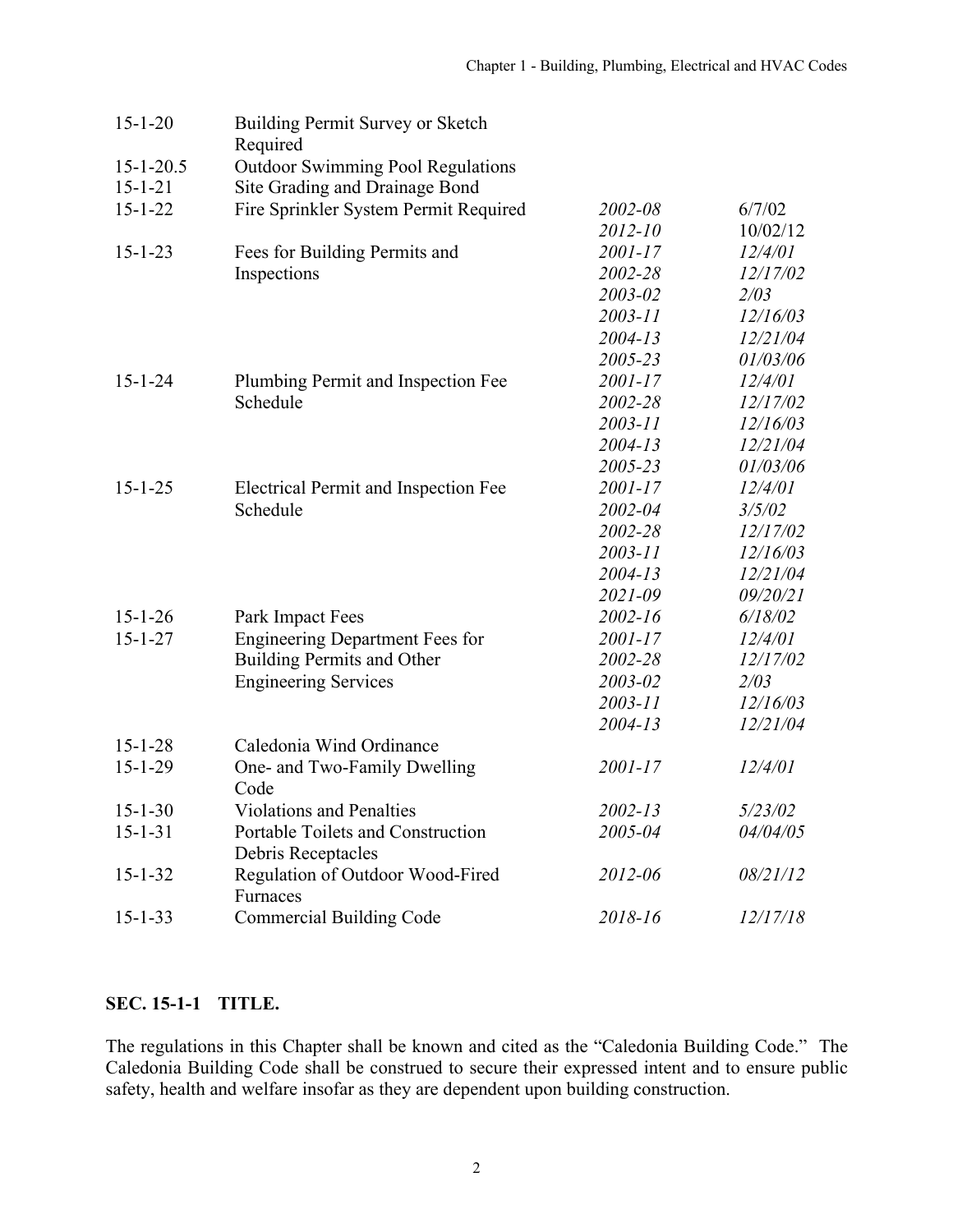### <span id="page-2-0"></span>**SEC. 15-1-2 SCOPE OF CHAPTER.**

The provisions of this Code shall govern the design, Construction, alteration, demolition and moving of all buildings and structures.

# **SEC. 15-1-3 APPLICATION OF STATE CODES.**

- (a) **Wisconsin Administrative Building and Heating, Ventilating and Air Conditioning Code.** The Wisconsin Administrative Building and Heating, Ventilating and Air Conditioning Code, Chapters IND 50 through 57 and IND 60 through 64, both inclusive, and all amendments thereto, are hereby made a part of this Code by reference with respect to those classes of buildings to which such provisions apply. A copy of said Code is on file in the office of the Town Clerk.
- (b) **Wisconsin Uniform Dwelling Code.** The Wisconsin Uniform Dwelling Code, chapter ILHR 20 through 25, inclusive, and all amendments thereto, are hereby made a part of this Code by reference and shall apply to all one (1) and two (2) family dwellings and alterations and additions thereto, the initial construction of which was commenced after the effective dates of the various Chapters of the Wisconsin Uniform Dwelling Code. A copy of said Code is on file in the office of the Town Clerk.
	- (1) Authority. These regulations are adopted under the authority granted by Sec. 101.65, Wisconsin Statutes.
	- (2) Purpose. The purpose of this section is to promote the general health, safety and welfare and to maintain required local uniformity with the administrative and technical requirements of the Wisconsin Uniform Dwelling Code.
	- (3) Scope. The scope of this section includes the construction and inspection of one- and two-family dwellings built since June 1, 1980 and new camping units as defined in Wis. Admin. Code § 327.08(9). The Village previously adopted the Wisconsin Uniform Dwelling Code and this ordinance updates the local code to comport with the most recent version of uniform State Codes. To the extent any provision of this Section conflicts with another section of the Municipal Code, the most restrictive provision shall apply.
		- a. Notwithstanding Wis. Admin. Code § SPS 320.05 or any other exemptions of the Uniform Dwelling Code, the scope of this ordinance also includes the construction and inspection of alterations and additions to one- and twofamily dwellings built before June 1, 1980. Because such projects are not under state jurisdiction, petitions for variance and final appeals under Wis. Admin. Code §§ SPS 320.19 and 320.21, respectively, shall be decided by the Zoning Board of Appeals. Petitions for variance shall be decided per Wis. Admin. Code § SPS 320.19(Intro) so that equivalency is maintained to the intent of the rule being petitioned.
		- b. Notwithstanding Wis. Admin. Code § SPS 320.05 or any other exemptions of the Uniform Dwelling Code, the scope of this ordinance also includes the construction and inspection of detached garages serving one and two family dwellings. The building structure and any heating, electrical or plumbing systems shall comply with the requirements of the Uniform Dwelling Code, other than for smoke alarms, carbon monoxide alarms and frost protection of footings, which shall be determined by the code official. Petitions for variance and appeals shall be under the jurisdiction of the Zoning Board of Appeals.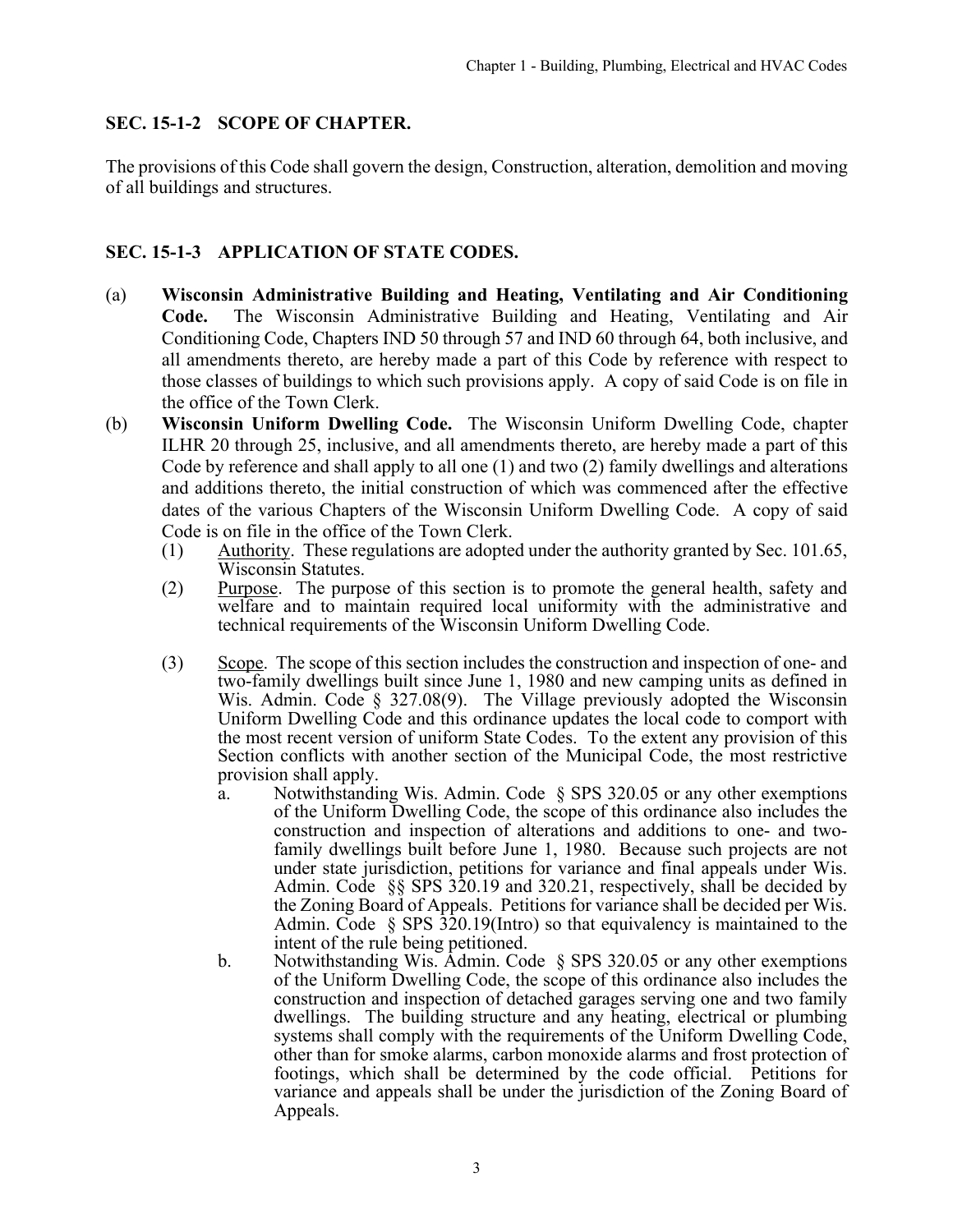- <span id="page-3-0"></span>(4) Wisconsin Uniform Dwelling Code Adopted. The Wisconsin Uniform Dwelling Code, § SPS 320-325 and § SPS 327, and their successors, of the Wisconsin Administrative Code, and all amendments thereto, is adopted and incorporated by reference and shall apply to all buildings within the scope of this ordinance.
- (5) Building Inspector. The Building Inspector, pursuant to Sec. 15-1-5, shall administer and enforce this ordinance and shall be certified by the Division of Industry Services, as specified by Wisconsin Statutes, Section 101.66(2), in the category of Uniform Dwelling Code Construction Inspector. Additionally, this or other assistant inspectors shall possess the certification categories of UDC HVAC, UDC Electrical, and UDC Plumbing.
- (6) Building Permit Required. Building permits are required in accordance with the Wisconsin Uniform Dwelling Code and this Chapter. Application of the Code requirements are set forth in this Chapter and specifically under Sections 15-1-4 (d) and (e), 15-1-6 and 15-1-29 of this Chapter.
- (7) Building Permit Fee. The building permit fees shall be determined by resolution of the Village Board from time-to-time and shall include the applicable fee per Wis. Admin. Code Ch. SPS 302 to be forwarded to the Wisconsin Department of Safety and Professional Services for a UDC permit seal that shall be assigned to any new dwelling. Permit fees for a Wisconsin camping unit as outlined within Wis. Admin. Code  $\S$  SPS 327.09 and inspection fees as outlined within Wis. Admin. Code  $\S$ 327.10(3) will also be included in this resolution.
- (8) Enforcement; Penalties. The enforcement of this section and all other laws and ordinances relating to building shall be by means of the withholding of building permits, increased permit fees, imposition of forfeitures and injunctive action. Enforcement procedures and penalties shall be imposed pursuant to Sec. 15-1-29 of this Title.
- (9)  $\text{Log.}$  The Building Inspector(s) shall keep a log of all inspections completed.

# **SEC. 15-1-4 APPLICATION OF CALEDONIA BUILDING CODE.**

- (a) **General Applicability.** All buildings and structures hereafter erected, altered, repaired, moved or demolished that are used or designed to be used for the purpose herein defined shall comply in full with the requirements of this Code.
- (b) **Zoning Laws**. No provision of this Code shall be construed to repeal, modify or constitute an alternative to any lawful zoning regulations.
- (c) **Buildings Covered.** Construction requirements of the Uniform Dwelling Code shall apply to all new residential buildings not covered under Section 15-1-3.
- (d) **Existing Buildings.** This code shall also apply to buildings and conditions described in this Section as follows:
	- (1) Existing Buildings Not Previously Occupied. An existing building to be occupied as a one (1) or two (2) family dwelling, which building was not previously so occupied.
	- (2) Repaired Structure. An existing structure that is repaired, when the cost of such repairs exceeds fifty percent (50%) of the equalized value of the structure, said value to be determined by the assessor of the Town. This provision is limited to situations where the structure is to be repaired and the costs of such repairs would exceed fifty percent (50%) of the equalized value of the structure.
	- (3) Additions. Additions and alterations, regardless of costs, made to an existing building shall comply with the requirements of this Code. The provisions of Subsection (e) of this Section shall also apply.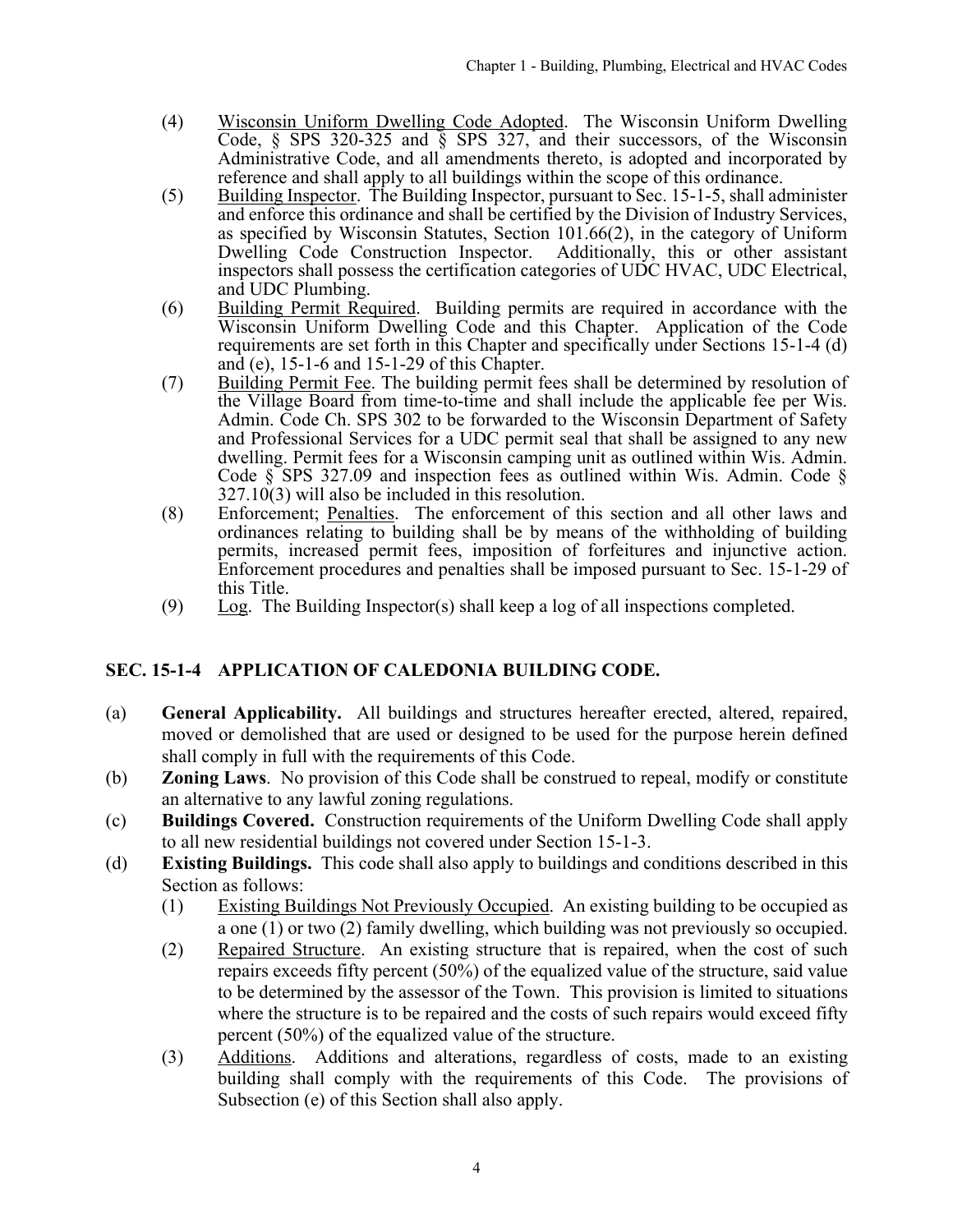- (4) Roof Coverings. Whenever more than twenty-five percent  $(25%)$  of the roof covering of a building is replaced in any twelve (12) month period, all roof covering shall be in conformity with applicable Sections of this Code.
- (e) **Alterations and Repairs**. The following provisions shall apply to buildings altered or repaired:
	- (1) Alterations. When not in conflict with any regulations, alterations to any existing building or structure accommodating a legal occupancy and use but not of nonconforming type of construction, which involves either the structural members of floors or roofs, beams, girders, columns, bearing or other walls, room, heating and air conditioning systems, arrangement, light and ventilation, changes in location of exit stairways or exits, or any or all of the above, then such existing construction shall be made to conform to the minimum requirements of this Code applicable to such occupancy and use and given type of construction.
	- (2) Repairs. Repairs for purposes of maintenance or replacements in any existing building or structure which do not involve the structural portions of the building or structure, or which do not affect room arrangement, light and ventilation, access to or efficiency of any exit stairways or exits, fire protection or exterior aesthetic appearance and which do not increase a given occupancy and use shall be deemed minor repairs.
	- (3) Alterations; When Not Permitted. When an existing building or structure which, for any reason whatsoever does not conform to the regulations of this Code, has deteriorated from any cause whatsoever to an extent greater than fifty percent (50%) of the equalized value of the building or structure, it is a rebuttable presumption that such structure constitutes a public nuisance; no alterations or moving of such building or structure shall be permitted. Any such building or structure shall be considered a menace to public safety and welfare and shall be ordered vacated and thereafter demolished and debris removed from the premises.
	- (4) Alterations and Repairs Required. When any of the structural members of any building or structure have deteriorated from any cause whatsoever to less than their required strength, the owner of such a building or structure shall cause such structural members to be restored to their required strength, failing in which the building or structure shall be considered a menace to public safety and shall be vacated; and thereafter no further occupancy or use of the same shall be permitted until the regulations of this Code are complied with.
	- (5) Extent of Deterioration. The amount and extent of deterioration of any existing building or structure shall be determined by the Building Inspector.
	- (6) Use of Unsanitary Building. I t shall be unlawful to occupy or use or permit the occupancy or use of any building or structure that is unsanitary, dilapidated, deteriorated, or out of repair as to be unfit for human habitation, occupancy or use until the regulations of this Code have been complied with.

# **SEC. 15-1-5 DEPARTMENT OF BUILDING INSPECTION.**

(a) **Creation**. There is hereby created the Department of Building Inspection. The Building Inspector appointed by the Town Board shall act as head of this Department.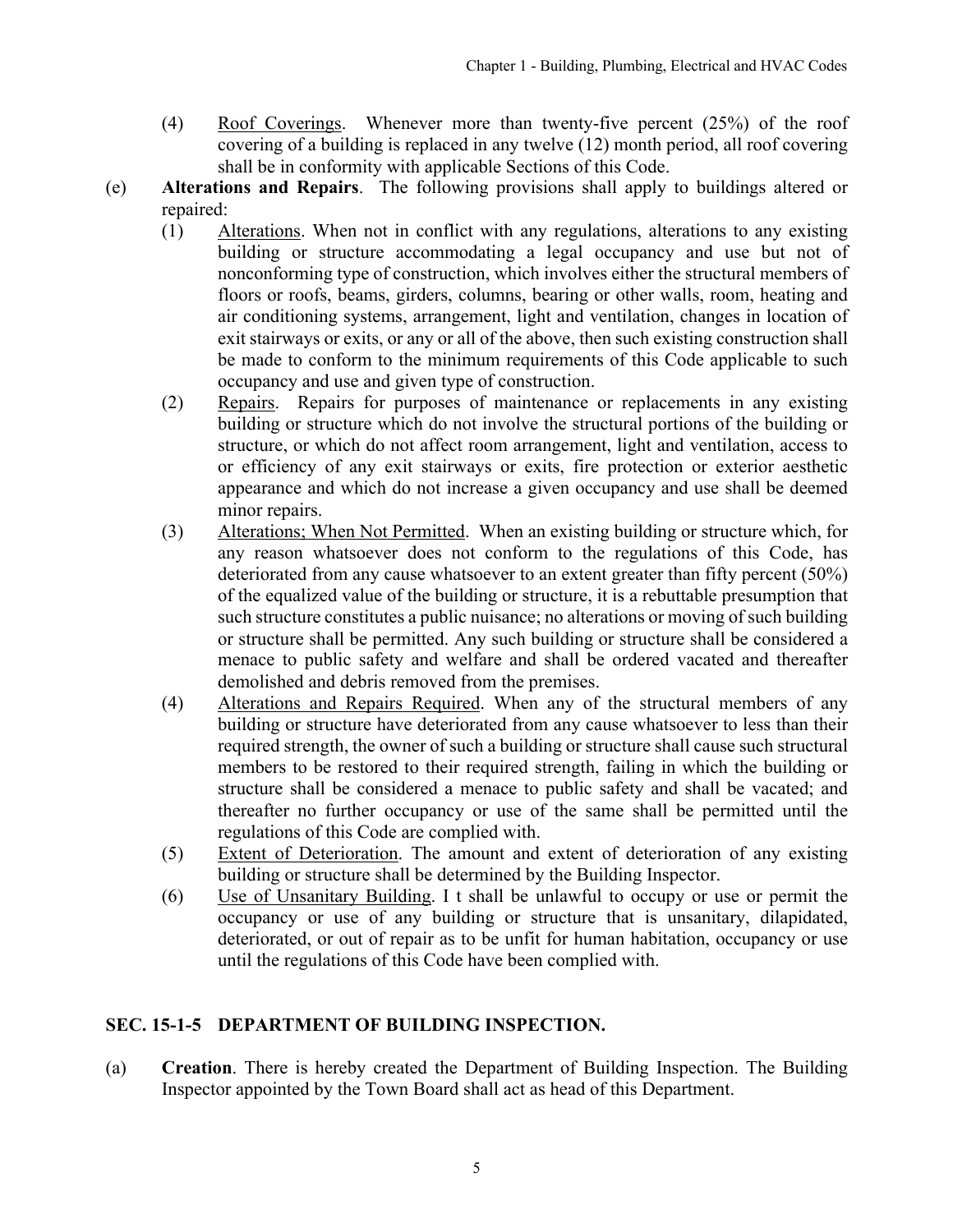- <span id="page-5-0"></span>(b) **Duties**. The Building Inspector is vested with the authority and responsibility to enforce all laws controlling safe building construction. He shall make periodic inspection of existing public buildings to determine their safety. He shall make inspections at the site of buildings damaged by any cause whatsoever to determine the safety of buildings affected thereby.
- (c) **Rights.** The Building Inspector or his authorized agent shall have the power and authority at all reasonable hours, for any proper purpose, to enter upon any public or private premises and make inspection thereof and to require the production of the permit of any building, plumbing, electrical or heating work being done or the required license therefor. The Building Inspector is authorized to obtain inspection warrants to gain access to any such buildings, if necessary.
- (d) **Records.** There shall be kept in the department of Building Inspection a record of all applications for building permits in a book for such purpose, and each permit shall be regularly numbered in the order of its issue. Also, a record showing the number, description and size of all buildings erected indicting the kind of materials used and the cost of each building and aggregate cost of all buildings in the various classes shall be kept. There shall be kept in the Department of Building Inspection a record of all inspections made and of all removal and condemnation of buildings and a record of all fees collected showing the date of their receipt. The Building Inspector shall make a written annual report to the Town Board relative to these matter.

# **SEC. 15-1-6 PERMITS; ISSUANCE PROCEDURE; REVOCATION.**

- (a) **Permits Required.** No building or structure of any kind thereof shall hereafter be built, enlarged, altered or demolished within the Town or moved into, within or out of the Town except as hereinafter provided, unless a permit therefor shall first be obtained by the owner or his agent from the Building Inspector. Permits required are as follows:
	- (1) Building.
	- (2) Air conditioning.
	- (3) Wrecking or razing.
	- (4) Heating.
	- (5) Moving of buildings.
	- (6) Occupancy.
	- (7) Reroofing and residing.
	- (8) Other permits as required by the Town.

# (b) **Application for Permits**.

- (1) General Requirement. Application for a building permit shall be made in writing upon a blank form to be furnished by the Building Inspector and shall state the name and address of the owner of the building and he owner of the land on which it is to be erected, the name and address of the designer and shall set forth a legal description of the land on which the building is to be located, the location of the building, the house number hereof and such other information as the Building Inspector may require. With such application, there shall be submitted to the Building Inspector two (2) complete sets of plans, specifications and three (3) copies of a survey.
- (2) Survey. The survey shall be as provided in Section 15-1-20.
- (3) Plans and Specifications.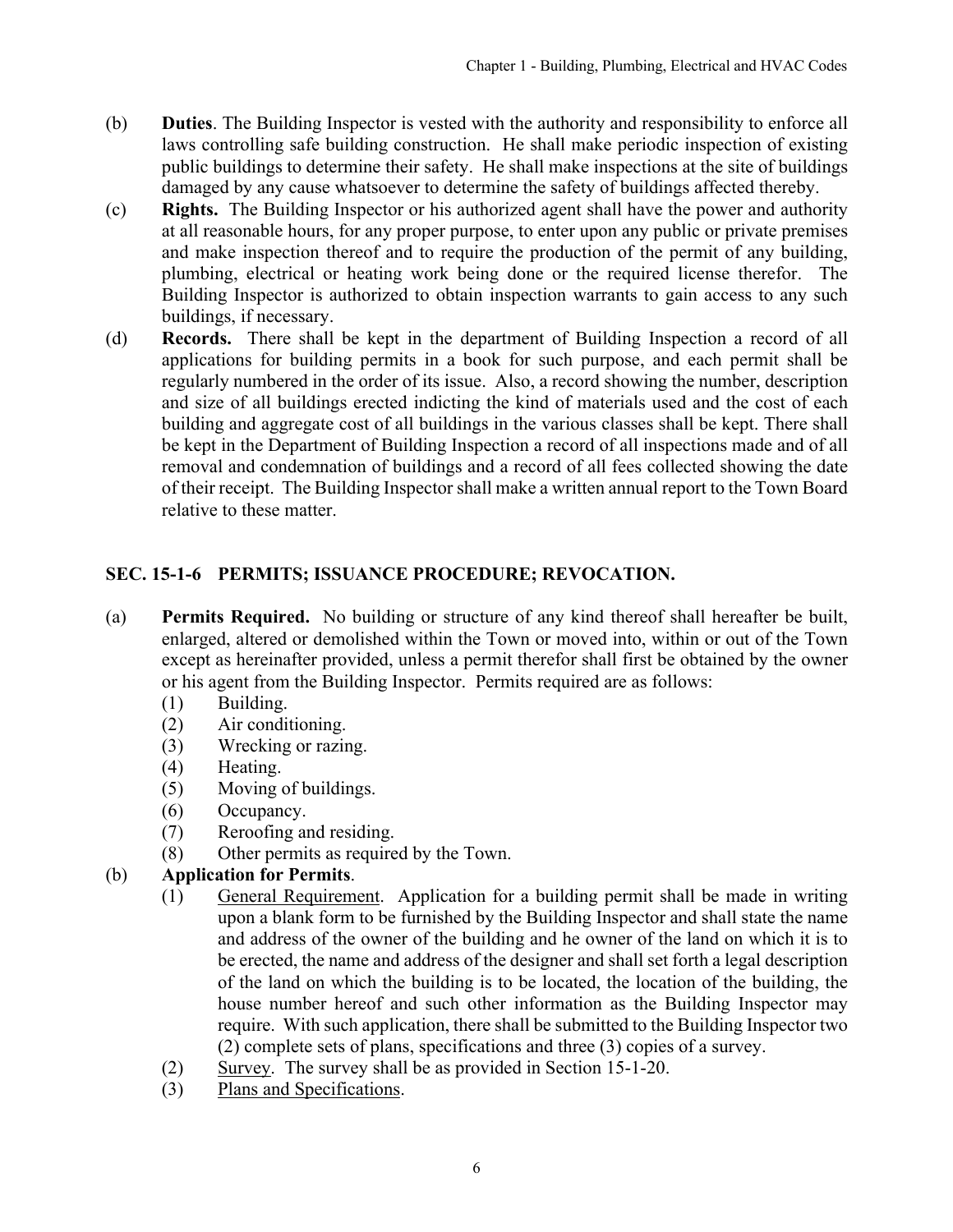- a. All plans shall be drawn to a scale not less than one-fourth (1/4) inch per foot, on paper or cloth in ink, or by some other process that will not fade or obliterate and shall disclose the exiting and proposed provisions for water supply, sanitary sewer connections and surface water drainage. All dimensions shall be accurately figured. Drawings that do not show all necessary detail shall be rejected. A complete set of plans for residential construction shall consist of:
	- 1. All elevations.
	- 2. All floor plans.
	- 3. Complete construction details.
	- 4. Fireplace details [three-fourths (3/4) inch per foot] showing a crosssection of fireplace and flues.
	- 5. Plans of garage when garage is to be built immediately or location of garage when it is to be built at a later date.
- b. All plans shall remain on file in the office of the Building Inspector until at least one (1) year after the completion of the building, after which time the Building Inspector may return the same to the owner, may keep them for public records or may destroy them.
- (c) **Waiver of Some Requirements.** At the option of the Building Inspector, plans, date, specifications and survey need not be submitted with an application for permit to execute minor alterations and repairs to any building, structure or equipment, provided the proposed construction is sufficiently described in the application for permit.
- (d) **Seal of Registered Engineer or Architect.** All plans, data and specifications for the construction of any building or structure or for any construction in connection with existing buildings and structures, other than one (1) and two (2) family residences, containing more than fifty thousand (50,000) cubic feet, total volume, submitted with an application for permit shall bear the seal of the registered architect or registered engineer. The plans shall also be stamped as approved as required by the Department of Industry, Labor and Human Relations of the State of Wisconsin. Such building or structure shall be constructed under the supervision of an architect or engineer who shall be responsible for its erection in accordance with the approved plans. No permit shall be granted for such structure unless such construction will be under the supervision of an architect or engineer, as required by the Wisconsin Statues. A written statement to this effect shall be filed by the architect or engineer with the Building Inspector with the application for permit.
- (e) **Drainage**.
	- (1) Grading of Lots. The plans shall show the present and proposed grades of the lot on which it is proposed to erect the building for which a building permit is sought and of the immediately adjoining property in sufficient detail to indicate the surface water drainage before and after the completion of grading. No permit shall be issued if the erection of the building and the proposed grades shall unreasonably obstruct the natural flow of water from the surface of adjoining property or obstruct the flow of any existing ravine, ditch, drain or storm water sewer draining neighboring property, unless suitable provision is made for such flow by means of an adequate ditch or pipe as shall be determined by the Town, which shall be shown on the plans and shall be constructed so as to provide continuous drainage at all times.
	- (2) Storm Water Drains. No dwelling shall be erected nor shall existing provisions for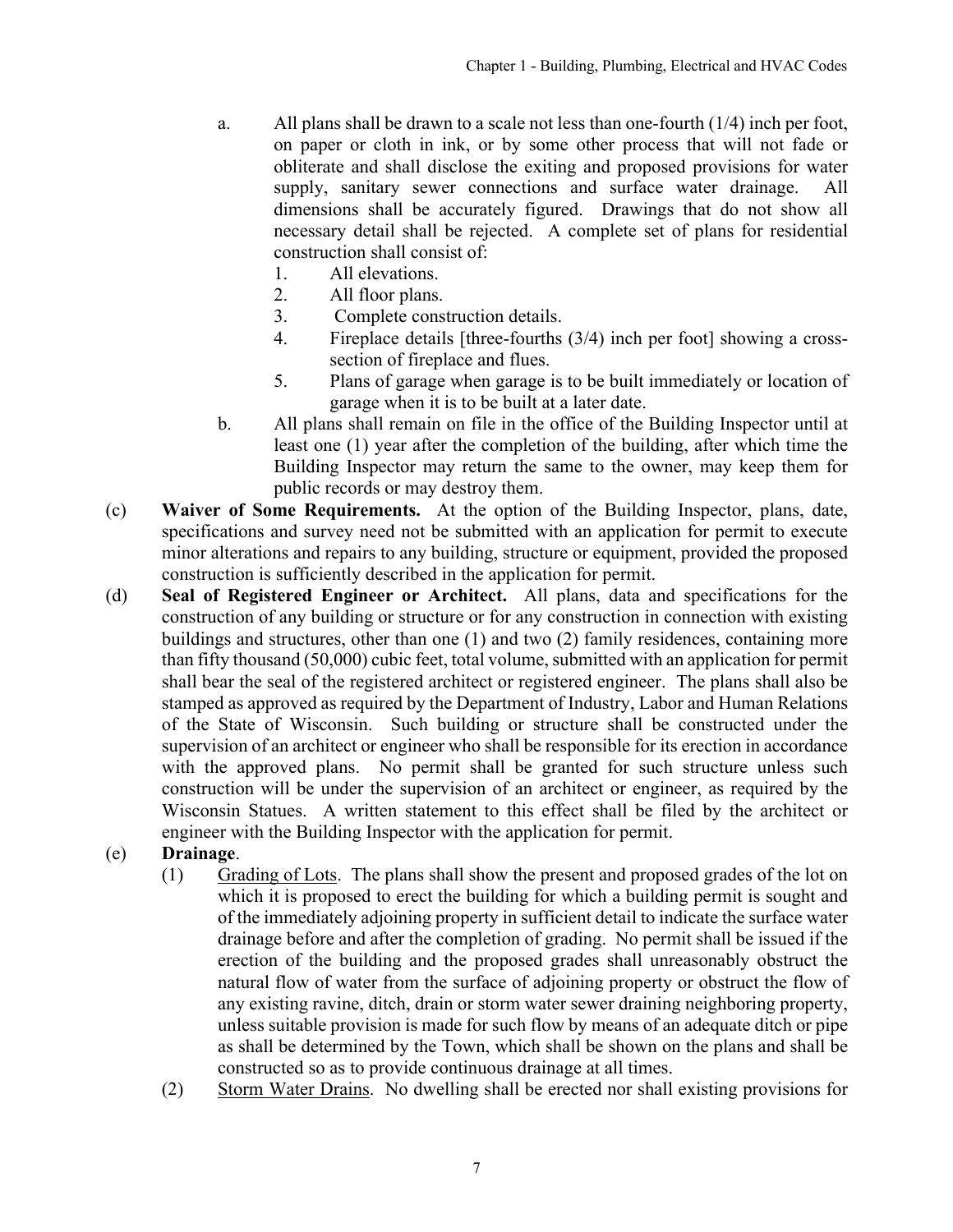conveyance, of water from the roof of any dwelling be altered or replaced unless provision is made to convey water from the roof of the dwelling via gutters and downspouts to the ground in such a manner that such water will not, directly or indirectly, pass thence into the sanitary sewer system. No storm water or surface water drains may be connected with the sanitary sewer system, whether installed above or below the surface of the ground.

- (3) Certification of Footing Elevations and Location of Culverts. After the forms for thc footings are prepared, and before such footings are poured, the Town shall be presented with certification from a surveyor or engineer registered by thc State of Wisconsin of the following:
	- a. That the actual elevation of the footings are in conformity with the original plan submitted by the applicant and approved by the Town, and with the grades set by the Town Engineering Department;
	- b. That the actual location of the footings are in conformity with the setback distances of the original plans as submitted by the applicant and approved by the Town; and
	- c. The invert of the culvert and the location of the culvert as compared to the edge of the roadway pavement and the lot line.

# (f) **Building Inspector to Issue Permit.**

- (1) Issuance. If the Building Inspector finds that the proposed building will comply in every respect with this Code, other Town ordinances, and all laws of the State of Wisconsin and lawful orders issued pursuant thereto, he shall issue a building permit. After being approved, the plans and specifications shall not be altered in any respect which involves any of the above-mentioned ordinances, laws or orders, or which involves the safety of the building, except with the written consent of the Building Inspector filed with such application.
- (2) Partial Permit. In case adequate plans are presented, the Building Inspector, at his discretion, may issue a permit for a part of the building before receiving the plans and specifications for the entire building. It shall be unlawful to commence work on any building or alteration before the building permit has been issued. The issuance of a permit upon the plans and specifications shall not prevent the Building Inspector from thereafter requiring the correction of errors in said plans and specifications or from preventing building operations being carried on thereunder when in violation of any ordinances of the Town or laws of the State of Wisconsin or lawful orders issued pursuant thereto.
- (3) Site Approval. For the construction of buildings requiring approval of the Department of Industry, Labor and Human Relations of the State of Wisconsin, no permit shall be issued until such approved plans are received by the Building Inspector.
- (4) Highway Access. If the land does not abut upon a public highway which has been laid out, constructed and improved as required by the ordinances of the Town of Caledonia, the Building Inspector shall deny such permit. If the land abuts upon more than one (1) public highway, all such highways shall have been laid out, constructed and improved as required by the ordinances of the Town as a condition to the issuance of a building permit. If the land abuts upon a public highway which is less than four (4) rods in width, the Building Inspector shall deny such permit unless any such highway of lesser width has theretofore been laid out, constructed, improved,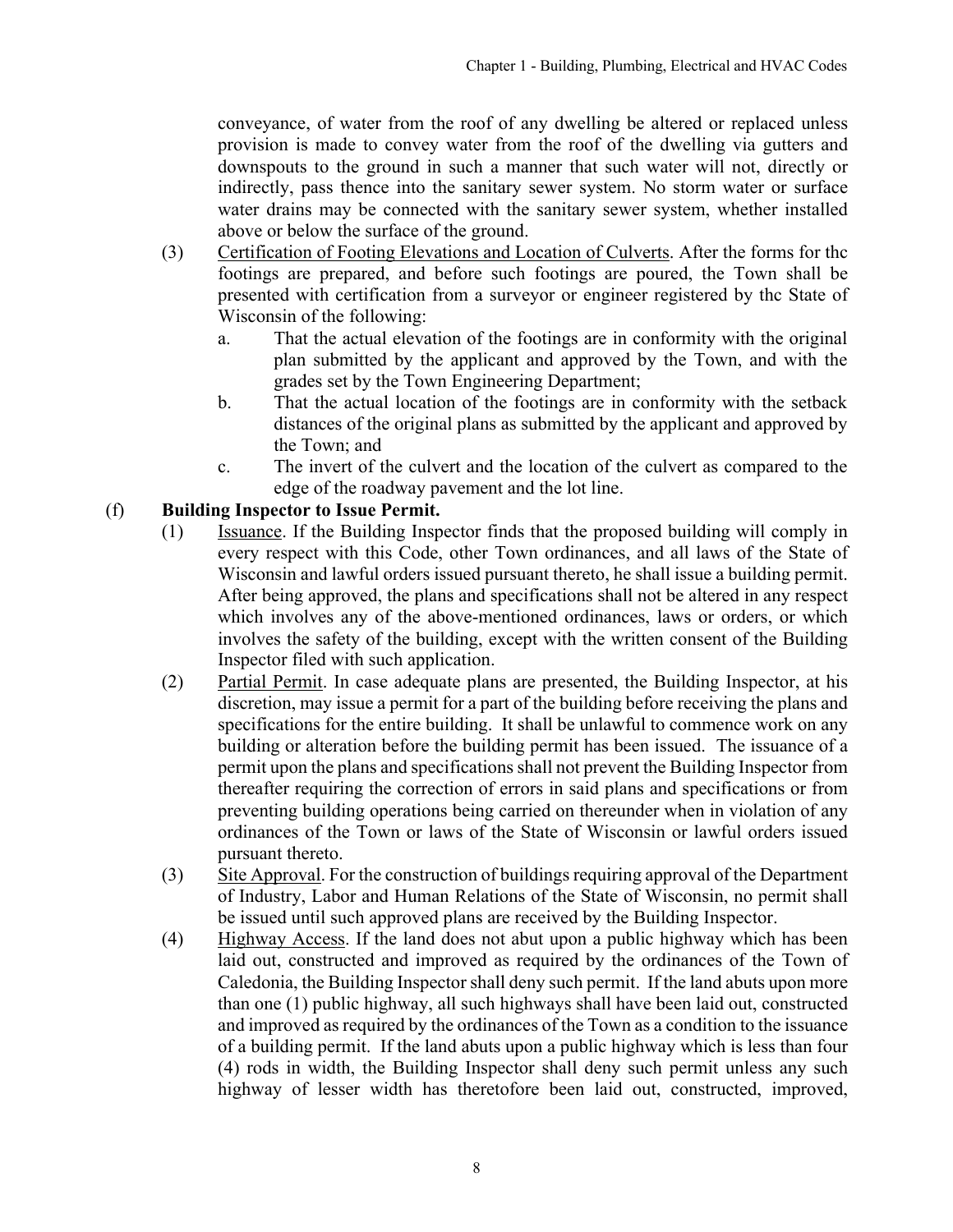accepted and used by the governmental unit having jurisdiction over such public highway. Any such application denied by the Building Inspector shall be referred by him to the Town Board, and the Building Inspector shall deny such permit unless and until the applicant shall comply with the requirements of the Town Board as to the dedication of additional right-of-way reasonably required to create a four (4) rod public highway.

- (5) Residence Area Requirements -- Single Family. No building permit shall be issued for the construction of a single-family residence in the Town which shall have an area of less than the following:
- (6) a. If constructed with a basement:
	- 1. Nine hundred (900) square feet for a two (2) bedroom home.
	- 2. One thousand {1,000) square feet for a three (3) bedroom home.
	- 3. One thousand two hundred (1,200) square feet for a four (4) bedroom home.
	- b. If constructed without a basement:
		- 1. One thousand (1,000) square feet for a two (2) bedroom home.
		- 2. One thousand one hundred (1,100) square feet for a three (3) bedroom home.
		- 3. One thousand three hundred (1,300) square feet for a four (4) bedroom home.
- (7) Residence Area Requirements -- Two Story. Two (2) story residences and residences with expandable second floors shall have a minimum of eight hundred (800) square feet on the first floor. The building area shall be computed on the basis of the outside dimensions of the building on each floor, but exclusive of nonliving areas, such as garages, breezeways, porches, attics and basements or any portions with less than five (5) feet of head room.
- (8) Yard Elevation. No building permit shall be issued for any proposed new building with a final yard elevation which is not from twelve (12) to eighteen (18) inches, inclusive, above the existing roadway or road grade, if established, provided that if the local topography or special conditions require otherwise, a building permit may issue for a building with a final yard elevation at variance with the guidelines if the Town Engineer determines that such issuance shall not be detrimental to the health, safety or welfare of the Town, any occupant or owner thereof, or any adjoining property. The yard elevation is defined as the elevation around the immediate perimeter of the proposed structure.

# (g) **Architectural Control.**

- (1) Purpose and Compliance. In order to protect public health, safety and general welfare and to maintain the taxable value of buildings and land in the Town, no building or structure shall hereafter be erected, moved, reconstructed or altered in the Town for which a building, moving or other permit is required under this Code without architectural approval as herein provided.
- (2) Standards. No such permit shall be approved if, after an examination of the site of the proposed construction and the surrounding neighborhood and after examination of the application papers, it is found by the Town Board that the exterior architectural appeal or functional plan of such building or structure, after completion of such proposed work, shall be so at variance with either the exterior architectural appeal or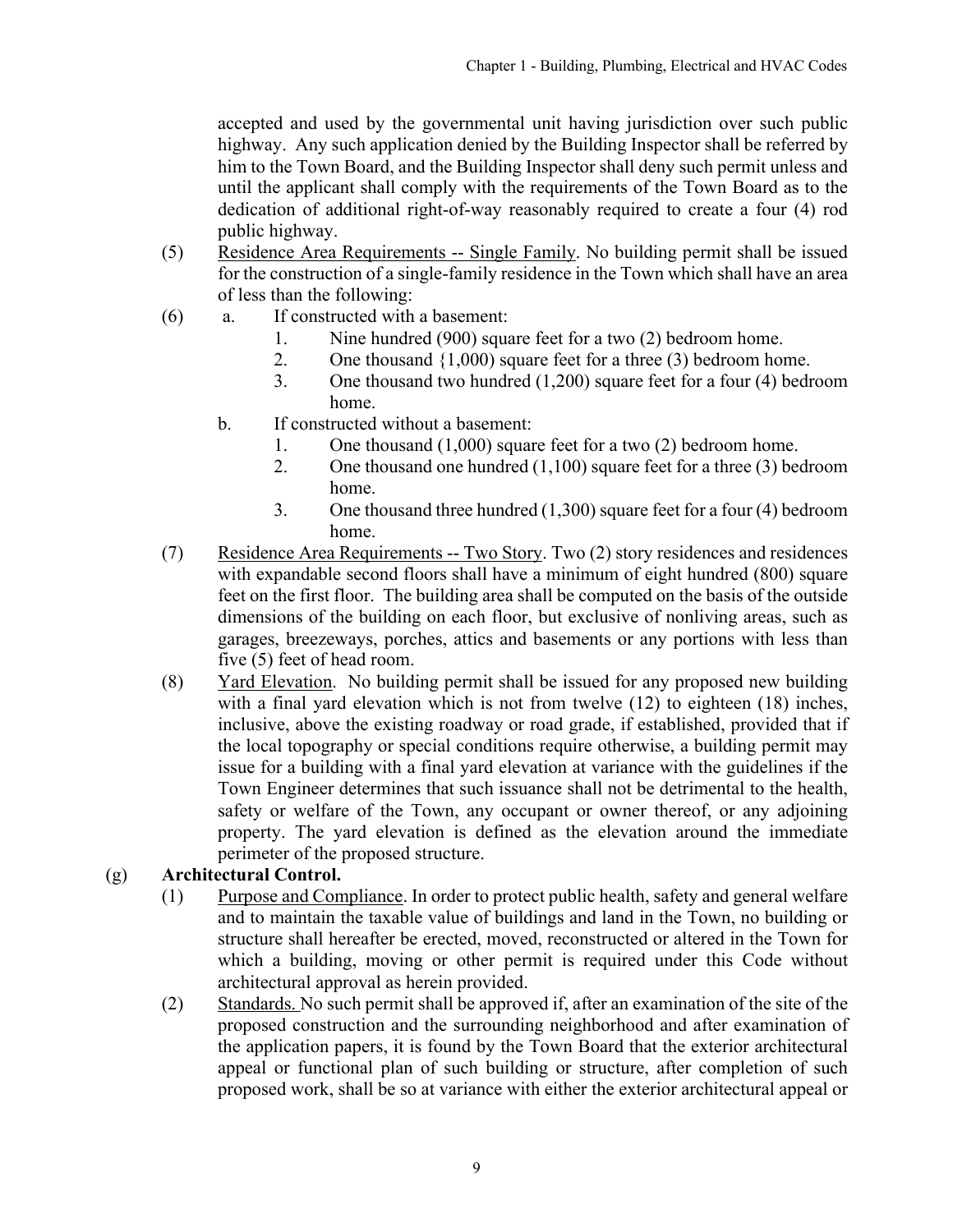functional plan of the building already constructed or in the course of construction in the immediate neighborhood or the character of the applicable district established by the zoning ordinances thereto applicable as to cause a substantial depreciation in the property values of said neighborhood within said applicable district.

- (3) Preliminary Determination. The Building Inspector shall initially determine whether the standards provided in Subsection (g)(2) above have been met, provided, however, if he is uncertain, if he decides the standards have not been met, or if a Town Board member or an adjoining property owner requests, such application for permit shall be submitted to the Town Board for determination.
- (4) Hearing and Final Determination. The Town Board may, if it desires, hear the applicant for the permit in question and/or the owner of the lot on which it is proposed to make or to move the structure in question, together with any persons, whether residents or property owners, desiring to be heard, giving such notice of hearing as it may deem sufficient. Such hearing may be adjourned for a reasonable length of time; and within forty-eight (48) hours after the close of the hearing, the Town Board shall, in writing, make or refuse to make the finding required in Subsection  $(g)(2)$  hereof. The Town Clerk shall thereupon serve or mail a copy of such findings upon the Building Inspector and the applicant. Thereupon the Building Inspector shall issue or refuse to issue the permit in accordance with the determination of the Town Board.

# (h) **Inspector May Revoke Permits.**

- (1) Revocation.
	- a. The Building Inspector may revoke any permit, certificate of occupancy or approval issued under the regulations of this Code and may stop construction or use of approved new materials, equipment, methods of construction, devices or appliances for any of the following reasons:
		- 1. Whenever there is a violation of any regulations of this Code or of any other ordinance, law or lawful orders or Wisconsin Statute relating to the same subject matter.
		- 2. Whenever the continuance of any construction becomes dangerous to life or property.
		- 3. Whenever there is any violation of any condition or provision of the application for permit, or of the permit.
		- 4. Whenever, in the opinion of the Building Inspector, there is inadequate supervision provided on the job site.
		- 5. Whenever any false statement or misrepresentation has been made in the application for permit, plans, drawings, data specifications or certified lot or plot plan on which the issuance of the permit or approval was based.
		- 6. Whenever there is a violation of any of the conditions of an approval or occupancy given by the Building Inspector for the use of any new materials, equipment, methods of construction devices or appliances.
	- b. Prior to revocation of any permit, the Building Inspector shall give the permittee notice of the proposed revocation and the reasons therefor and shall give the permittee an opportunity to be heard on whether or not the permit should be revoked.
- (2) Revocation Notice.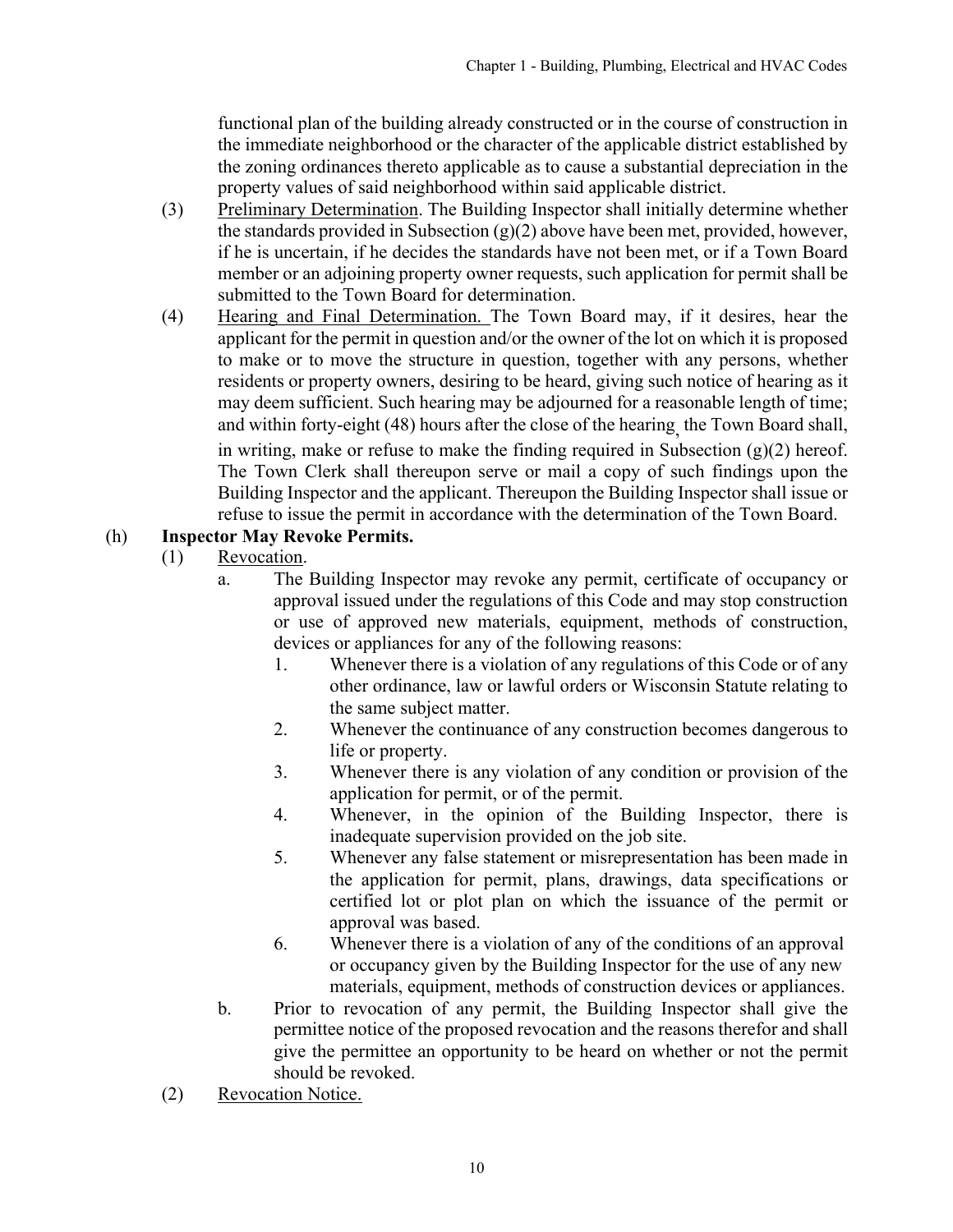- <span id="page-10-0"></span>a. The notice revoking a permit, certificate of occupancy or approval shall be in writing and may be served upon the application for the permit, owner of the premises and his agent, if any, and on the person having charge of construction.
- b. A revocation placard shall also be posted upon the building, structure, equipment or premises in question by the Building Inspector.
- c. After the notice is served upon the persons as aforesaid and posted, it shall be unlawful for any person to proceed thereafter with any construction operation whatsoever on the premises and the permit which has been so revoked shall be null and void; and before any construction or operation is again resumed, a new permit as required by this Code shall be procured and fees paid therefor, and thereafter the resumption of any construction or operation shall be in compliance with the regulation of this Code.

# (i) **Fees; Proof of Payment.**

- (1) Before receiving a building permit, the owner or his agent shall pay the fee specified in Section 15-1-23. In applying the provisions of this Code in respect to new work, existing buildings, alterations and repairs, the physical value of the work shall be determined by the Building Inspector on the basis of current costs, or as otherwise provided in the Town ordinances.
- (2) No building permit shall be issued for any proposed building or construction unless proof is furnished satisfactory to the Building Inspector showing payment of any and all permits, connection charges or fees required or imposed by any Town sanitary district or Town utility district as a condition of the connection of such building or construction to the public sewer or water system of such Town sanitary district or Town utility district or as a condition of other approval required under any provision of this Code of Ordinances.
- (3) Before issuance of a building permit hereunder, the park fee shall be paid as provided in Section 15-1-26.

# **SEC. 15-1-7 APPROVED PLANS; PLAN ALTERATION; PERMIT LAPSES.**

- (a) **Posting of Permit**. A weatherproof card signed by the Building Inspector indicating the permit has been issued shall be posted at the job site during construction.
- (b) **Plan Alteration Approval Required**. After issuance of a building permit, the approved plans shall not be altered unless any proposed change is first approved by the Building Inspector as conforming to the provisions of this Code.
- (c) **Lapse of Permit.**
	- (1) The building permit shall become void unless operations are commenced within four (4) months from the date thereof or if the building or work authorized by such permit is suspended at any time after work is commenced for a period of sixty (60) days. The period of time may be extended by the Building Inspector if the delay was due to conditions beyond the control of applicant.
	- (2) Before any work is commenced or recommenced after the permit has lapsed, a new permit shall be issued at the regular fee rate. In any event, all work shall be completed within twenty-four (24) months from the date of issuance of the permit.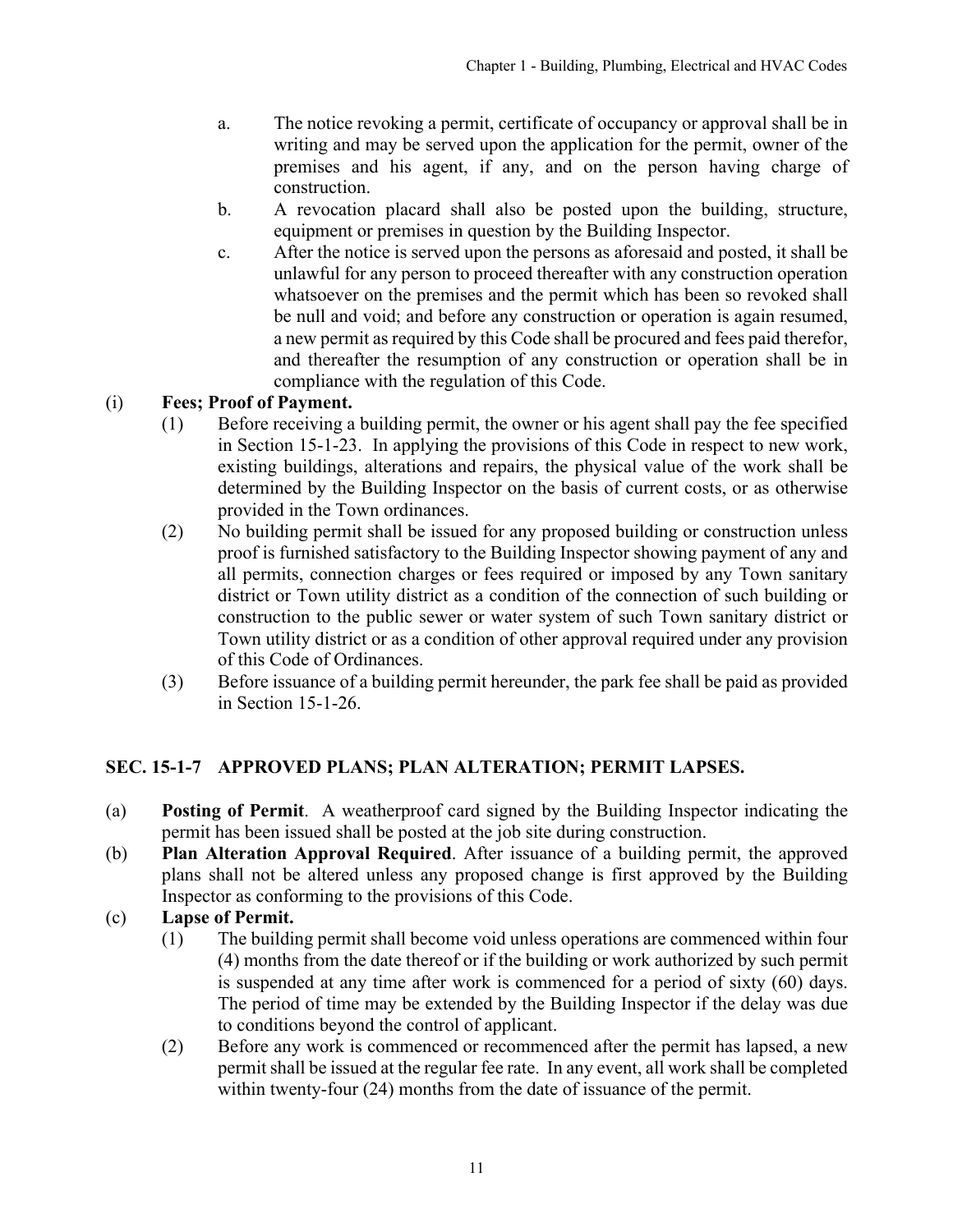# <span id="page-11-0"></span>**SEC. 15-1-8 REGULATIONS FOR MOVING BUILDINGS.**

- (a) **General.** No person shall move any building or structure upon any of the public rights-ofway in the Town without first obtaining a permit therefor from the Building Inspector and upon the payment of the required fee. Every such permit issued by the Building Inspector for the moving of a building shall designate the route to be taken, the conditions to be complied with and shall limit the time during which said moving operations shall, be continued.
- (b) **Moving Damaged Buildings**. No buildings shall be repaired, altered or moved within or into the Town that has deteriorated or has been damaged by any cause (including such moving and separation from its from its foundation and service connections in case of moved buildings) fifty percent (50%) or more of its equalized value; and no permit shall be granted to repair, alter or move such building within or into the Town.
- (c) **Continuous Movement.** The movement of buildings shall be a continuous operation during all the hours of the day and day by day until such movement is fully completed. All of such operations shall be performed with the least possible obstruction to thoroughfares. No building shall be allowed to remain overnight upon any street crossing or intersection or so near thereto as to prevent easy access to any fire hydrant or any other public facility. Lighted lanterns shall be kept in conspicuous places at each end of the building during the night.
- (d) **Street Repair.** Every person receiving a permit to move a building shall, within one (1) day after said building reaches its destination, report that fact to the Building Inspector who shall thereupon, in the company of the Town Highway Foreman, inspect the streets and highways over which said building has been moved and ascertain their condition. If the removal of said building has caused any damage to any street or highway, the person to whom the permit was issued shall forthwith place them in good repair as they were before the permit was granted. On the failure of the said permittee to do so within ten (10) days thereafter to the satisfaction of the Town Board, said Town Board shall repair the damage done to such streets and highways and hold the person obtaining such permit and the sureties on his bond responsible for the payment of the same.
- (e) **Conformance with Code.** No permit shall be issued to move a building within or into the Town and to establish it upon a location within the Town until the Building Inspector has made an investigation of such building at the location from which it is to be moved and is satisfied from such investigation that said building is in a sound and stable condition and of such construction that it will meet the requirements of this Building Code in all respects. A complete plan of all further repairs, improvements and remodeling with reference to such building shall be submitted to the Building Inspector; and he shall make a finding of fact to the effect that all such repairs, improvements and remodeling are in conformity with the requirements of this Building Code and that when the same are completed the building, as such, will so comply with said Building Code. In the event a building is to be moved from the Town to some point outside the boundaries thereof, the provisions with respect to the furnishing of plans and specifications for proposed alterations to such building may be disregarded.

# (f) **Bond.**

(1) Before a permit is issued to move any building over any public way in the Town, the party applying therefor shall give a bond to the municipality in a sum to be fixed by the Building Inspector and which shall not be less than One Thousand Dollars (\$1,000.00), said bond to be executed by a corporate surety or two (2) personal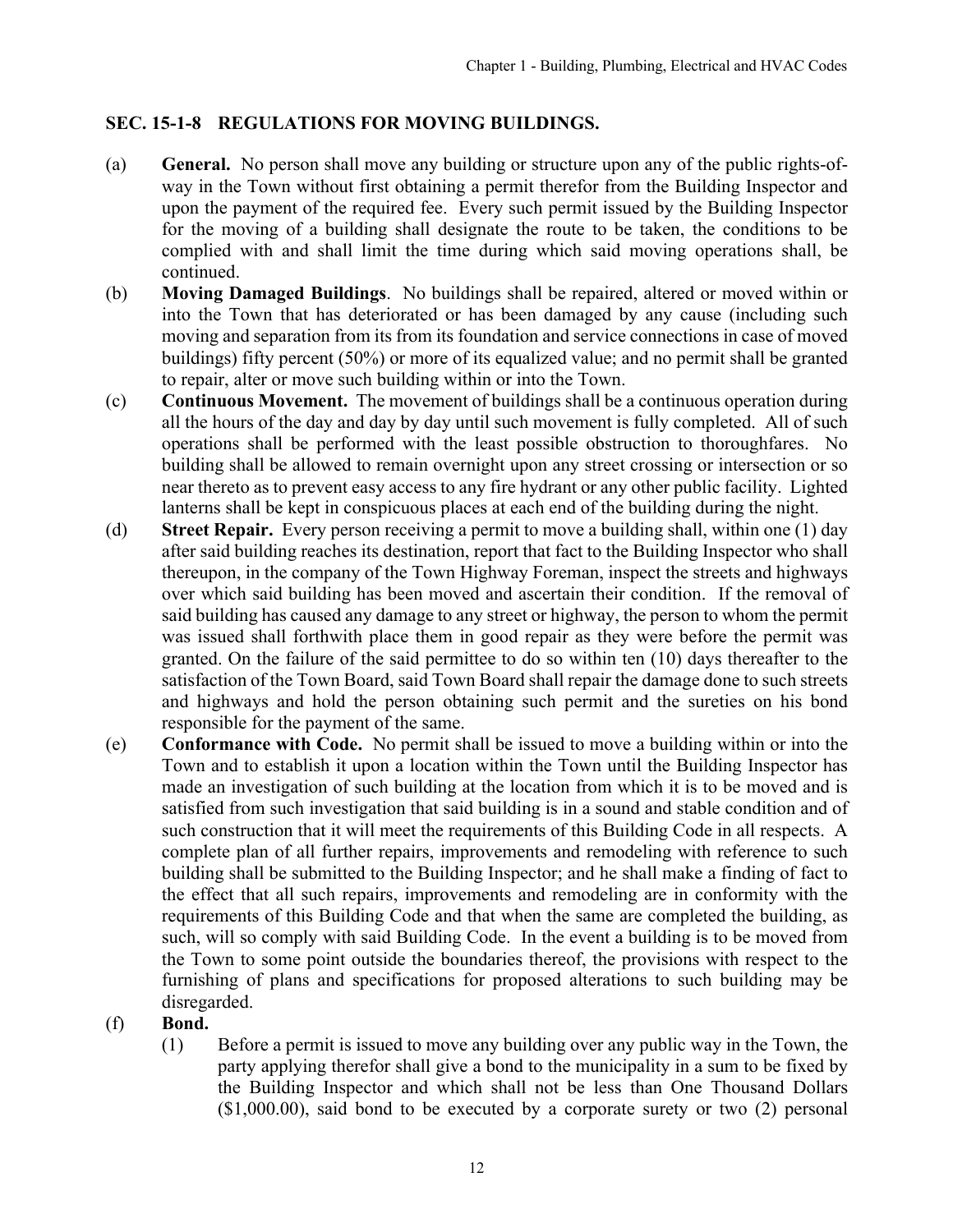sureties to be approved by the Town Board or designated agent conditioned upon, among other things, the indemnification to the Town for any costs or expenses incurred by it in connection with claims for damages to any persons or property and the payment of any judgment, together with the costs and expenses incurred by the Town in connection therewith arising out of the removal of the building for which the permit is issued.

- (2) Unless the Building Inspector, upon investigation, shall find it to be a fact that the excavation exposed by the removal of such building from its foundation shall not be so close to a public thoroughfare as to permit the accidental falling therein of travelers or the location, nature and physical characteristics of the premises and the falling onto such excavation of children under twelve (12) years of age unlikely, the bond required by Subsection (f)(1) shall be further conditioned upon the permittee erected adequate barriers and within forty-eight (48) hours filling in such excavation or adopting and employing such other means, devices or methods approved by the Building Inspector and reasonably adopted or calculated to prevent the occurrences set forth herein.
- (g) **Insurance.** The Building Inspector shall require, in addition to said bond above indicated, public liability insurance covering injury to one (1) person in the sum of not less than One Million Dollars (\$1,000,000.00) and for one (1) accident in a sum not less than Five Hundred Thousand Dollars (\$500,000,00), together with property damage insurance in a sum not less than Five Hundred Thousand Dollars (\$500,000.00), or such other coverage as deemed necessary.

#### (h) **Architectural Approval.**

(1) No such permit shall be issued unless it has been found as a fact by the Town Board by at least a majority vote after an examination of the application for the permit, which shall include exterior elevations of the building and accurate photographs of all sides and views of the same, and in case it is proposed to alter the exterior of said building, plans and specifications of such proposed alterations and after a view of the building proposed to be moved and of the site at which it is to be located that the exterior architectural appeal and functional plans of the building to be moved or moved and altered will not be so at variance with either the exterior architectural appeal and functional plan of the buildings already constructed or in the course of construction in the immediate neighborhood for the character of the applicable district established by the zoning ordinances governing the Town, or any ordinance amendatory thereof or supplementary thereto, as to cause a substantial depreciation in the property values of said neighborhood within said applicable district. In case the applicant proposes to alter the exterior of said building after moving the stone, he shall submit with his application papers complete plans and specifications for the proposed alterations. Before a permit shall be issued for a building to be moved and altered, the applicant shall give a bond to the Town Board, which shall not be less than One Thousand Dollars (\$1,000.00) to be executed in the manner provided in Subsection (f) hereof to the effect that he will, within a time to be set by the Town Board, complete the proposed exterior alterations to said building in the manner set forth in his plans and specifications. This bond shall be in addition to any other bond or surety which may be required by other application ordinances of the Town. No occupancy permit shall be issued for said building until the exterior alterations proposed to be made have been completed.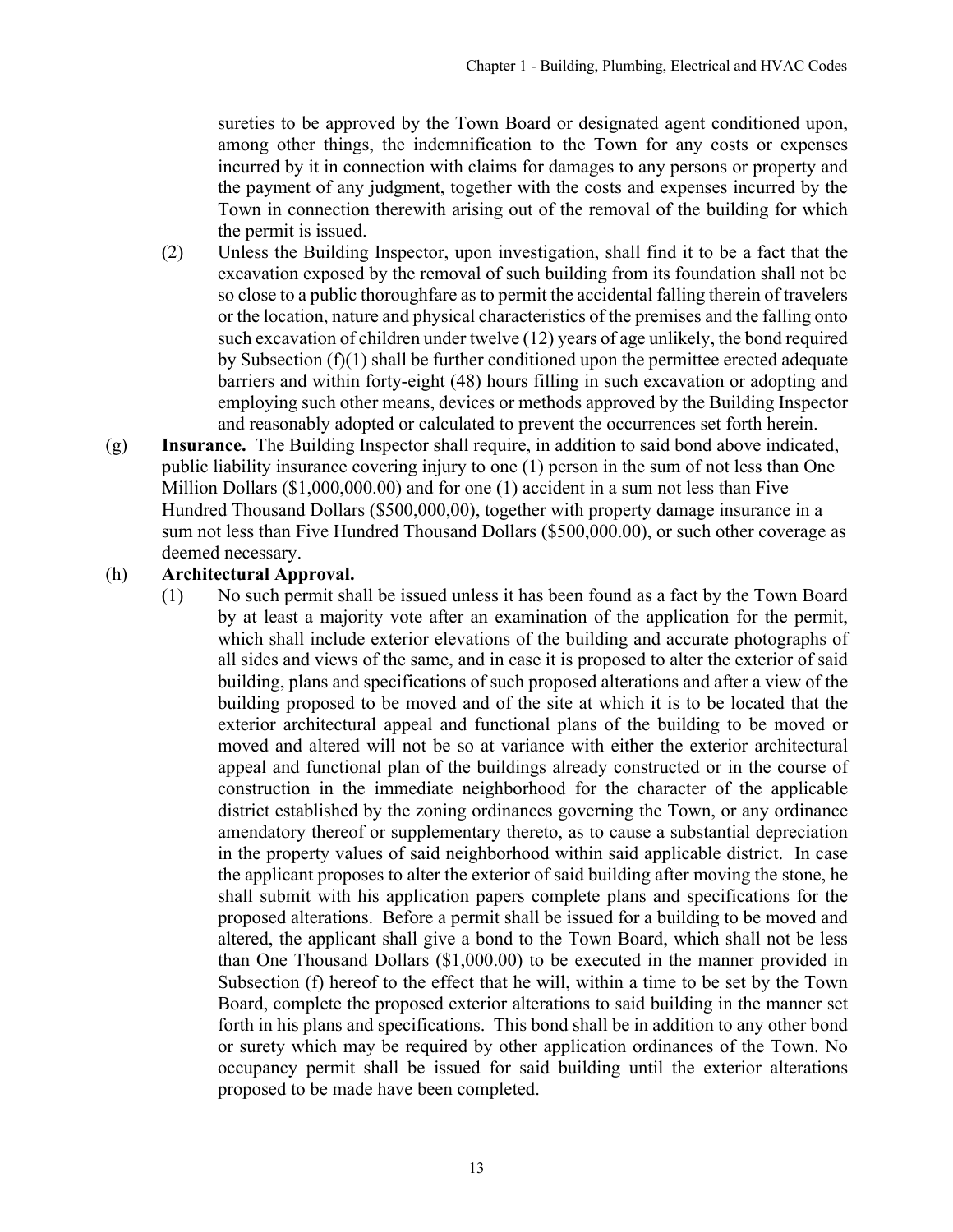<span id="page-13-0"></span>(2) Upon application being made to the Building Inspector, he shall request a meeting of the Town Board to consider applications for moving permits which he has found comply in all respects with all other ordinances of the Town. The Town Board may, if it desires, hear the applicant for the moving permit in question and/or the owner of the lot on which it is proposed to locate the building in question, together with any other persons, either residents or property owners, desiring to be heard, giving such notice of hearing as they may deem sufficient. Such hearing may be adjourned for a reasonable length of time; and within forty-eight (48) hours after the close of the hearing, the Town Board shall, in writing, make or refuse to make the finding required by this Subsection and file it in the office of the Town Clerk who shall send a copy of it to the Building Inspector.

# **SEC. 15-1-9 RAZING THE BUILDINGS.**

- (a) The Building Inspector is hereby authorized to act for the Town under the provisions of Sec. 66.05 of the Wisconsin Statutes relating to the razing of buildings and all acts amendatory thereof and supplementary thereto. The Town Treasurer is authorized to place the assessment and collect the special tax as therein provided.
- (b) Before a building can be demolished or removed, the owner or agent shall notify all utilities having service connections within the building, such as water, electric, gas, sewer and other connections. A permit to demolish or to remove a building shall not be issued until it is ascertained that service connections and appurtenant equipment, such as meters and regulators, have been removed or sealed and plugged in a safe manner. Excavations shall be filled with solid fill to match lot grade within five (5) days of removal of the structure. Any excavation shall be protected with appropriate fences, barriers and/or lights.
- (c) **Procedure**. No permit to raze a building, as defined in Section 66.0413 of the Wisconsin Statutes, shall be issued by the Town Building Inspector without the prior approval of the Town Board, unless the building to be razed is in such a condition that, in the opinion of the Building Inspector, it poses a serious threat to residents of the property or to the public's health or safety. The Town Board may lay over any request for a raze permit for up to sixty (60) days to allow time for an investigation into the historical significance, if any, of the building to be razed.

# **SEC. 15-1-10 INSPECTIONS.**

- (a) **Notification; Inspections.** Upon notification from the permit holder or his agent, required inspections of the construction of any buildings, structures or equipment shall be made as follows:
	- (1) Inspection to determine if the location on the premises is in compliance with approved certified lot or plot plan of the premises and the terms of the permit.
	- (2) Inspection to determine if the construction of footings as to thickness, width, placing of reinforced steel, if required, and foundation walls is in compliance with approved plans, data and the terms of the permit. Recertification of the footings and foundation location and elevation shall be provided to the Building Inspector prior to pouring concrete.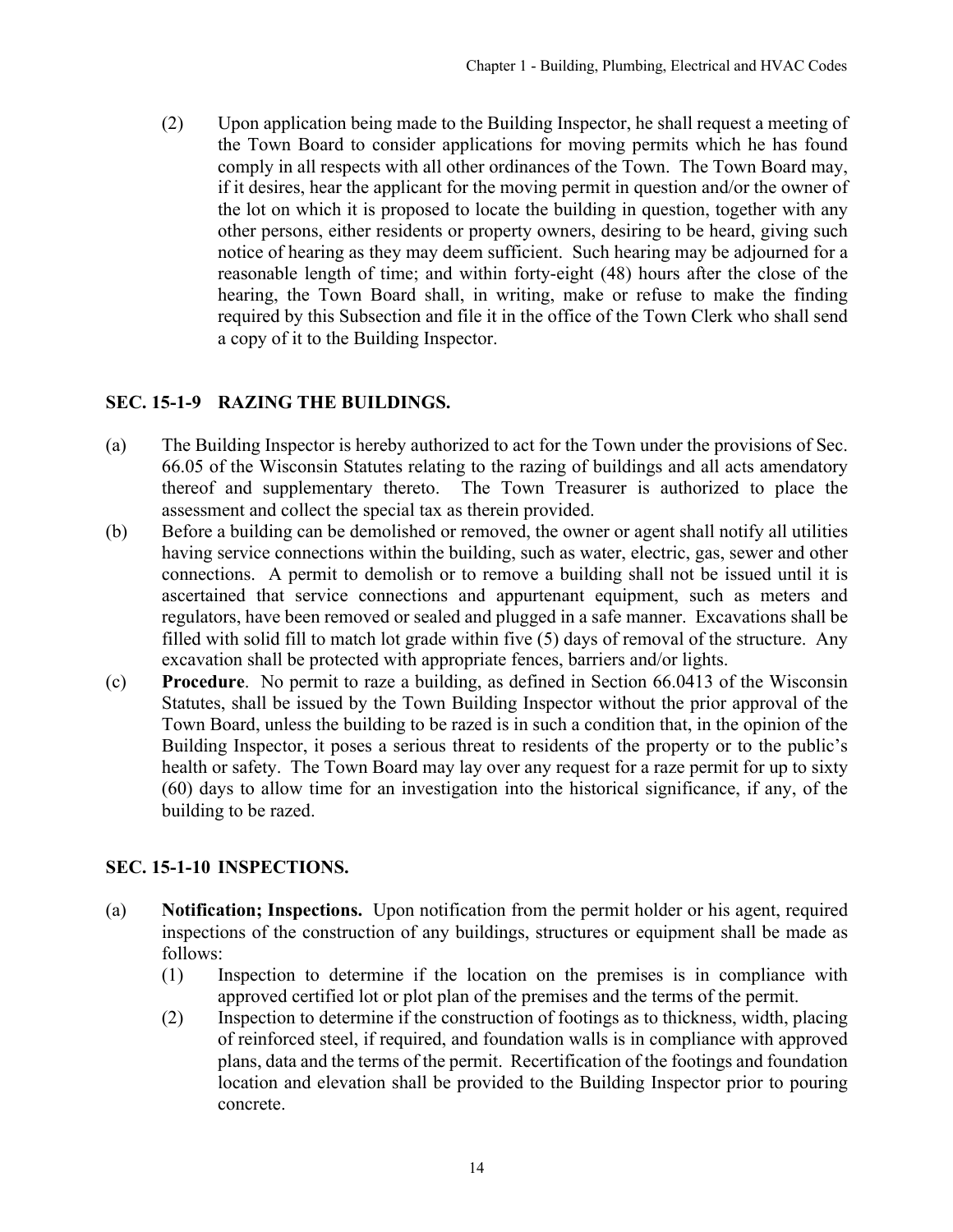- (3) Inspection of all wall, floor and roof framing, fire stopping and bracing when completed and of all pipes, chimneys, ventilating and other ducts, shafts and equipment when in place, but before any such work is covered, enclosed or concealed by other construction.
- (4) Inspection prior to laying concrete for basement floor to inspect subgrade, drain tile
- (5) and forms.
- (6) Upon the completion of any building, structure, equipment or construction for which a permit was issued and before the same is occupied or used, a final
- (7) inspection shall be made by the Building Inspector; and until such building,
- (8) structure or equipment is in compliance with all the requirements of this Code and terms of the permit, no occupancy shall be maintained. If the construction conforms to the requirements of this Code, a certificate of occupancy shall be issued.
- (b) **Coordinated Inspections**. All provisions of the laws and regulations of the Town and of legally adopted rules of local fire and health officials in respect to the operations, equipment, housekeeping, fire protection, handling and storage of flammable materials, liquids and gases and the maintenance of safe and sanitary conditions of use in occupancy in all buildings shall be strictly enforced by the administrative officials to whom such authority is delegated. Whenever inspection by any authorized enforcement officer discloses any violation of the provisions of this Code or of any other rules, regulations or laws, he shall immediately notify the administrative officer having jurisdiction of the violation.
- (c) **Certified Report.** The Building Inspector may require a certified report of all required inspections as regulated by this Code from the registered architect or registered engineer supervising the construction of any building, structure or equipment requiring their supervision. Such certified report shall state in detail that all construction work has been executed in accordance with all of the regulations of this Code, approved plans, specifications, terms of the permit and further that such construction work was executed in accordance with accepted architectural and engineering standard procedures.
- (d) **Appeals.** Any person feeling himself aggrieved by any order or ruling of the Building Inspector may appeal from such ruling to the Town Board within twenty (20) days after written notice of such ruling shall have been delivered to him. Such appeal is to be in writing, setting forth the order appealed from, and the respects in which said person feeling himself aggrieved claims that said order or ruling is erroneous or illegal. Said notice of appeal shall be filed with the Clerk shall thereupon notify the Building Inspector of said appeal, and the appeal shall be heard at the next meeting of the Town Board. The Town Board, after consideration thereof, shall affirm, reverse or modify said ruling as is just in the premises. The ruling or order to the inspection shall be enforced until changed by the Town Board.
- (e) **Disclaimer on Inspections.** The purpose of the inspections under this Chapter is to improve the quality of housing in the Town. The inspections and the reports and findings issued after the inspections are not intended as, nor are they to be construed as, a guarantee. In order to so advise owners and other interested persons, the following disclaimer shall be applicable to all inspections under this Chapter: "These findings of inspection contained herein are intended to report conditions of noncompliance with code standards that are readily apparent at the time of inspection. The inspection does not involve a detailed examination of the mechanical systems or the closed structural and nonstructural elements of the building and premises. No warranty of the operation, use or durability of equipment and materials not specifically cited herein is expressed or implied.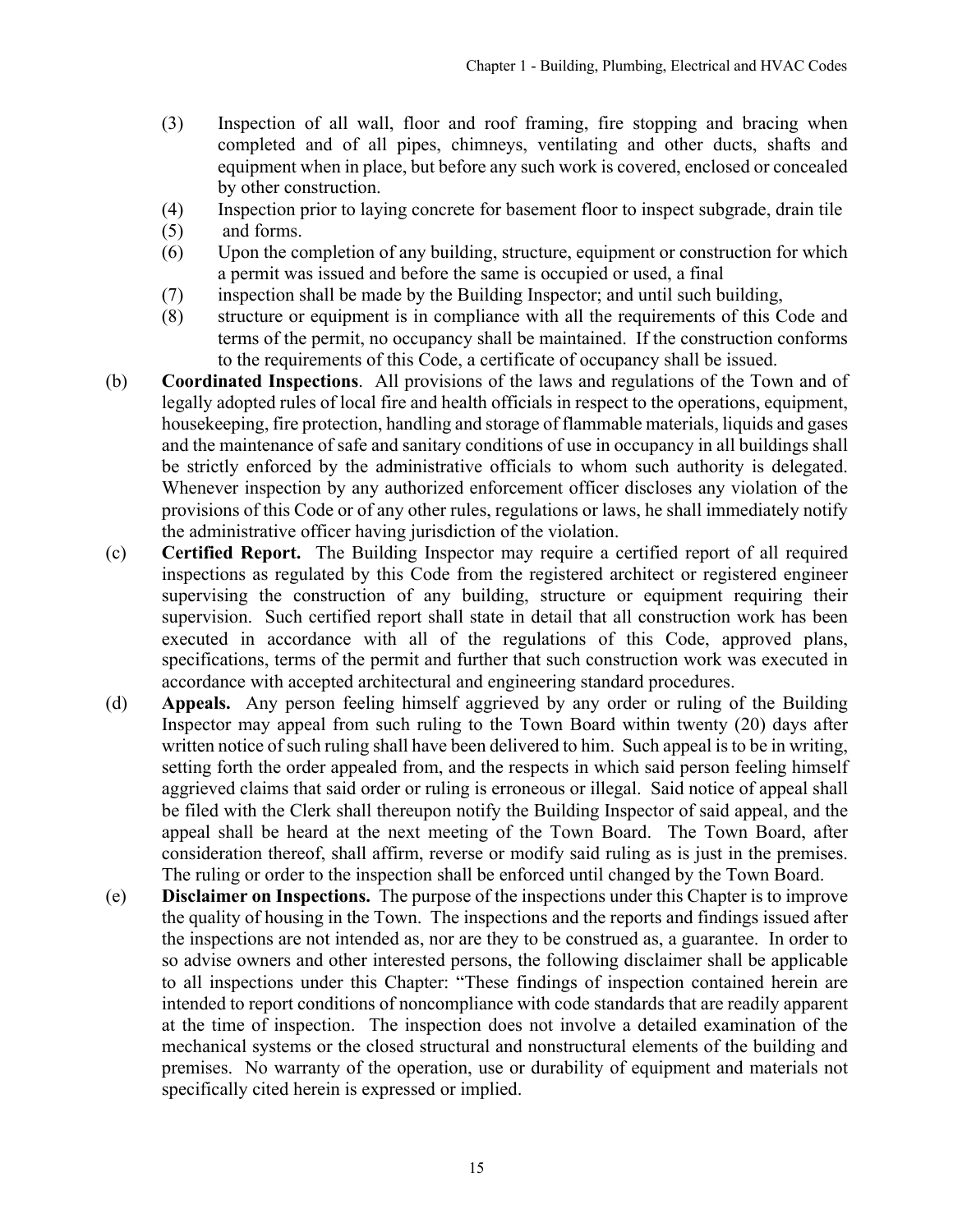### <span id="page-15-0"></span>**SEC. 15-1-11 STOP-WORK ORDER.**

Whenever the provisions of this Code or of the plans approved thereunder are not complied with, a stop-work order shall be served on the owner or his representative and a copy thereof shall be posted at the site of the construction. Such stop-work order shall not be removed except by written notice of the Building Inspector after satisfactory evidence has been supplied that the violation has been corrected.

# **SEC. 15-1-12 CERTIFICATE OF OCCUPANCY.**

#### (a) **Inspections.**

- (1) The Building Inspector shall make a final inspection of all new buildings, additions and alterations. If no violations of this or any other ordinance are found, the Building Inspector shall issue a certificate of occupancy, stating the purpose for which the building is to be used. The Building Inspector's stamp of approval on the fuse box shall constitute the certificate of occupancy.
- (2) No building, nor part thereof, shall be occupied until such certificate has been issued, nor shall any building be occupied in any manner which conflicts with the conditions set forth in the certificate of occupancy.

#### (b) **Use Discontinued.**

- (1) Whenever any building or portion thereof is being used or occupied contrary to the provisions of this Code, the Building Inspector shall order such use or occupancy discontinued and the building or portion thereof vacated by notice served on any person using or causing such use or occupancy to be continued and such person shall vacate such building or portion thereof within ten (10) days after receipt of the notice or make the building or portion thereof comply with the requirements of this Code.
- (2) Any building, structure or premises, or any part thereof hereafter vacated or damaged by any cause whatsoever so as to jeopardize public safety or health shall not hereafter be occupied or used under an existing certificate of occupancy or without the same until an application has been filed and a new certificate of occupancy issued.
- (c) **Change of Occupant or Use**. It shall be unlawful to allow a change in the occupant or use of a structure, such as, but to limited to, a commercial building, industrial building, retail facility, manufacturing plant, facility, warehouse or office structure without first obtaining an occupancy permit from the building inspector. The permit shall be issued only after the structure has been inspected by the building, plumbing and electrical inspectors, as well as the fire department and local health officer to ensure compliance with all applicable municipal and state codes.
- (d) **Hardship.** The Building Inspector shall have the authority and power to permit the occupancy of any building or structure in the municipality prior to issuance of an occupancy certificate in all such cases of hardship as, in his judgment and discretion, warrant occupancy before the final stage of completion as set forth in this Code. Before granting such permission, the Building Inspector shall first examine the premises and determine if it is safe and sanitary. The Building Inspector shall determine the time within which such building or structure can be completed, such time should not exceed one hundred twenty (120) days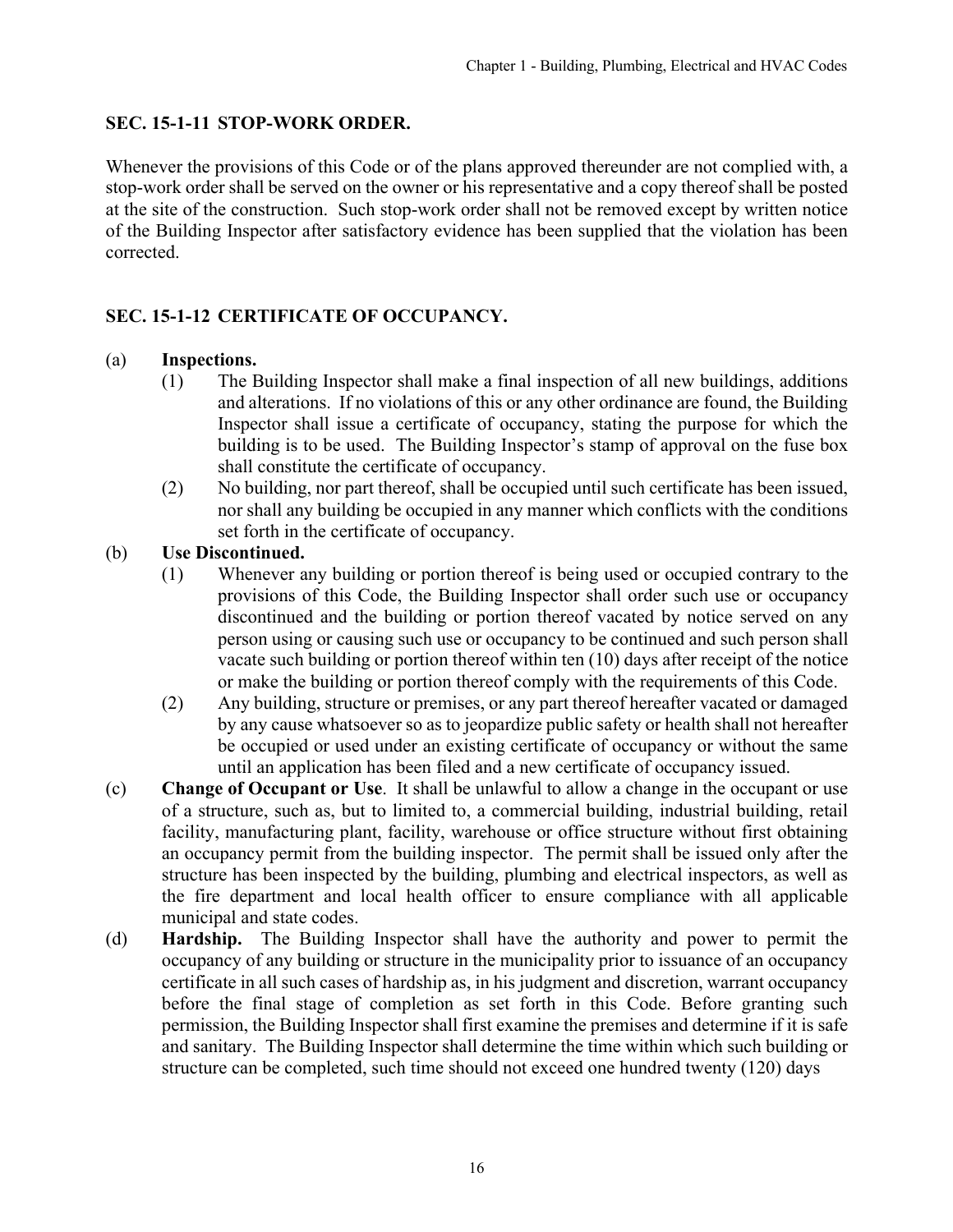# <span id="page-16-0"></span>**SEC. 15-1-13 GENERAL UNIFORM BUILDING CODE REQUIREMENT.**

Except as otherwise provided herein, all buildings in the Town of Caledonia shall be constructed in accord with Chapters III, IV, V, VI, VII, VIII, IX, X, XI and XII and Table No. 1 of the Wisconsin Uniform Building Code, as revised, prepared by the Building Inspectors Association of the State of Wisconsin, which provisions are incorporated herein by reference and made a part hereof; provided, however, that the garage area restrictions of Section 30.43(3) thereof shall only apply to garages for residential properties; and further provided, that any garage or accessory building of over 250 square feet shall have a concrete slab which shall meet the requirements of Section 30.43 of the Wisconsin Uniform Building Code.

# **SEC. 15-1-14 WISCONSIN ELECTRICAL CODE.**

Except as hereinafter provided, the electrical code of the Village of Caledonia shall be the Wisconsin Electrical Code as promulgated by the Wisconsin Department of Safety and Professional Services, Division of Industry Services, as amended by from time-to-time, under the authority delegated by the Wisconsin Statutes and previously as promulgated by the Wisconsin Department of Industry, Labor and Human Relations.

# **SEC. 15-1-15 ELECTRICAL INSPECTIONS; ELECTRICAL INSPECTORS; STATE ELECTRICAL CODE ADOPTED.**

- (a) **State Electrical Code Adopted***.* Chapter SPS 316 of the Wisconsin Administrative Code and all amendments thereto are hereby adopted and made part of this Chapter and a copy shall be kept on file of the office of the electrical inspectors. To the extent of any conflict between this code and the State's administrative code, the administrative code section shall control.
- (b) **Residential Electrical Inspector**. A residential electrical inspector shall be appointed by the Public Works Director, shall be a part of the Public Works Department and be under the direction of the Public Works Director. The residential electrical inspector shall have a certification per Chapter SPS 305.63, Wis. Adm. Code. Wis. Stat. § 101.875(1). The residential electrical inspector may be provided with the assistance of such additional persons as the Public Works Director may direct. The residential electrical inspector shall have authority to enforce the provisions of this Chapter with respect to single family dwelling units and two-family dwelling units (duplexes).
- (c) **Commercial Electrical Inspector**. An electrical inspector shall be appointed by the Public Works Director. The commercial electrical inspector shall have a certification per Chapter SPS 305.62, Wis. Adm. Code. Wis. Stat. § 101.875(1). The commercial electrical inspector may be provided with the assistance of such additional persons as the Public Works Director may direct. The commercial electrical inspector shall have authority to enforce the provisions of this Chapter as to all electrical work except single-family dwelling units and two-family dwelling units (duplexes), unless requested by the Public Works Director to assist the residential electrical inspector. The commercial electrical inspector shall receive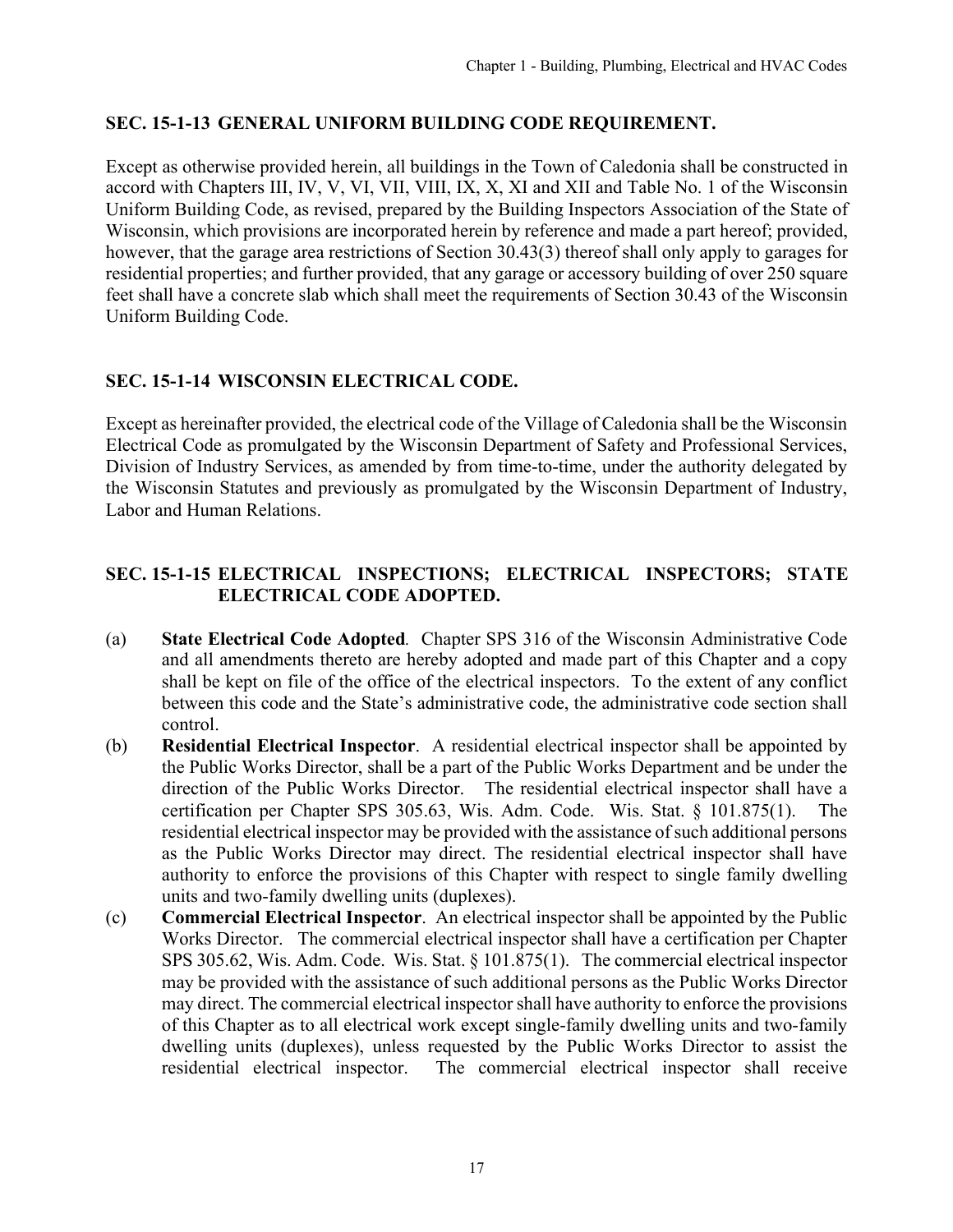compensation as per a contract with the Village and the Village Administrator shall have authority to approve such contract in accordance with the Village's procurement ordinance.

- (d) **Authority To Discontinue Electric Operation**. The electrical inspectors may authorize the disconnection of all electrical currents to any wiring or equipment which is found to be in an unsafe condition or to any electrical service where such electrical currents are a hazard to life or property. No person shall reconnect any electrical wiring or equipment without authorization from the electrical inspectors.
- (e) **Licensing Requirements**. No person or entity may engage in the business or offer to engage in the business of installing, repairing or maintaining electrical wiring unless the person or entity holds a license or certification issued per sub. (f) and (g).
- (f) **Electrical Contractor Defined**. An electrical contractor is a person or firm that may engage in the business of or offer to engage in the business of installing, repairing, or maintaining electrical wiring and holds a license or certification issued per Chapter SPS 305.41. Reference: Wis. Stat. § 101.862
- (g) **Electrician Defined**. A person that holds a license or registration issued per Chapter SPS 305.40. Reference: Wis. Stat. 101.80.
- (h) **Owner-Occupied**. A residential property owner who installs, repairs or maintains electrical wiring on premises that the owner owns and occupies as a residence shall not be required to hold a license or certification per sub. (f) or per sub. (g). However, an owner-occupied property owner shall not be allowed to perform any of the following electrical work: Installation, repair, alteration or replacement of meter housing and meter pedestal.

Note: A new dwelling being constructed cannot be designated owner-occupied until final inspections are completed and occupancy allowed. An existing dwelling unfit for human habitation cannot be designated owner-occupied.

- (i) **Permits**. An electrical permit is required prior to the installation, repairing, alteration or maintenance of electrical wiring utilizing the form required by the Village, including the payment of applicable permit fees, except as specified below:
	- 1. Minor repairs made necessary for proper maintenance of an existing electrical installation provided there are no alterations or extensions of the existing circuit.
	- 2. Replacement or repair of light fixtures, receptacles, switches or other similar devices provided there are no alterations or extensions of the existing circuit.
	- 3. Reconnecting, installation, repair or replacement of machines, tools, process equipment and apparatus used in commercial, manufacturing and industrial facilities provided there are no alterations to the existing circuit.
- (j) **Inspections**. Inspections performed shall be of the following types. Reference: SPS 316.940
	- (a) A rough electrical inspection before the electrical work is concealed.
	- (b) A re-inspection of the electrical work if applicable.
	- (c) A final inspection of the electrical work.
	- (d) An electrical service. Reference: SPS 316.950
- (k) **Right Of Entry**. The electrical inspectors may during reasonable hours, request to enter any building or premises in the discharge of his or her official duties for the purpose of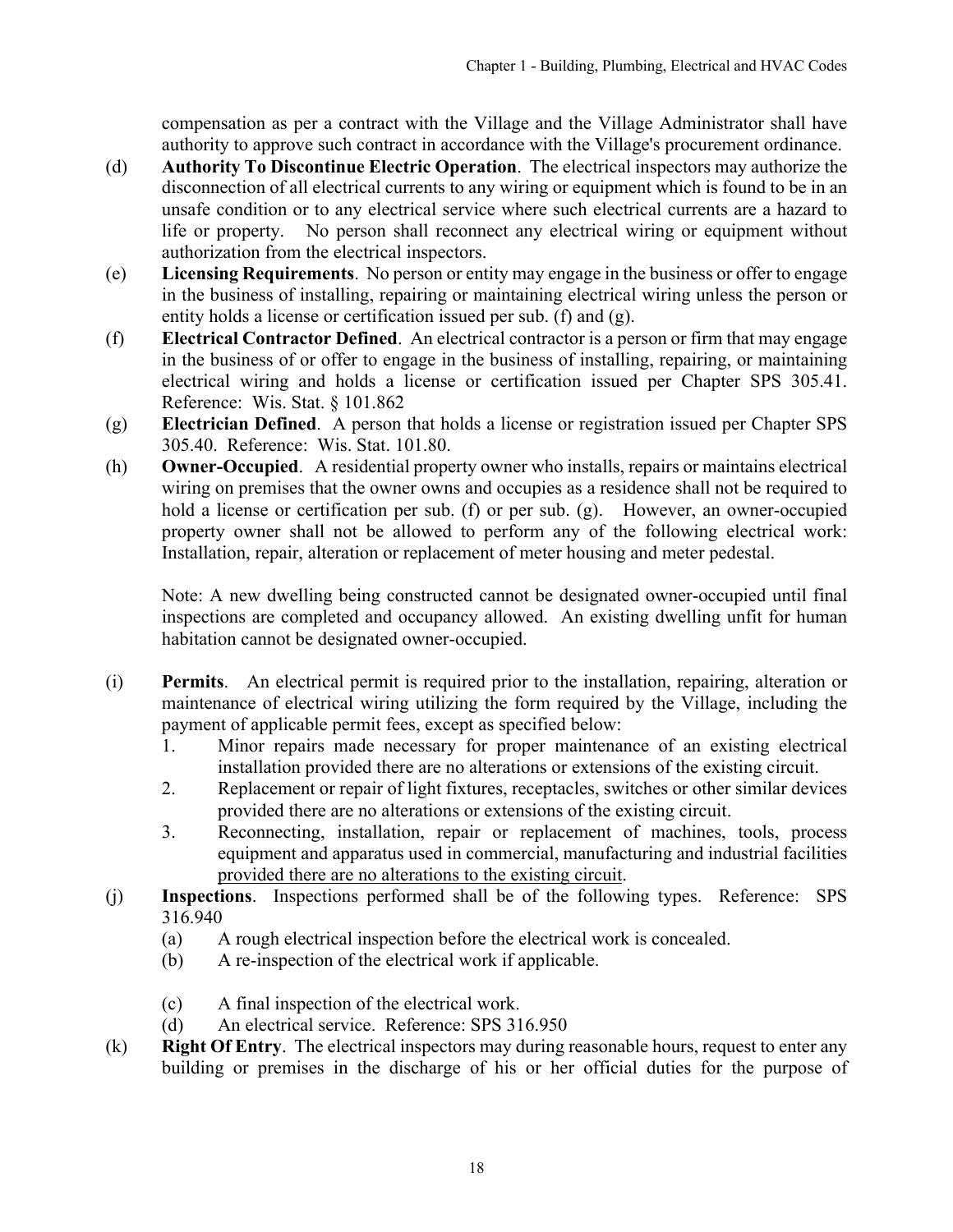performing inspections or re-inspections. If entry is denied, the electrical inspectors may obtain a special inspection warrant authorizing such entry.

- <span id="page-18-0"></span>(l) **Plans**. The electrical inspectors shall have the authority to request drawings, plans, specifications or any relevant information to ensure compliance with the electrical code.
- (m) **Fees**. Permit fees shall be as set under Sec. 15-1-25 of the Village Code of Ordinances. A copy of said fees shall be kept on file in the office of the electrical inspectors.
- (n) **Emergency**. Under emergency conditions, the necessary electrical work may be commenced without submitting an application for a permit. The person performing the emergency electrical work shall report the electrical work no later than the following business day and shall submit an electrical permit for such work.
- (o) **Liability**. This section shall not be construed to relieve from or lessen the responsibility or liability of any person supplying electricity to, or selling, renting, leasing, owning, using, operating, controlling, installing, repairing, removing, replacing, disturbing, connecting, disconnecting or maintaining, any electrical wiring, device or equipment for damages to persons or property caused by any defect therein or therefrom, nor shall the Village or any of its officials be held as assuming any such responsibility or liability by reason of the issuance or revocation of any permit, or the inspection or re-inspection of any electrical equipment, sales, rentals, drawings, plans, specifications, materials, samples, test reports, literature, information or schedules authorized by this section, nor shall the Village or any of its officials be held liable for any damage resulting from the enforcement of this section.
- (p) **Appointed Agent Responsibilities**. The Wisconsin Department of Safety and Professional Services, Division of Industry Services, has granted the Village of Caledonia the authority to conduct Commercial electrical inspections pursuant to SPS 316.011, Wis. Adm. Code.
- (q) **Optional Waiver Of Inspection Responsibility**. The Village may choose for any reason to waive its inspection process and require the electrical be reviewed by the Wisconsin Department of Safety and Professional Services, Division of Industry Services.
- (r) **Conflicts**. In the event of a conflict between this Section governing electrical inspections and another Section of this Code of Ordinances, this Section shall control."

# **SEC. 15-1-16 WISCONSIN PLUMBING CODE.**

All plumbing work in the Town of Caledonia shall be performed in accordance with the provisions of the Code of Ordinances of the Town of Caledonia and the Wisconsin Plumbing Code as promulgated by the Wisconsin Department of Industry, Labor and Human Relations, as periodically amended.

# **SEC. 15-1-17 PLUMBING INSPECTOR.**

There shall be a plumbing inspector who shall be appointed by the Town Board pursuant to this Code. He shall have authority to enforce the provisions of this Chapter. He shall receive such compensation as the Town Board determines.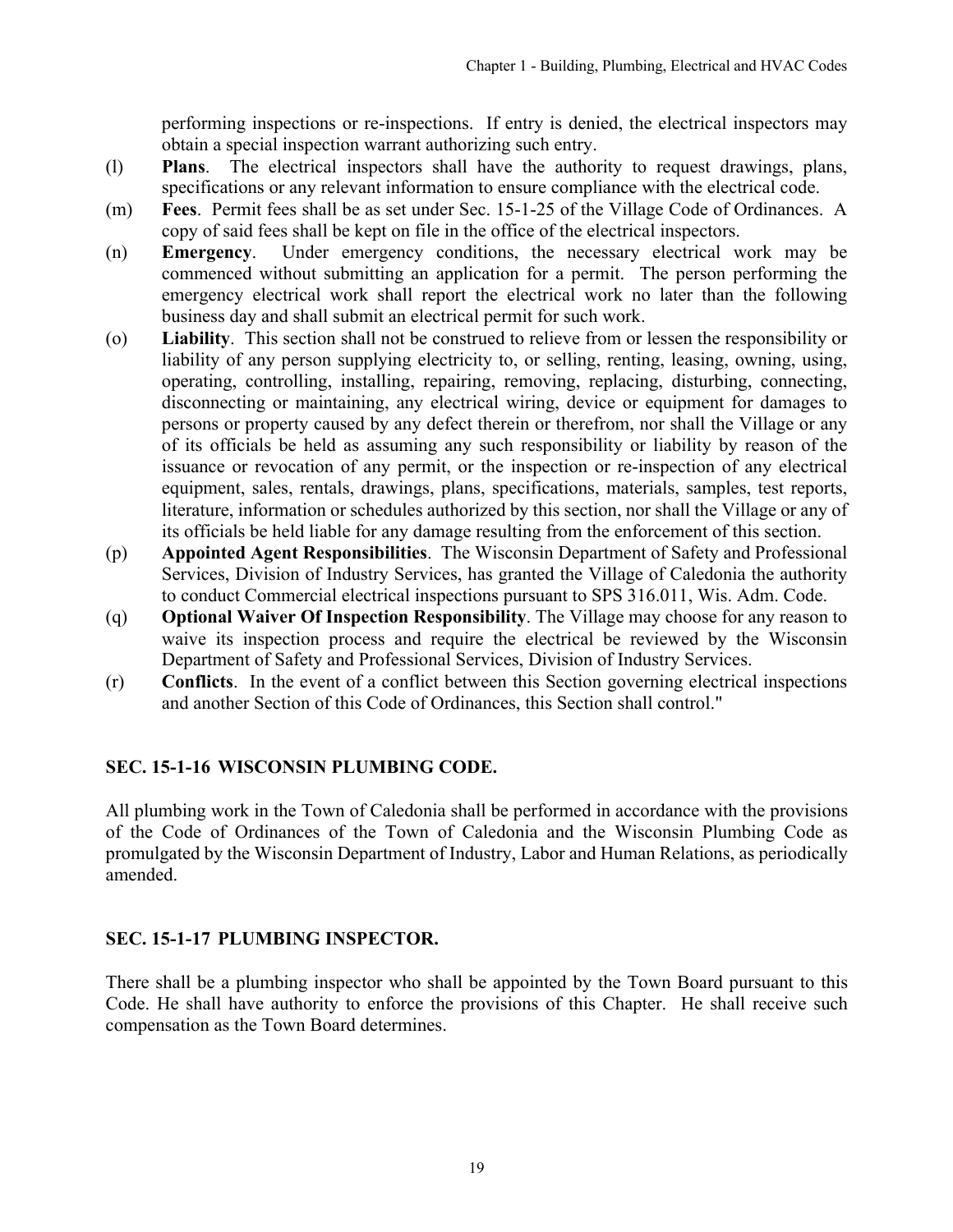### <span id="page-19-0"></span>**SEC. 15-1-18 CONSOLIDATION OF DEPARTMENTS.**

Nothing in this Chapter shall prevent the Town Board from consolidating any or all of the inspection departments under this Chapter.

#### **SEC. 15-1-19 DEPUTY INSPECTORS; TEMPORARY INSPECTORS.**

The Town Board may appoint deputies for the inspectors under this Chapter and may appoint temporary inspectors who shall, in the absence or temporary disability of the inspectors, exercise full authority under this Chapter.

# **SEC. 15-1-20 BUILDING PERMIT SURVEY OR SKETCH REQUIRED.**

- (a) No building permit shall be issued for any dwelling unit, any commercial, industrial or institutional facility, or any structure which, in the judgment of the Town Engineer, will require substantial or critical grading or drainage work unless the applicant first provides a plat of survey prepared and certified by a land surveyor registered by the State of Wisconsin. The survey shall be made not more than one (1) year prior to the issuance of the building permit and shall contain such information as the Town Engineer or the Building inspector shall, in writing, require.
- (b) No building permit shall be issued for any garage, barn, shed, swimming pool or any detached structure unless the applicant provides a layout sketch and field stakes the location of the proposed structure. The layout sketch shall provide the following information:
	- (1) The perimeter lot lines of the involved parcel or lot including the approximate lot dimensions.
	- (2) The approximate location of all existing structures relative to the lot lines.
	- (3) The dimensions and location of the proposed structure relative to lot lines and existing structures.
	- (4) The approximate location of all known underground utilities in the vicinity of the proposed structure.
	- (5) The location of any overhead wires in the vicinity of the proposed structure.
	- (6) The location of any recorded or known easements on the property

#### **15-1-20.5 SWIMMING POOL REGULATIONS.**

Purpose of Regulations: To insure the safe and proper in installation and/or alteration of swimming pools in relation to property, dwellings and safety.

- (a) **Definition**. "Private swimming pool" means a receptacle for water or an artificial pool of water having a depth at any point of more than 2 feet, whether above or below ground.
- (b) **General Guidelines.** Private swimming pools shall:
	- (1) Require a permit, unless the pool is less than 200 square feet in area, is less than 4 feet in depth and is removed by November 1st, for the winter.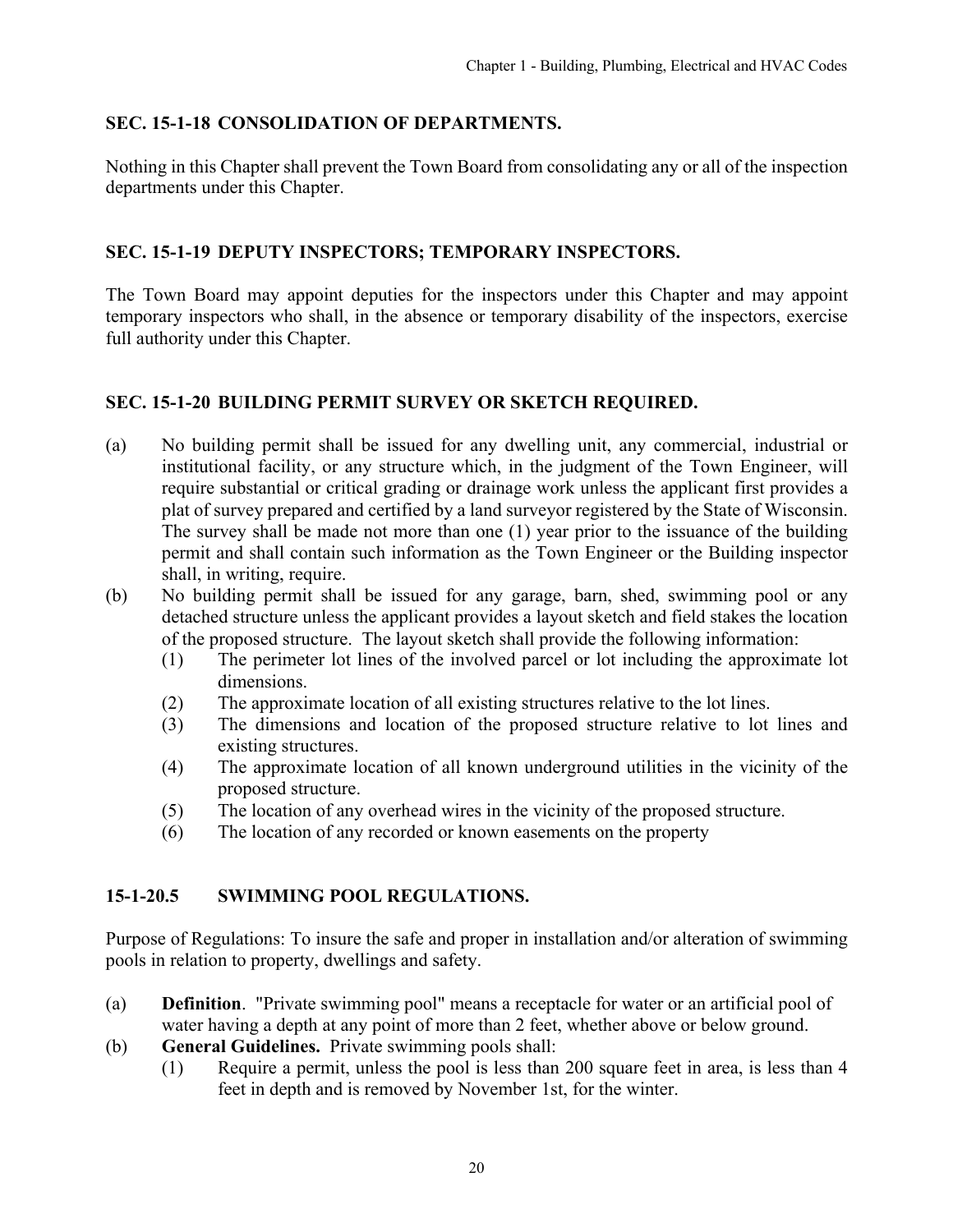- (2) Not be located in the front yard.
- (3) Not be closer than 8 feet to any dwelling or out building(s).
- (4) Be completely enclosed by a fence not less than 48 inches in height and be constructed in such a manner so that a ball 6 inches in diameter cannot pass through the fence.
- (5) Have ladders or stairs that can be removed or secured in such a manner as to prevent access when unattended.
- (6) Not be filled until fencing is completely installed.
- (7) Be equipped with a lock or self-closing, self-latching device placed at the top of the gate.
- (8) Have equipment, including circulating pumps and filters be located so as not to create a nuisance or noise problem, and if necessary, be shielded or protected by a barrier.
- (9) Be maintained in such a way as to not create a nuisance, hazard, eyesore or have an adverse effect on neighboring properties or be detrimental to public health, safety or welfare.
- (10) Be constructed so as to not allow water from the pool to drain into any sanitary sewer or septic tank, nor to overflow on or cause damage to, any adjoining property. Provisions may be made for draining the contents of any swimming pool into a storm sewer, but such installation shall be subject to prior approval of the Plumbing Inspector.

# (c) **Permit Required.**

- (1) A Zoning Permit from Racine County shall be required prior to obtaining a building permit for a pool or a deck, from the Town of Caledonia.
- (2) No person shall construct, install, enlarge or alter any swimming pool or erect a covering over or around any swimming pool unless a permit has been obtained from the Building Inspector.
- (3) An application for a permit shall be accompanied by plans drawn to scale, showing the following:
	- (a) Location of pool on lot, with distances from all lot lines and structures.
	- (b) Fence height (48 inches, minimum).
	- (c) Specifications of pool.
	- (d) A survey or accurate drawing indicating existing structures, fences and power lines.
	- (e) Any decks to be constructed around or adjacent to the pool.
- (4) All permit work shall be inspected by the Building and Electrical Inspectors upon completion of work, prior to use.
- (d) **Exceptions.** No fence shall be required for above ground pools that are at least 4 feet above grade.
- (e) **Filling of Pool.** The filling of a pool from residential hose sill cocks shall be anti-siphonic and acceptable to the Plumbing Inspector. In filling a pool or replenishing the water supply of such pool, the device used to convey the water supply shall not be submerged at any time into the existing or present water contents.
- (f) **Applicability.** All owners, operators or responsible parties with existing outdoor swimming pools shall have until June 1, 1997 to satisfactorily comply with this section upon passage and publication of this ordinance.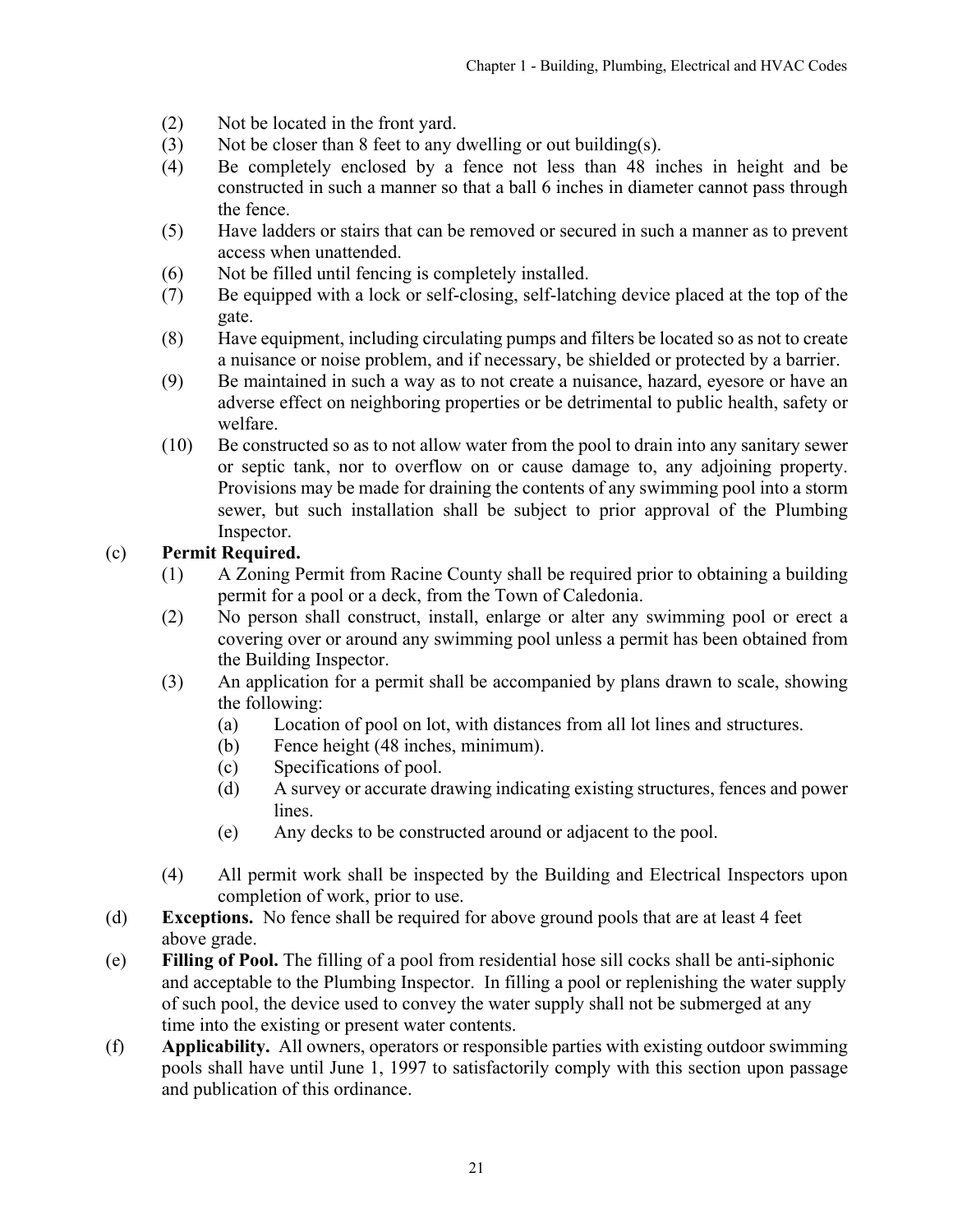- <span id="page-21-0"></span>(g) **Enforcement.** The Department of Building Inspection shall be responsible for enforcing the standards of this section.
- (h) **Penalty.** Any person convicted of violating this section shall forfeit not less than \$250 nor more than \$500 per violation, or upon default of payment be imprisoned for not more than 20 days.

# **SEC. 15-1-21 SITE GRADING AND DRAINAGE BOND.**

- (a) **Definitions.** For purposes of this section:
	- (1) "agent" shall mean the person, partnership or corporation who signs the application for a building permit for the owner of the parcel.
	- (2) "owner'' shall mean the person who holds legal title to the property at the time the building permit is issued.
- (b) **Cash Bond.** Before the issuance of any building permits for any dwelling unit, commercial building, industrial building, institutional building, or for any structure which will require any grading or drainage work, the owner, or the owner's agent, shall pay to the Town Treasurer the sum of \$1,000 as a cash bond.
- (c) **Requirements**. Such cash bond shall guarantee that all site grading and drainage work shall be completed in accordance with the following requirements:
	- (1) All required culverts and all other required drainage structures or appurtenances shall be:
		- a. of the required size, gauge, class or length;
		- b. properly installed at the required elevations and location;
		- c. in an undamaged condition; and
		- d. free of any silt or other deposits.
	- (2) All required ditches, swales, drainage easements and waterways located within the boundaries of the involved parcel or within Town road right-of-way lying adjacent to the involved parcel shall be:
		- a. graded to the proper gradients and side slopes;
		- b. lie at the required elevations and locations; and
		- c. have been seeded or sodded and covered with healthy growing grass.
	- (3) The proposed finished yard elevation around the perimeter of any new structure shall be established by the subdivision grading plans or set by the Town Engineer, and the entire building site shall be generally graded to the required elevations and contours as shown on the building permit survey which is required under Section 15-1-20.
	- (4) All roof drainage and sump pump flowage shall be outletted pursuant to the Town Engineer's instructions and shall not saturate, accumulate or damage the property of an adjacent parcel.
	- (5) The premises shall be cleared of all rubbish, debris or unused materials.
	- (6) The owner and agent shall be required to sign the site restoration application and receive a copy of general instructions for items (1) through (5) at the time the building permit is issued. The instructions shall indicate that the site must be restored within 270 days of occupancy.
- (d) **Inspection.** After the occupancy permit is issued by the Town Building Inspector, the Town Engineering Department shall send a letter notifying the owner that the residence shall be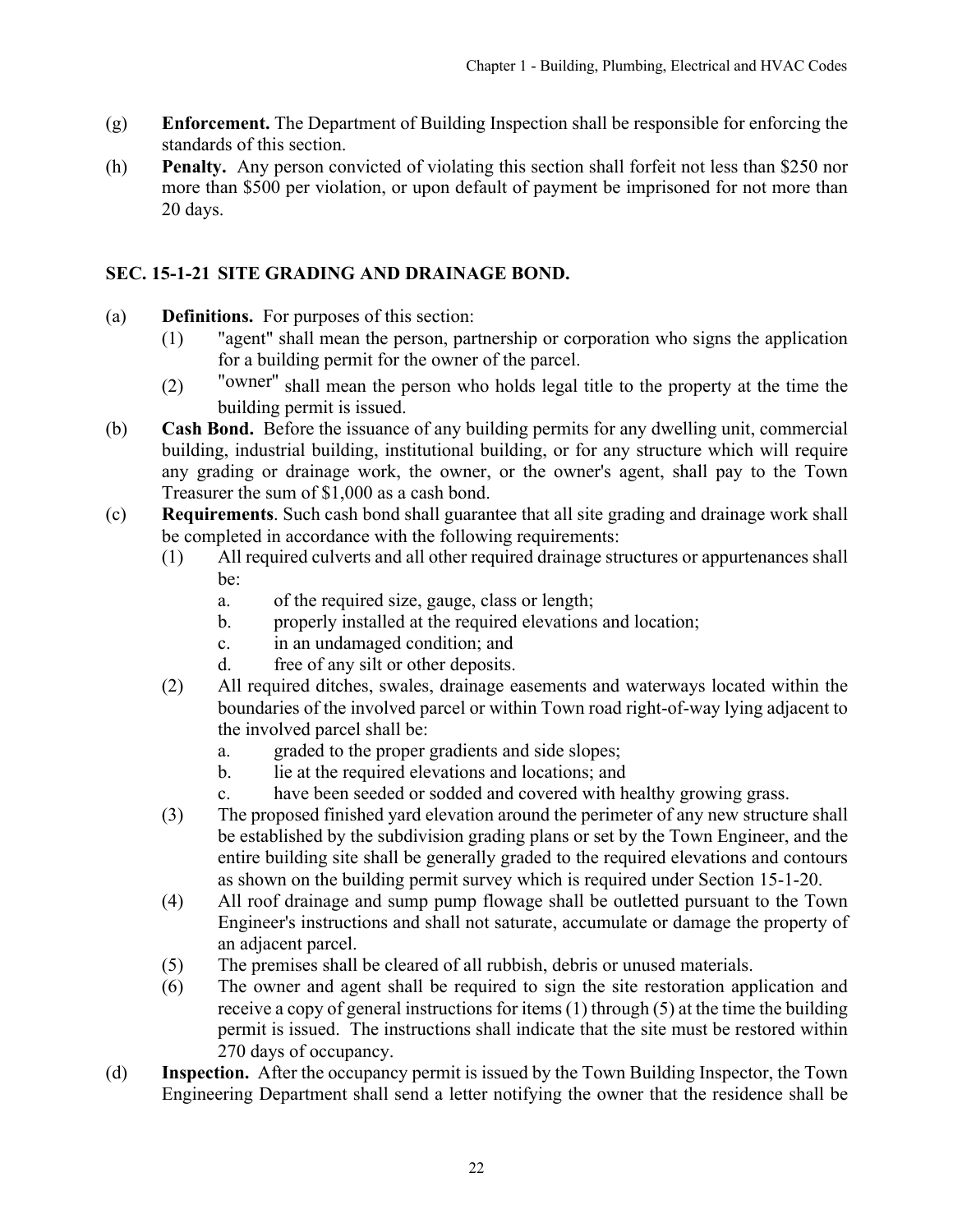<span id="page-22-0"></span>inspected at the end of 270 days for compliance with par. (c), above. The inspection shall be completed within 270 days; however, if the occupancy permit is issued between February 15 and July 31, then the inspection shall be completed before May 1 of the following year.

- (e) **Refund.** If the inspection as described in par. (d)**,** above reveals that all the requirements listed in par. (c) have been met, the cash bond shall be released upon written recommendation of the Town Engineer. If the inspection does not meet such requirements, the Town Engineer shall notify the owner in writing of the deficiencies which must be corrected within 60 days. If the 60 days extends beyond October 31, then a re-inspection shall be performed by May 1, of the following year.
- (f) **Completion by Town.** All grading, drainage and cleanup work shall be completed within 330 days after the issuance of the occupancy permit with respect to the building or structure for which the building permit was issued. In the event that all the work is not completed within the 330 day period, the Town may have the work completed and charge any costs against the cash bond, with the balance of the bond to be refunded. In the event the bond is inadequate to pay for all costs, the owner shall pay any deficiency to the Town on demand. The Town shall have 540 days after the issuance of an occupancy permit to complete the work. If the Town does not complete such work within 540 days, the balance of the cash bond shall be refunded.

# **SEC. 15-1-22 FIRE SPRINKLER/ FIRE ALARM PERMITS.**

- (a) **Required.** A permit to install a fire sprinkler system, as provided in Section 5-5-2 of the code, or to install a fire alarm system, as provided in Section 5-8-5 of the code is required.
- (b) **Issued.** A permit to install a fire sprinkler system or to install a fire alarm system shall be obtained from the Fire Department prior to installation; however, no such permit shall be issued until the following conditions have been met:
	- (1) A fire sprinkler plan or a fire alarm plan which meets the National Fire Protection Administration's standards, has been submitted to the Fire Chief for review.
	- (2) The Fire Chief, or designee, has approved the fire sprinkler plan or fire alarm plan and notified the Plumbing Inspector of the approval.
	- (3) The Fire Chief, or his or her designee, has reviewed the permit for the proper fee(s), as provided in subsection (c).
	- (4) The proper fee has been paid to the Village Treasurer and copies of the receipts have been provided to the Plumbing Inspector and the applicant.
- (c) **Fees.** The following fees shall apply to the plan review, inspection, and test witnessing of a fire protection system or a fire alarm system:
	- (1) Fire sprinkler system basic plan review per system and review (This fee is charged for sprinkler systems without hydraulic calculations) \$250.00
	- (2) Fire sprinkler system plan review with one set of hydraulic calculations per system and Review (This fee is charged for each separate, system, floor and/ or area of a building) \$325.00
	- (3) Verification of additional hydraulic calculations: Excluding all calculations utilizing the Darcy-Weisbach calculation method. (This fee is charged for each additional set of hydraulic calculations required by the AHJ) \$175.00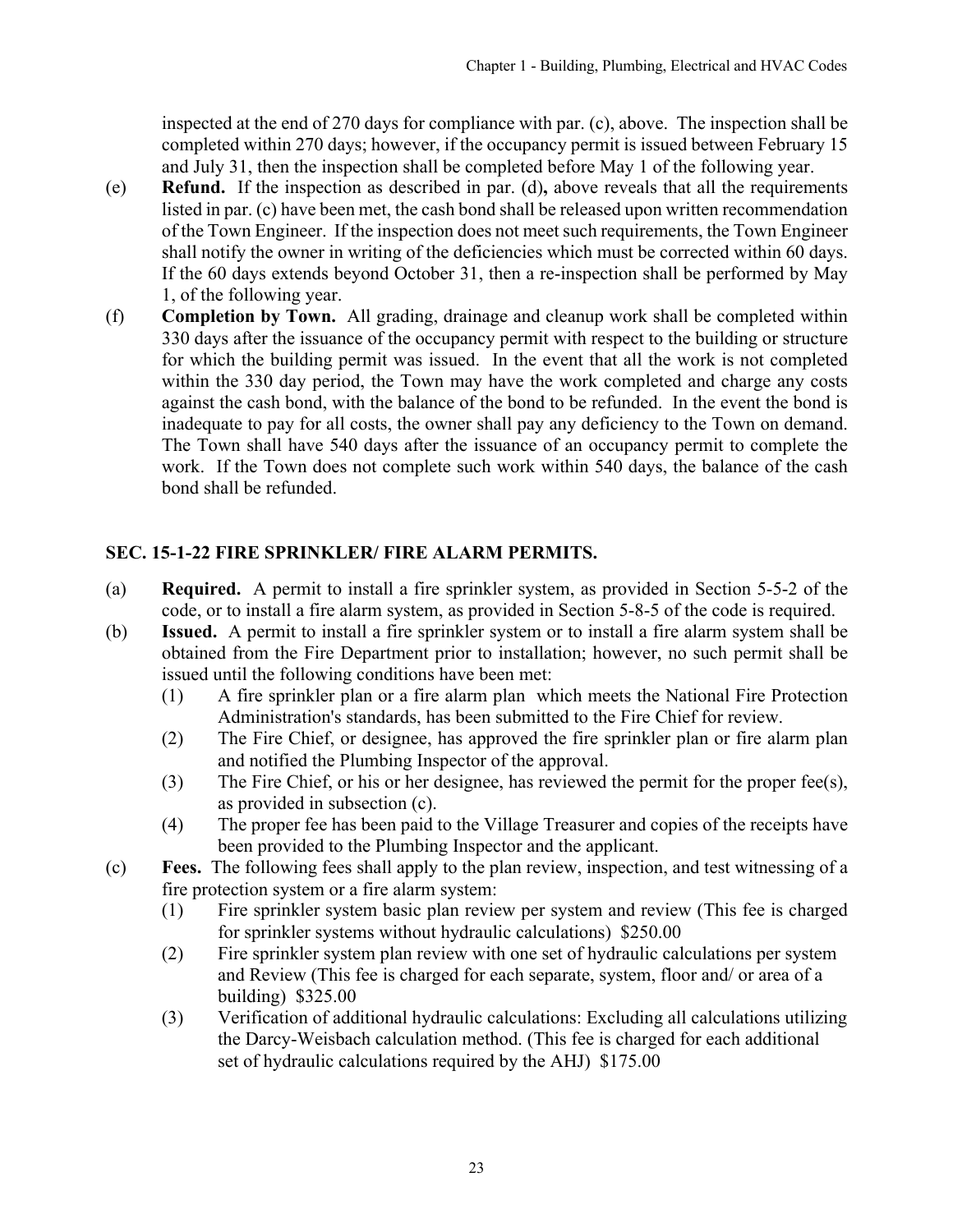- <span id="page-23-0"></span>(4) Verification of ALL hydraulic calculations utilizing the Darcy-Weisbach calculation method which is required for all anti-freeze systems (This fee is charged for each additional set of hydraulic calculations required by the AHJ) \$210.00
- (5) Site inspection of fire protection systems during installation (2 hour Minimum) NOTE: Fire protection systems may NOT be concealed prior to inspection \$75.00/hour
- (6) Witness final acceptance tests of fire protection systems (2 hour Minimum) 75.00/ hour
- (7) Modifications to existing sprinkler systems:
	- a. Minimum fee for a system modification without hydraulic calculations \$75.00
	- b. The **fee per sprinkler** up to 15 sprinklers without hydraulic calculations \$10.00
	- c. The **fee per system with hydraulic calculations** \$325.00
- (8) Fire pumps per review \$250.00
- (9) Fire sprinkler system underground mains including combination mains:
	- a. 0 to 999 feet \$150.00
	- b. 1000 feet or more \$300.00
- (10) Fire hose and/or standpipe hose connections \$10.00/ outlet
- (11) Other fire control systems (Standpipe, Dry or Wet Chemical, Gas Systems, Foam, etc.) \$300.00
- (12) Fire alarm systems per control panel \$250.00
- (13) Fire alarm system alarm notification devices, (both audible and visual) stations, all initiating devices; this includes but is not limited to manual pulls, smoke, heat, flame, ionization, photoelectric detectors, water flow devices and all supervisory and/or monitoring devices per review \$50.00 up to 3; \$10.00/ additional
- (14) Witnessing of acceptance tests and/or inspections (2 hour Minimum) \$75.00/ hour
- (15) Consulting on fire protection systems (2 hour Minimum) \$75.00/ hour
- (16) *Triple fee will be charged if any work is started before a permit is issued*

# **SEC. 15-1-23 FEES FOR BUILDING PERMITS AND INSPECTIONS.**

(a) The following shall be the schedule of fees for building permits issued under this Chapter: **FEES**

|     |                                                                                                 | PEDA                            |
|-----|-------------------------------------------------------------------------------------------------|---------------------------------|
| (1) | Minimum permit fee for all permits                                                              | \$57.00                         |
| (2) | Residence 1 & 2 family & attached garages                                                       | $.40$ /sq.ft.                   |
| (3) | Residences apartments 3 family & over, row housing,<br>multiple family dwellings, institutional | $.40$ /sq.ft.                   |
| (4) | Residences – additions                                                                          | .40/sq.ft. or fraction thereof  |
| (5) | Local business, institutional $&$ office buildings, or<br>additions thereto                     | .40/sq.ft. or fraction thereof  |
| (6) | Manufacturing or industrial (office areas to be included<br>under $(5)$                         | .36/sq. ft. or fraction thereof |
|     |                                                                                                 |                                 |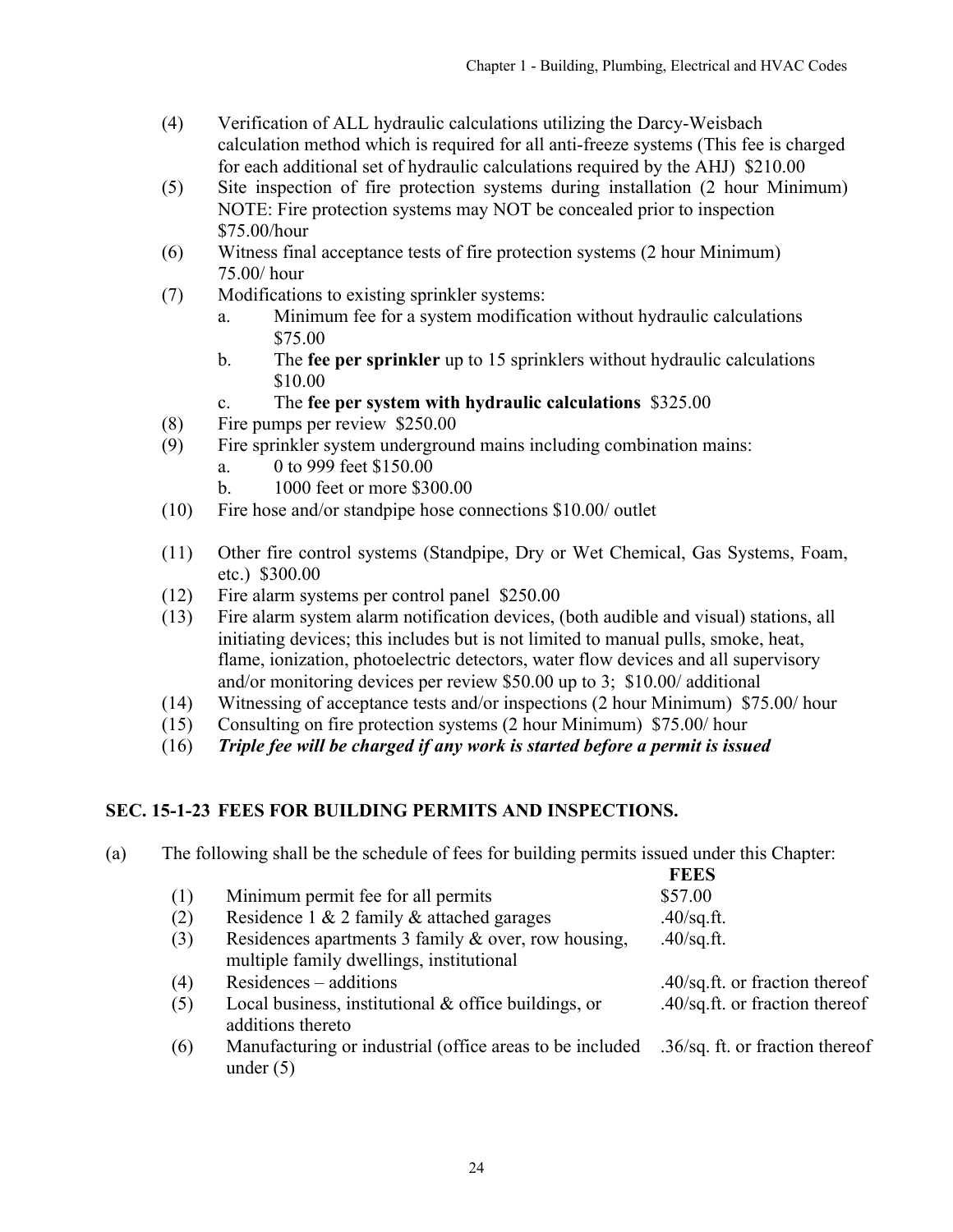| (7)          | Permit to start construction of footings and foundations                                                                           | \$250.00 multi-family,<br>industrial/commercial<br>\$200.00 1 & 2 family                                                                                                                              |
|--------------|------------------------------------------------------------------------------------------------------------------------------------|-------------------------------------------------------------------------------------------------------------------------------------------------------------------------------------------------------|
| (8)          | Agricultural buildings, detached garages and accessory<br>buildings                                                                | $.25$ /sq.ft.                                                                                                                                                                                         |
| (9)          | All other buildings, structures, alterations, residing,<br>reroofing, repairs where sq. ft. cubic contents cannot be<br>calculated | $$12.00/1,000$ valuation<br>$(\$375.00$ maximum/bldg. for<br>residing and re-roofing)                                                                                                                 |
| (10)         | Heating $\&$ incinerator units $\&$ woodburning appliances.                                                                        | \$57.00/unit up to $&$ including<br>150,000 input BTU units.<br>Additional fees of \$25.00/each<br>for new construction and<br>replacement 50,000 BTU or<br>fraction thereof. \$1,250<br>maximum/unit |
| (11)<br>(12) | Commercial or industrial exhaust hoods/exhaust systems<br>Heating/air conditioning distribution system                             | \$100.00/unit<br>$$2.40/100$ sq. ft. of<br>conditioned area with a<br>\$57.00 minimum                                                                                                                 |
| (13)         | Air conditioning including permanently installed wall<br>units                                                                     | $$57.00$ /unit up to 3 tons<br>36,000 BTU's. Additional fee<br>of \$25.00/each ton or 12,000<br>BTU's or fraction thereof.<br>$$1,250.00$ maximum/unit                                                |
| (14)         | Wrecking or razing, or interior demolition                                                                                         | \$57.00 minimum $+$ .12/sq.ft.<br>with \$750 maximum for<br>building. Building Inspector<br>may waive fee if structure is<br>condemned.                                                               |
| (15)<br>(16) | Moving buildings over public ways<br>Fuel tanks                                                                                    | $$250.00 + .14$ /sq.ft.<br>$$13.00/1,000$ gallons for<br>installation with<br>$$165.00/maximum$ tank<br>\$50.00/tank removal,<br>repairs, alterations.                                                |
| (17)         | Re-inspections                                                                                                                     | \$125.00/inspection                                                                                                                                                                                   |
| (18)<br>(19) | Special inspections<br>Plan examination                                                                                            | \$250.00/inspection                                                                                                                                                                                   |
|              | 1 & 2 family residence<br>a.                                                                                                       | \$170.00/plan                                                                                                                                                                                         |
|              | b.<br>Apartments, 3 family residence, row<br>housing, multi-family buildings                                                       | $$250.00 + $25.00/$ unit                                                                                                                                                                              |
|              | Commercial/industrial alterations and additions<br>${\bf c}.$                                                                      | \$250.00                                                                                                                                                                                              |
|              | d.<br>Additions to $1 \& 2$ family dwellings                                                                                       | \$90.00                                                                                                                                                                                               |
|              | Alterations to $1 \& 2$ family dwellings<br>e.                                                                                     | \$57.00                                                                                                                                                                                               |
|              | f.<br>Accessory buildings 120 sq. ft. or more                                                                                      | \$57.00                                                                                                                                                                                               |
|              | Decks and swimming pools<br>g.                                                                                                     | \$57.00                                                                                                                                                                                               |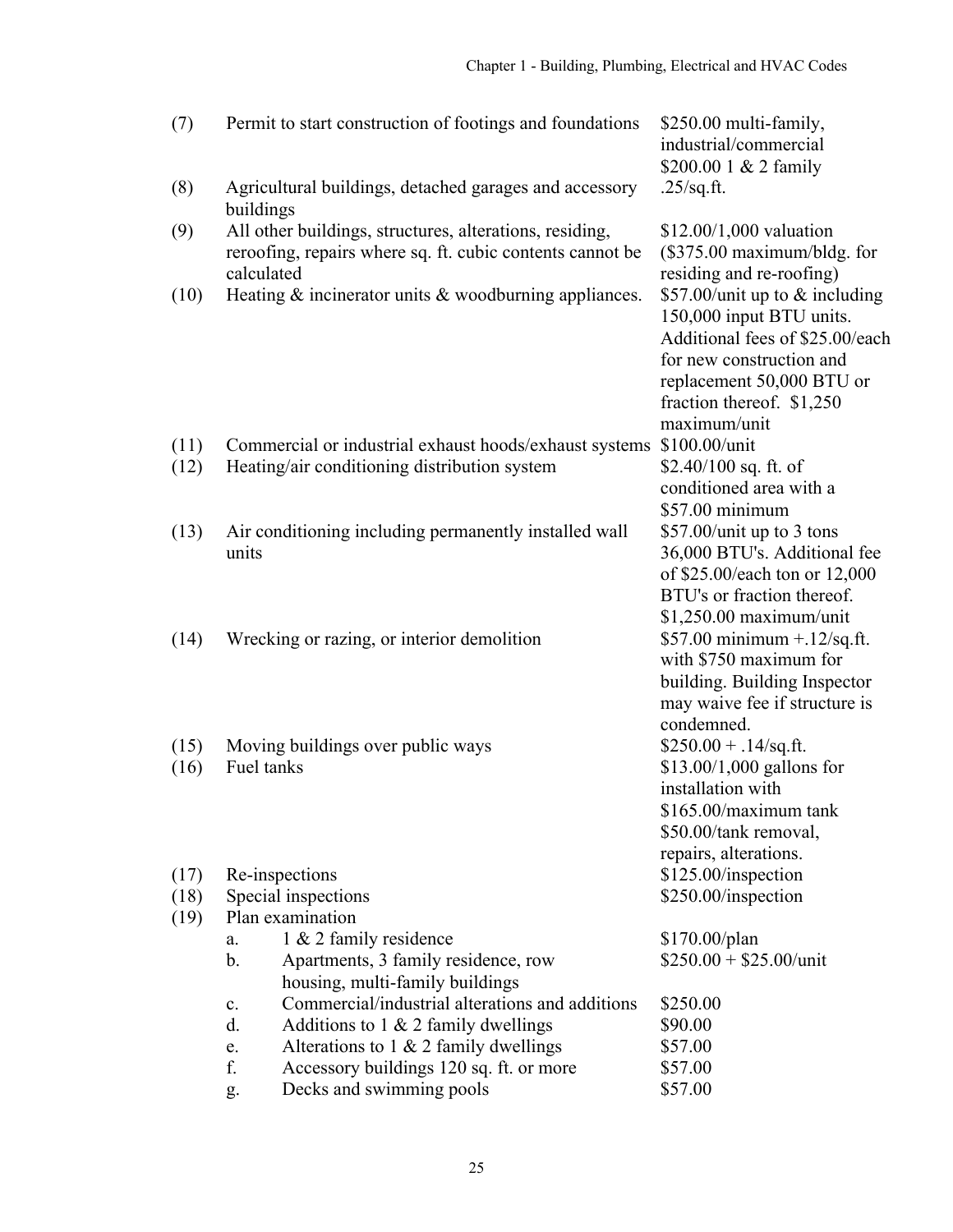| h. | Heating plans, lighting $&$ energy calculations to | \$57 |
|----|----------------------------------------------------|------|
|    | heating plans, submitted separately                |      |

i. Priority plan review At the discretion of the Bldg.

 $.00$ /each

Inspector and depending upon work load of the department 2 business days priority plan review may be provided at **double** the regular rate for plan review fees. Certified municipalities may also charge **double** the regular State plan review fees in addition to those listed above. Priority plan review shall not apply to submittals requiring review and/or approval by other governing agencies of the municipality. \$57.00 each

- j. Resubmission of previously approved building plans
- (20) WI Uniform bldg. permit seal  $\qquad \qquad$  State charge + \$12.00
	- Note 1. Permits may be obtained individually or on one form in the categories of construction, heating, ventilating & air conditioning, electrical & plumbing.
	- Note 2. An additional fee for plan review may be assessed at the time of application for renewal of the permit.
- (21) Occupancy Permit
	- a. Residential  $$57.00/unit$ , addition,
	- b. Commercial/Industrial \$190.00/unit
- c. Temporary Occupancy Permits (6 mo. Or less) \$90.00/unit
- (22) Pools-in ground, above ground/spas \$12.00/\$1,000 valuation
- (23) Decks  $$57.00$
- (24) Erosion Control fees
	- a.  $1 \& 2 \t{family}$  lots  $$235.00/lot$
	-

alteration, or accessory building over 120 sq.ft. \$57.00 minimum

b. Multi-family units  $$350.00/building + $7.50/$ 1000 sq.ft, of disturbed lot area with \$4,250.00 maximum c. Commercial lots  $$350.00/building + $7.50/$ 1,000 sq. ft. of disturbed lot area with \$4,250.00 maximum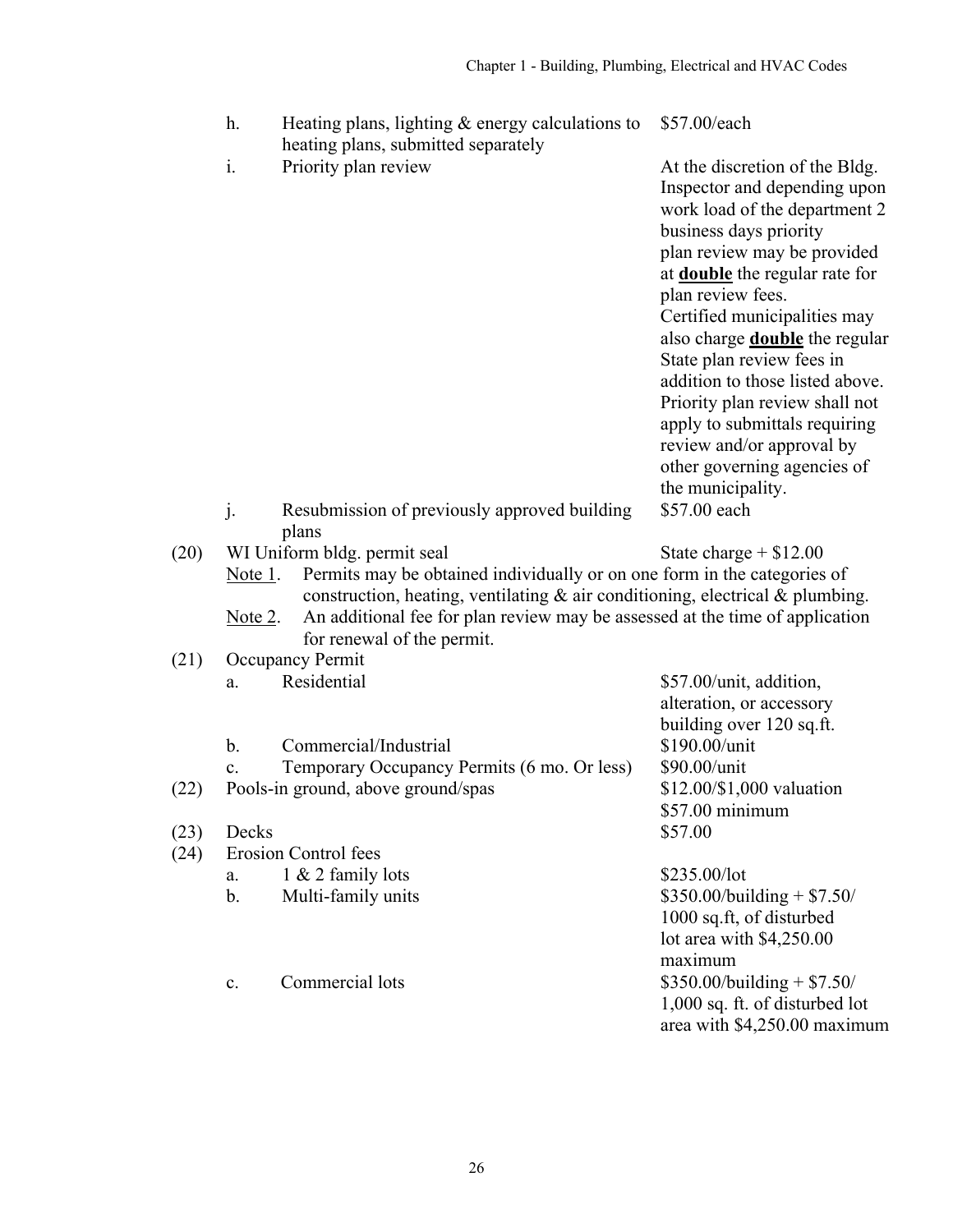<span id="page-26-0"></span>

|      | d. | Industrial lots                        | $$350.00/building +$                                            |
|------|----|----------------------------------------|-----------------------------------------------------------------|
|      |    |                                        | $$7.50/1,000$ sq. ft. of disturbed<br>lot area with $$4,250.00$ |
|      |    |                                        | maximum.                                                        |
|      | e. | Institutional lots                     | $$350.00/b$ ldg. + \$7.50/1,000                                 |
|      |    |                                        | sq. ft. of disturbed lot area                                   |
|      |    |                                        | with $$4,250.00$ maximum                                        |
|      | f. | Other                                  | \$57.00 minimum                                                 |
| (25) |    | Failure to call for a final inspection | \$125.00/per inspection                                         |
|      |    |                                        |                                                                 |

#### (b) **Miscellaneous**

- (1) Triple Fees. Upon failure to obtain a permit before work on a building has been started, except in emergency cases, the total fee shall be triple the fees imposed above.
- (2) Calculations
	- a. Gross square footage calculations are based on exterior dimensions, including garage and each finished floor level. Unfinished basements or portions thereof are not included.
	- b. Cubic contents shall be defined as follows: The volume of the building enclosed by the outer surface of the exterior walls from the top of the footing to the average height of the roof.
	- c. In determining costs, all construction shall be included with the exception of heating, air conditioning, electrical or plumbing work.
- (c) **Neighborhood Planning Surcharge.** A Neighborhood Planning Surcharge equal to thirteen percent (13%) of the total of all fees determined as per (a) above shall be charged to the applicant and collected at the same time that building permit fees as per (a) above are collected, with such surcharge to be in addition to fees charged as per (a) above and with such surcharge to not be limited by any such maximums identified in (a) above.

# **SEC. 15-1-24 PLUMBING PERMIT AND INSPECTION FEE SCHEDULE.**

The fees for permits and inspections of plumbing work charged under this Chapter shall be according to the following schedule:

| (a) | Minimum fee                | \$57.00 with exception for water |
|-----|----------------------------|----------------------------------|
|     |                            | heater replacement which shall   |
|     |                            | be \$25.00                       |
| (b) | Each plumbing fixture      | \$14.00                          |
| (c) | Outside sanitary sewer     | $$75.00$ plus \$.55 per foot for |
|     |                            | each foot over 100 feet          |
| (d) | Outside storm sewer        | \$75.00 plus \$.55 per foot for  |
|     |                            | each foot over 100 feet          |
| (e) | Outside water              | $$75.00$ plus \$.55 per foot for |
|     |                            | each foot over 100 feet          |
| (f) | Building sewer abandonment | \$57.00                          |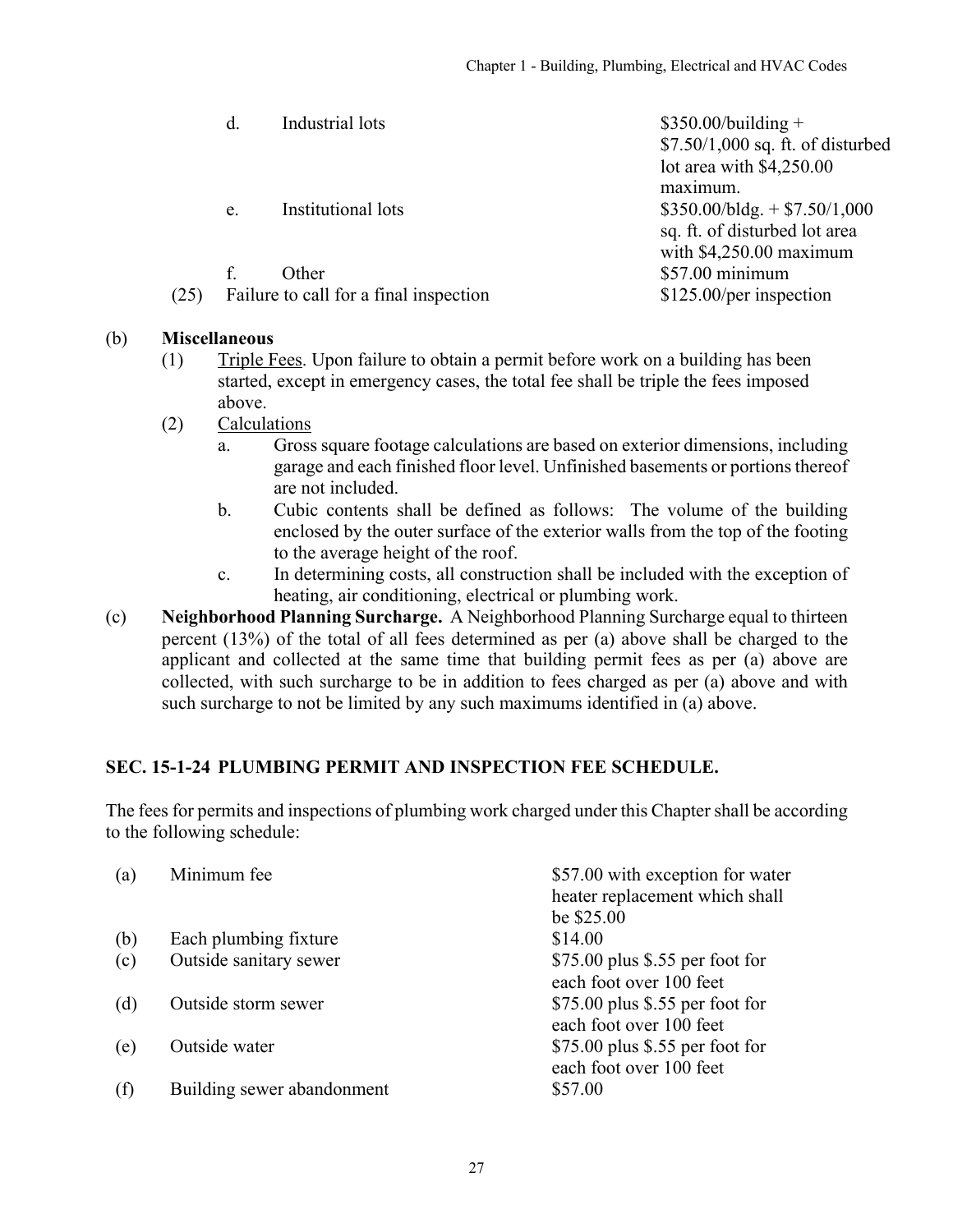<span id="page-27-0"></span>

| (g) | Septic tank abandonment        | \$57.00                                            |
|-----|--------------------------------|----------------------------------------------------|
| (h) | Well abandonment/registration  | \$57.00                                            |
| (i) | Reinspection                   | \$125.00                                           |
| (i) | <b>Sanitary Building Drain</b> | $$57.00$ plus \$.55 for each foot<br>over 100 feet |
| (k) | <b>Storm Building Drain</b>    | $$57.00$ plus \$.55 for each foot<br>over 100 feet |

#### **SEC. 15-1-25 FEES FOR ELECTRICAL PERMITS AND INSPECTION.**

The fees for permits and inspections for electrical work and equipment charged under this Chapter shall be according to the following schedule:

- (a) For new construction of residential buildings with one (1) through (4) residential units, the per unit fee shall include the following unit charge plus an ampere service charge as per (b).
	- (1) Unit Charge:
		- a. Per 1 bedroom residential unit \$55.00
		- b. Per 2 bedroom residential unit \$57.00
		- c. Per 3 bedroom residential unit \$75.00
		- d. Per 4 bedroom residential unit \$95.00
- (b) Ampere Service Charge shall be as follows and shall apply to all new, additional, or altered electrical services.
	- (1) Up to and including 100 ampere service \$55.00 plus \$1.45 per circuit.
	- (2) Over 100 to 200 ampere service \$60.00 plus \$1.45 per circuit.
	- (3) Over 200 to 400 ampere service \$75.00 plus \$1.45 per circuit.
	- (4) Over 400 to 600 ampere service \$85.00 plus \$1.45 per circuit.
		-
	- (5) Over 600 to 800 ampere service \$110.00 plus \$1.45 per circuit.
- (c) Any electrical work for new construction, alterations, or additions to commercial, industrial, or agricultural structures or properties shall be subject to the following fees in addition to (b) above.
	- (1) Electrical work costing \$50.00 to \$500.00 shall be \$3.50 for each \$100.00 of work and \$.50 for each additional \$25.00 of work or fraction thereof.
	- (2) Electrical work costing \$500.00 to \$10,000.00 shall be \$25.00 for the first \$500.00 of work plus \$2.25 for each additional \$100.00 of work or fraction thereof.
	- (3) Electrical work costing over \$10,000.00 shall be \$250.00 plus \$1.25 for each \$100.00 of work or fraction thereof.
- (d) The minimum fee for all electrical work shall be \$57.00.
- (e) The fee for any re-inspection shall be \$125.00.
- (f) Alternate Sources of Power; Permit Required; Fee. Admin. Code Sec. SPS 316.701 entitled "Legally Required Standby Systems" is incorporated by reference as though fully set forth herein. Compliance with such section is required. A permit and inspection for alternate sources of power, including electrical solar systems and generators, as set forth in this section is required and the fees for such permit shall be as follows: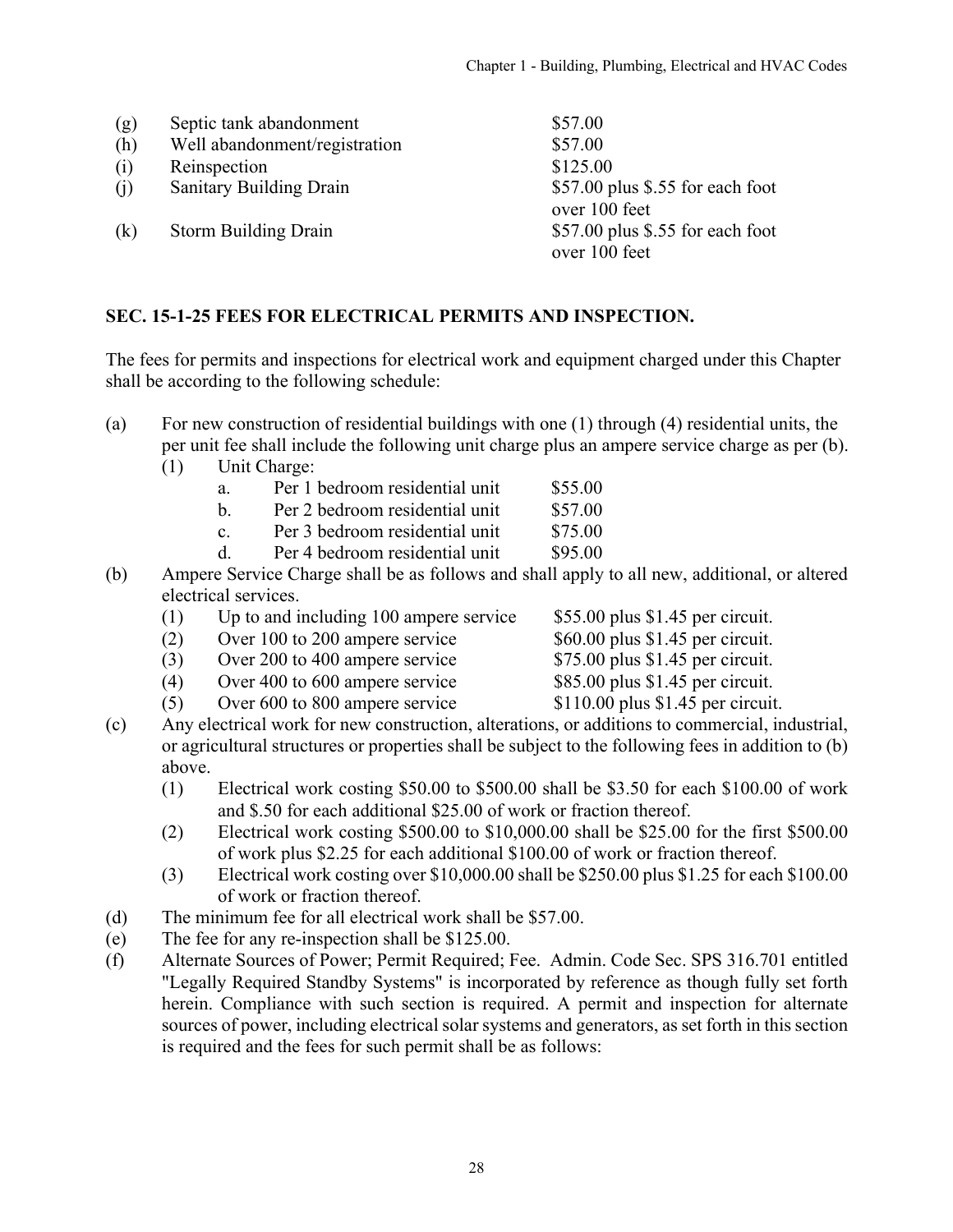<span id="page-28-0"></span>

| Alternate Sources of Power | Minimum Fee |
|----------------------------|-------------|
| Including Electrical Solar | of \$57.00  |
| Power & Generator Systems  |             |

\$5.00 per kw + Min. Fee + New Service Charge + Per Circuit  $=$ **Total Fee** 

### **SEC. 15-1-26 PARK IMPACT FEES.**

- (a) **Intent.** The intent of this section is to impose an impact fee on developers to pay for the capital costs that are necessary to accommodate land development.
- (b) **Authority.** Authority for this section is provided by Section 66.0617 of the Wisconsin Statutes.
- (c) **Definitions.** In this section:
	- (1) "Capital Costs" means the capital costs to construct, expand, or improve public facilities, including the cost of land, and including legal, engineering, and design costs to construct, expand, or improve public facilities, except that not more than ten (10) percent of capital costs may consist of legal, engineering, and design costs unless the Town can demonstrate that its legal, engineering, and design costs which relate directly to the public improvement for which the impact fees were imposed exceed ten (10) percent of capital costs. Capital cost does not include other noncapital costs to construct, expand, or improve public facilities or the costs of equipment to construct, expand, or improve public facilities.
	- (2) "Developer" means a person that constructs or creates a land development.
	- (3) "Impact Fees" means cash contributions, contributions of land or interests in land or any other items of value that are imposed on a developer by the Town under this section.
	- (4) "Land Development" means the construction or modification of improvements to real property that creates additional residential dwelling units within the Town or that results in nonresidential uses that create a need for new, expanded, or improved public facilities within the Town.
	- (5) "Public Facilities" means parks, playgrounds, and other recreational facilities.
	- (6) "Service Area" means the entire Town.
	- (7) "Building Permit" shall mean the permit required for new residential construction and additions pursuant to section 15-1-6 of the Caledonia Code of Ordinances. The term building permit, as used herein, shall not be deemed to include permits required for remodeling, rehabilitation, or other improvements to an existing structure provided that there is no increase in the number of dwelling units resulting therefrom.
	- (8) "Needs Assessment" means the assessment of needs required by section 66.0617, Wis. Stats.
- (d) **Needs Assessment.** The Town of Caledonia Public Facilities Needs Assessment for public facilities dated May 6, 2002 as it may be amended and supplemented from time to time, is hereby approved and incorporated by reference. A copy of this document and any amendments or addenda thereto shall be available or inspection in the Town Clerk's Office, and shall be the basis for the impact fees imposed pursuant to this section.
- (e) **Amount of Impact Fee.** Any developer creating, constructing or relocating additional residential dwelling units within the Town shall pay a fee to the Town to provide for the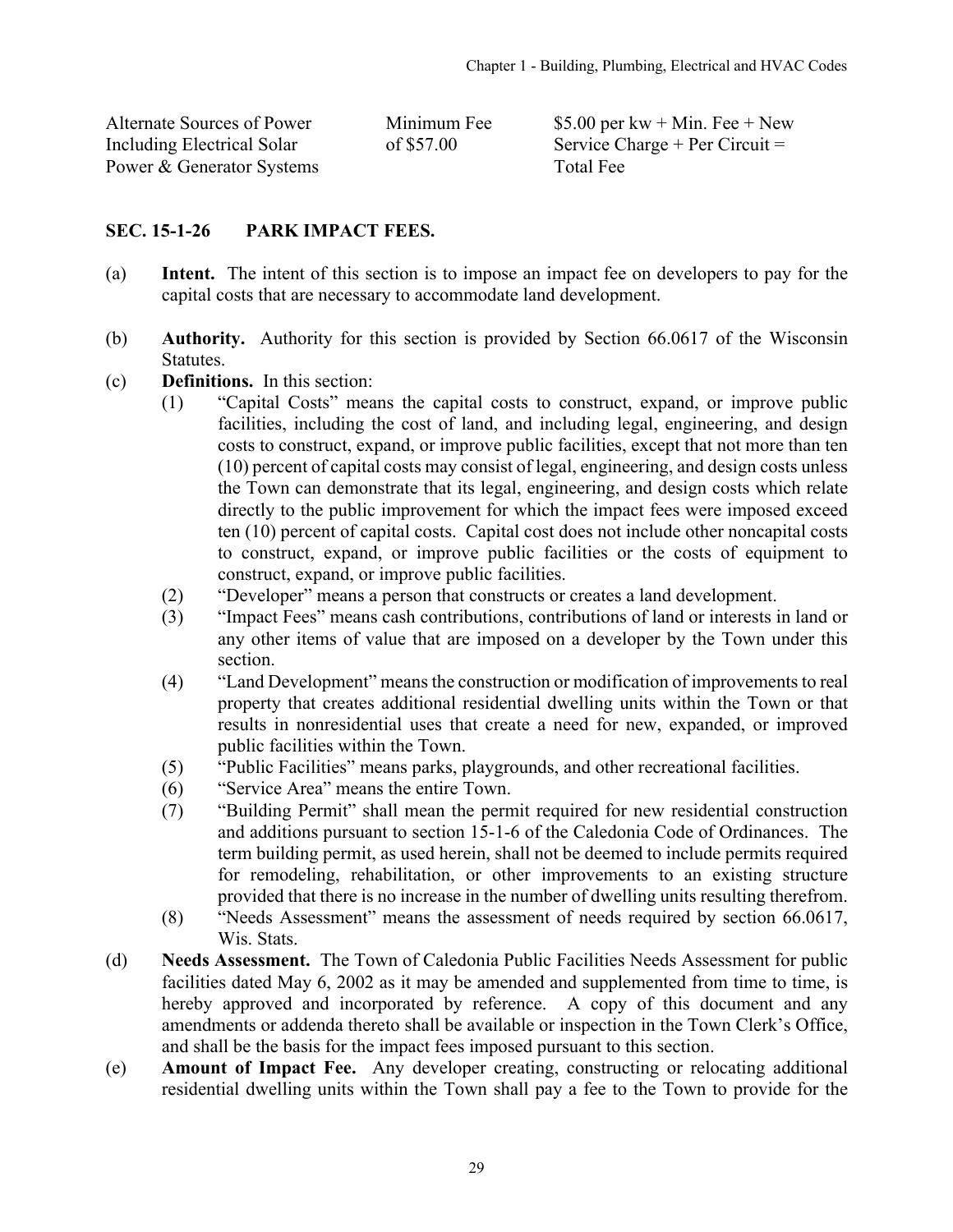capital costs necessary to accommodate the land development.

- (1) The amount of the fee shall be \$1,000.00 per additional residential dwelling unit to be constructed, created or relocated by the proposed development.
- (2) The fee shall be imposed as a condition of approval of any building permit for the subject land development and the payment thereof shall be made to the Town prior to the issuance of such building permit.
- (3) Low cost housing. The impact fee imposed by this section may be waived or reduced by the Town Board upon recommendation by the Plan Commission on new development for low-cost housing in accordance with Section 66.0617 (7), Wis. Stats.
- (f) **Other Means of Financing Park Improvements Revered.** Pursuant to Section 66.0617 (2)(b), Wis. Stats., the imposition of park facilities impact fees under this section does not prohibit or limit the Town's authority to finance park facilities by any other means authorized by law.

# (g) **Administration.**

- (1) **Segregated Account.** There is hereby established a public park, playground, and recreational facility impact fee fund which shall be placed in a segregated, interestbearing account and shall be accounted for separately from all other funds of the Town.
- (2) **Expenditures**. Impact fee revenues and interest earned thereon may be expended only for capital costs for which the impact fees were imposed. Funds shall not be used for maintenance nor to address any existing deficiencies in park, playgrounds, or other recreational facilities at the time of enactment.
- (3) **Refund of Impact Fees**. Any park fees collected under this section which are not expended or committed for expenditure within 20 years from the date the park fee was paid, which is a reasonable period of time for the Town Board to plan, finance and provide selected public facilities, shall be refunded to the current owner of the property.
- (4) The expenditure and use of the impact fee shall be under the control and supervision of the Town Board in conjunction with the Town Parks and Recreation Commission.
- (h) **Appeal.**
	- (1) Any person upon whom a park fee is imposed, may, within 15 days of the imposition of the park fee, contest the amount, collection, or use of the park fee by filing a written request with the Town Clerk which describes the nature of the appeal, provides supporting documentation, and specifies the basis upon which the appeal is made.
	- (2) At the next regular Town Board meeting, the Town Board shall hear and decide the appeal.
	- (3) The Clerk shall notify the appealing party of the time and place of the Town Board meeting at which time the appealing party shall be given the opportunity to present additional information in support of the appeal.
- (i) **Severability**. If any portion of this section is declared illegal or invalid for any reason, that illegality or invalidity shall not affect the remaining legal and valid portions of this section, which shall remain in full force and effect.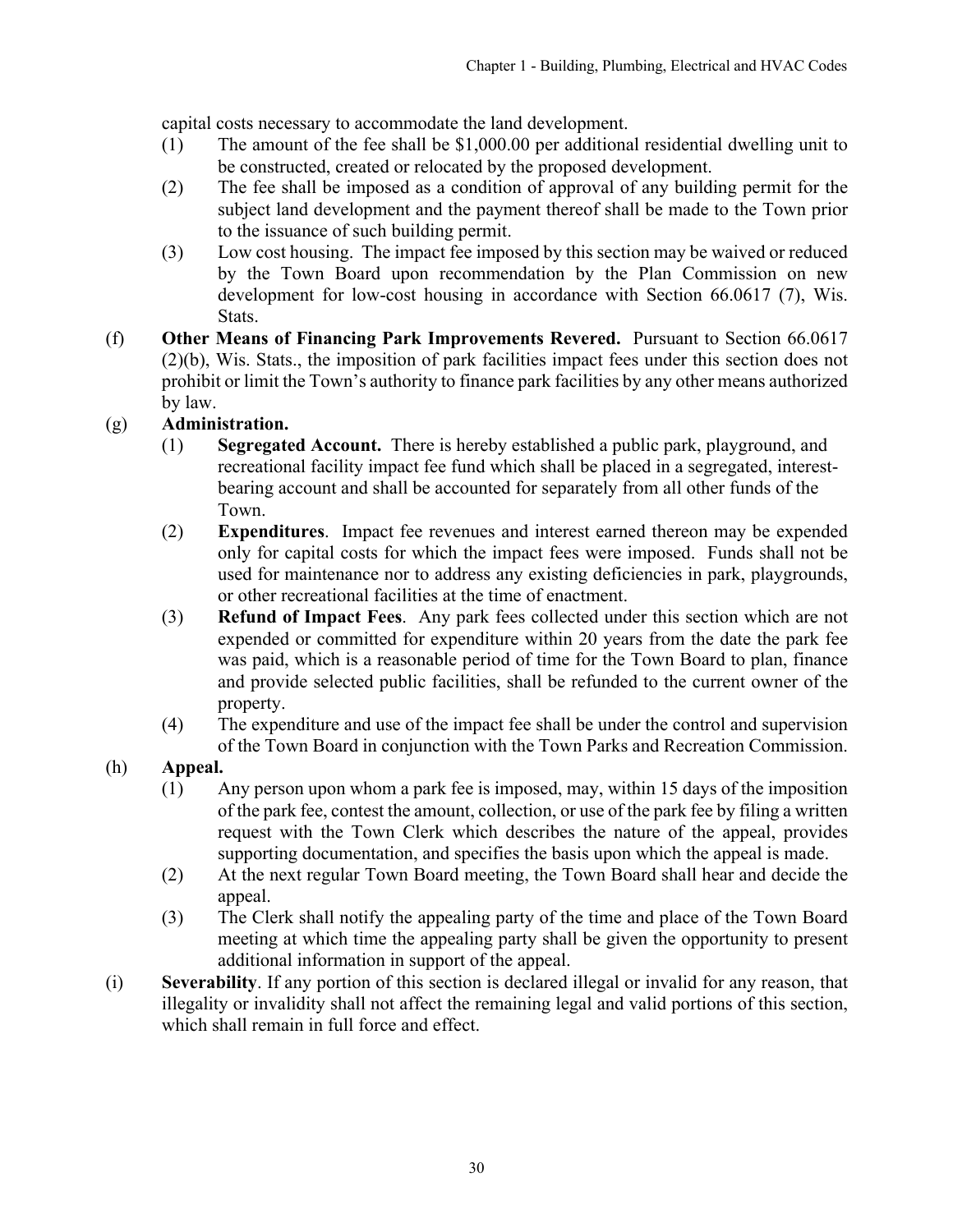# <span id="page-30-0"></span>**SEC. 15-1-27 ENGINEERING DEPARTMENT FEES FOR BUILDING PERMITS AND OTHER ENGINEERING SERVICES.**

(a) The following shall be the schedule of fees for Engineering Department review of building permits and for other engineering services:

|     |                |                                                                                 | <b>FEES</b>                                                                                                                                        |
|-----|----------------|---------------------------------------------------------------------------------|----------------------------------------------------------------------------------------------------------------------------------------------------|
| (1) |                | Building Plan and Building Permit Application                                   |                                                                                                                                                    |
|     | Review         |                                                                                 |                                                                                                                                                    |
|     | a.             | Residence-- 1- and 2-family, including<br>attached garages                      | \$225.00                                                                                                                                           |
|     | $\mathbf{b}$ . | Residences and/or apartments -- 3- and 4-<br>family                             | \$285.00                                                                                                                                           |
|     | c.             | Residences and/or apartments-- 4-family<br>and over, row housing, institutional | \$50.00 per hour plus any<br>direct cost to the Village for<br>outside services, \$4,600<br>maximum per building,<br>excluding direct costs above. |
|     | d.             | Commercial, institutional & office<br>buildings, manufacturing or industrial    | \$50.00 per hour plus any direct<br>cost to the Town for outside<br>services, \$4,600 maximum per<br>building, excluding direct costs<br>above.    |
|     | e.             | Permit to start construction of footings<br>and foundations                     | \$250.00                                                                                                                                           |
|     | f.             | Agricultural buildings, pole barns,<br>detached garages and accessory buildings | \$85.00                                                                                                                                            |
|     | g.             | Swimming pools, sheds                                                           | \$33.00                                                                                                                                            |
|     | h.             | Priority plan review completed as per 15-<br>$1-23(a)(19)i$                     | double the regular rate<br>identified in Section 15-1-27<br>$(a)(1)$ a. through g.                                                                 |
|     | i.             | Resubmission of previously approved<br>building plans                           | \$125.00 each                                                                                                                                      |
|     | j.             | Residential additions where the exterior is<br>modified                         | \$75.00                                                                                                                                            |
| (2) |                | <b>Oversized Garage Application Fee</b>                                         | \$175.00                                                                                                                                           |

# (b) **Miscellaneous**

- (1) Triple fees. Upon failure to obtain a permit before work on a building has been started, except in emergency cases, the total fee shall be triple the fees imposed above.
- (2) Payment of fees. All fees, except  $15$ -1-27(a)(2), shall be paid prior to or at the time of issuance of the related permit. The fee for  $15-1-27(a)(2)$  shall be paid at time of submission of the application.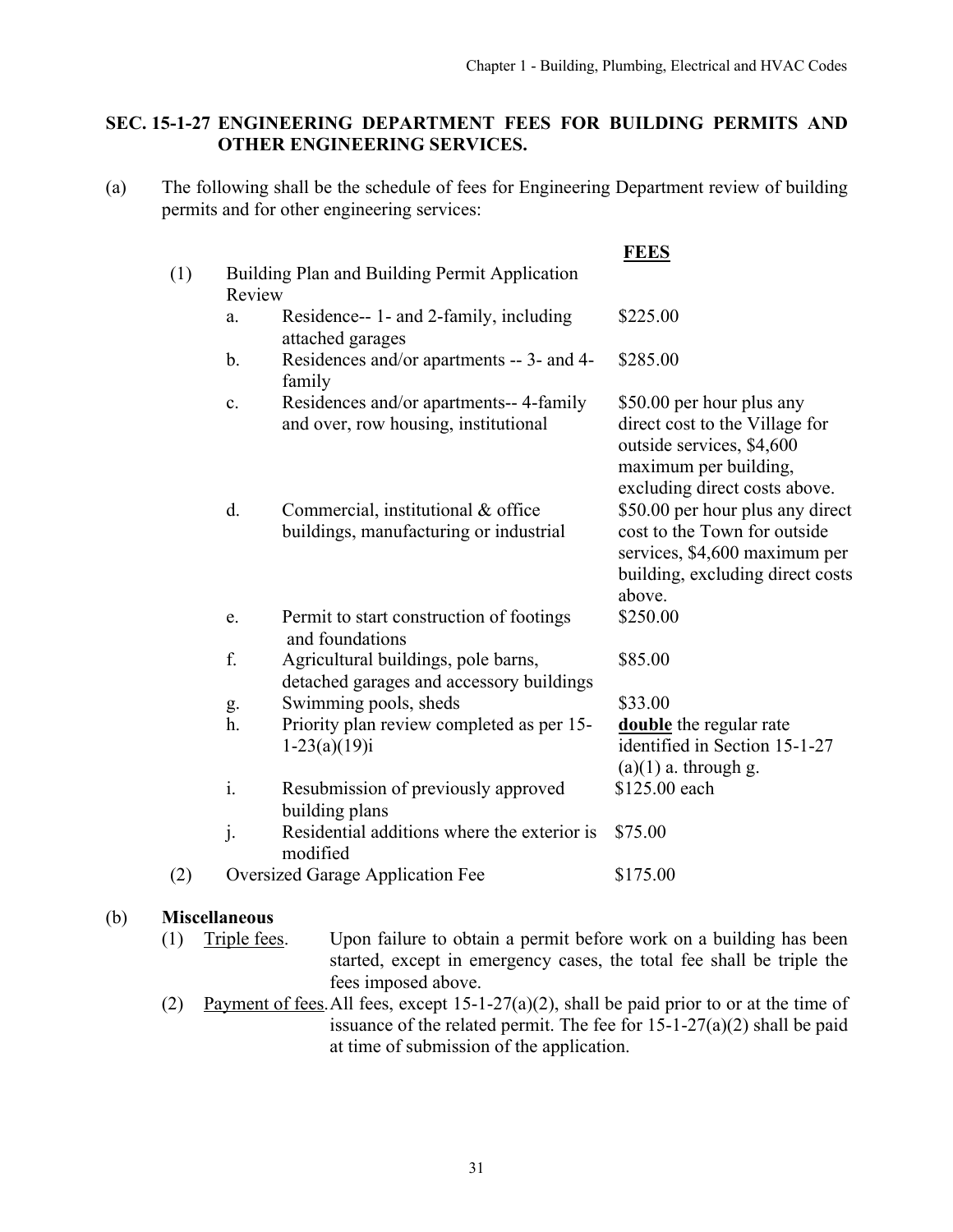# <span id="page-31-0"></span>**SEC. 15-1-28 CALEDONIA WIND ORDINANCE.**

- (a) **Intent.** The intent of this Section is to regulate the placement of and access to wind energy conversion systems for the purposes of protecting the health and safety of individuals on adjacent properties, as well as the general public.
- (b) **Definitions.** The following definitions shall be applicable in this Section:
	- (1) Electrical Interconnection: The point at which the WECS electrical system is connected to an existing electrical distribution system.
	- (2) High Wind Speed: Any wind speed above which the WECS is designated to reduce its output. For WECS not designed to reduce its output, then high wind speed shall be winds in excess of forty (40) miles per hour.
	- (3) Out of Balance Condition: A condition under which unacceptable vibration occurs due to normal rotor rotation.
	- (4) Rotor: A system of rotating aerodynamic elements attached to a single shaft that converts the kinetic energy in the wind into mechanical shaft energy.
	- (5) Rotor Radius: The distance from the rotor axis to the outermost point on the blade.
	- (6) Rotor diameter: Twice rotor radius.
	- (7) Survival Wind Speed: Same as maximum design wind speed.
	- (8) To Feather: Method of controlling the speed of which the WECS is designed to operate by varying the angle of the blades in respect to wind direction.
	- (9) Wind Energy Conversion System (WECS): Any mechanical device designed for the purpose of converting wind energy into electrical or mechanical power.

# (c) **Permits Required.**

- (1) A zoning permit shall be obtained from the local zoning jurisdiction to allow construction of a wind energy conversion system.
- (2) A WECS permit shall be obtained from the local building inspector for the construction of all wind energy conversion systems.
- (d) **Plans to be Submitted.** Application for the permit shall include the following:
	- (1) Property lines.
	- (2) Proposed location of WECS.
	- (3) Location of all existing structures on sites.
	- (4) All above-ground utility lines within a radius equal to the height of the WECS.
	- (5) Schematic of electrical system associated with the WECS including all existing and proposed electrical interconnections.
	- (6) All underground utility lines on the site.
	- (7) Dimensional representation of the structural components of the tower construction, including the base and footings.
	- (8) Manufacturer's specifications and installation and operation instructions or specific WECS design data.
	- (9) Certification by a registered professional engineer or manufacturer's certification that the tower design is sufficient to withstand wind load requirements for structures as defined by the Uniform Building Code.
- (e) **Wind Access.** Wind access specifications are subject to state regulatory requirements.
- (f) **Tower Height Restrictions**. There are no maximum tower height restrictions, except within flight zones where FAA restrictions on structures apply.
- (g) **Climbing Towers, Tower Access.** Access to towers shall be controlled by fences or other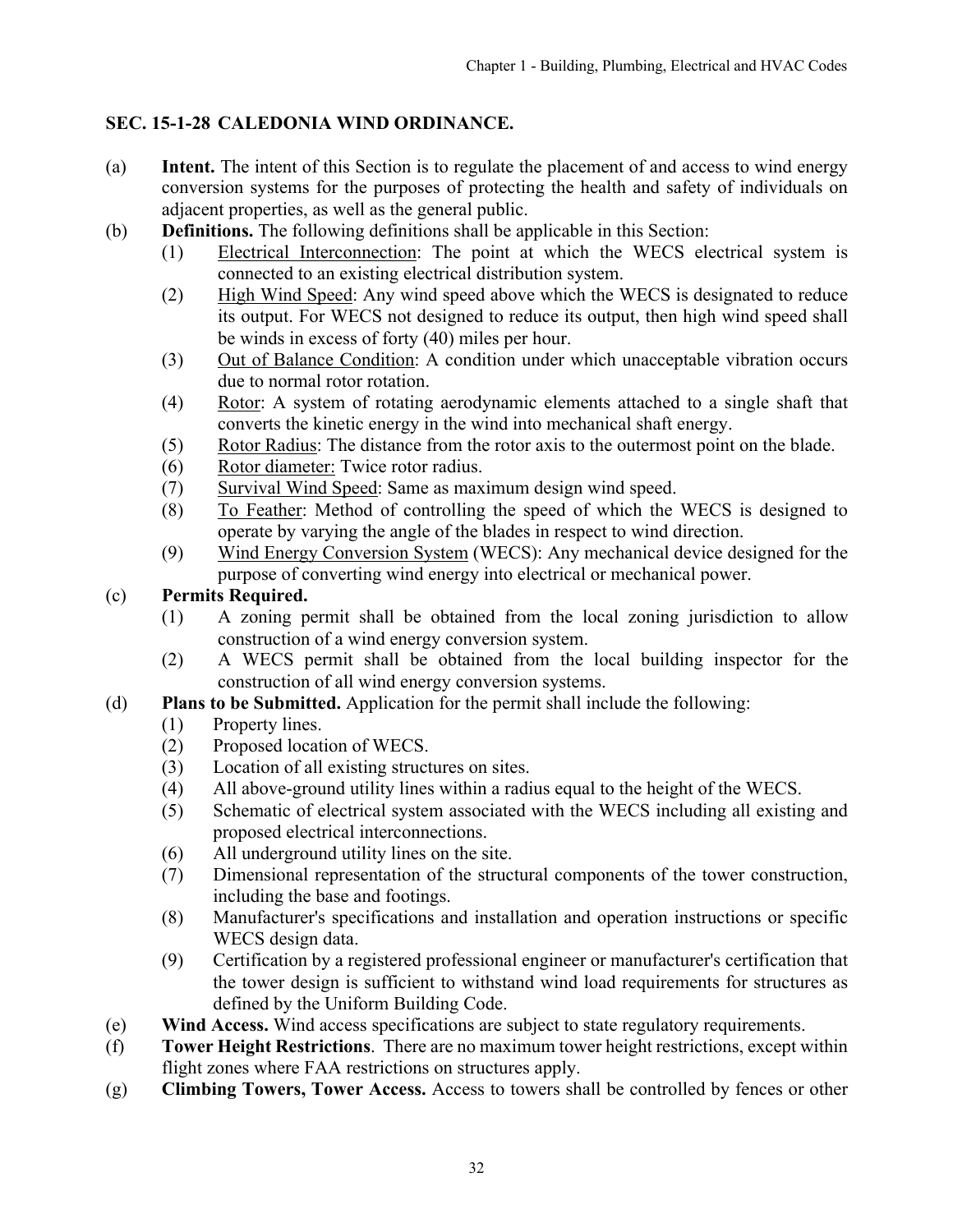<span id="page-32-0"></span>anticlimbing devices. Existing local regulations regarding attractive nuisances shall cover wind systems as well. A sign indicating electrical shock hazard shall be placed on the tower. Wording of sign: "Warning. Electrical shock hazard. No unauthorized persons in tower. No trespassing."

- (h) **Tower Construction.** Tower construction shall be in accordance with all applicable sections of the Wisconsin State Building Code, including, but not limited to, Sections 50.12, 53.10, 53.12, 62.37, 62.38, 62.39, 62.40, 62.41 and any future amendments and/or revision to same.
- (i) **Utility Interconnection.** The WECS, if interconnected to a utility system, shall meet the requirements for interconnection and operate as set forth in the electric utility's then-current service regulations applicable to WECS. These standards are subject to review by the Public Service Commission of Wisconsin. There is no need for additional local regulation of the electrical interconnection of a wind system with the electric utility.

# **SEC. 15-1-29 ONE- AND TWO-FAMILY DWELLING CODE.**

#### (a) **Application of Provisions.**

- (1) Title. This Section shall be known as the "One- and Two-Family Dwelling Code" of the Town of Caledonia.
- (2) Purpose. The purpose and intent of this Section is to:
	- a. Exercise jurisdiction over the construction and inspection of new one (1) and two (2) family dwellings and additions to existing one (1) and two (2) family dwellings;
	- b. Provide plan review and on-site inspections of one (1) and two (2) family dwellings by inspectors certified by the Department of Industry, Labor and Human Relations;
	- c. Establish and collect fees to defray administrative and enforcement costs;
	- d. Establish remedies and penalties for violations; and
	- e. Establish use of the Wisconsin Uniform Building Permit as prescribed by the Department of Industry, Labor and Human Relations.
- (b) **State Uniform Dwelling Code Adopted.** The Administrative Code provisions describing and defining regulations with respect to one (1) and two (2) family dwellings in Chapters ILHR 20 through 25 of the Wisconsin Administrative Code, whose effective dates are generally June 1, 1980, are hereby adopted and by reference made a part of this Section as if fully set forth herein. Any act required to be performed or prohibited by an Administrative Code provision incorporated herein by reference is required or prohibited by this Section. Any future amendments, revisions or modification of the Administrative Code provisions incorporated herein are intended to be made part of this ordinance to secure uniform statewide regulation of one (1) and two (2) family dwellings in the Town of Caledonia. A copy of these Administrative Code provisions and any future amendments shall be kept on file in the Town Clerk's office.
- (c) **Definitions.** The following definitions shall be applicable in this Section:
	- (1) Addition. "Addition" means new construction performed on a dwelling which increases the outside dimensions of the dwelling.
	- (2) Alteration. "Alteration" means a substantial change or modification other than an addition or minor repair to a dwelling or to systems involved within a dwelling.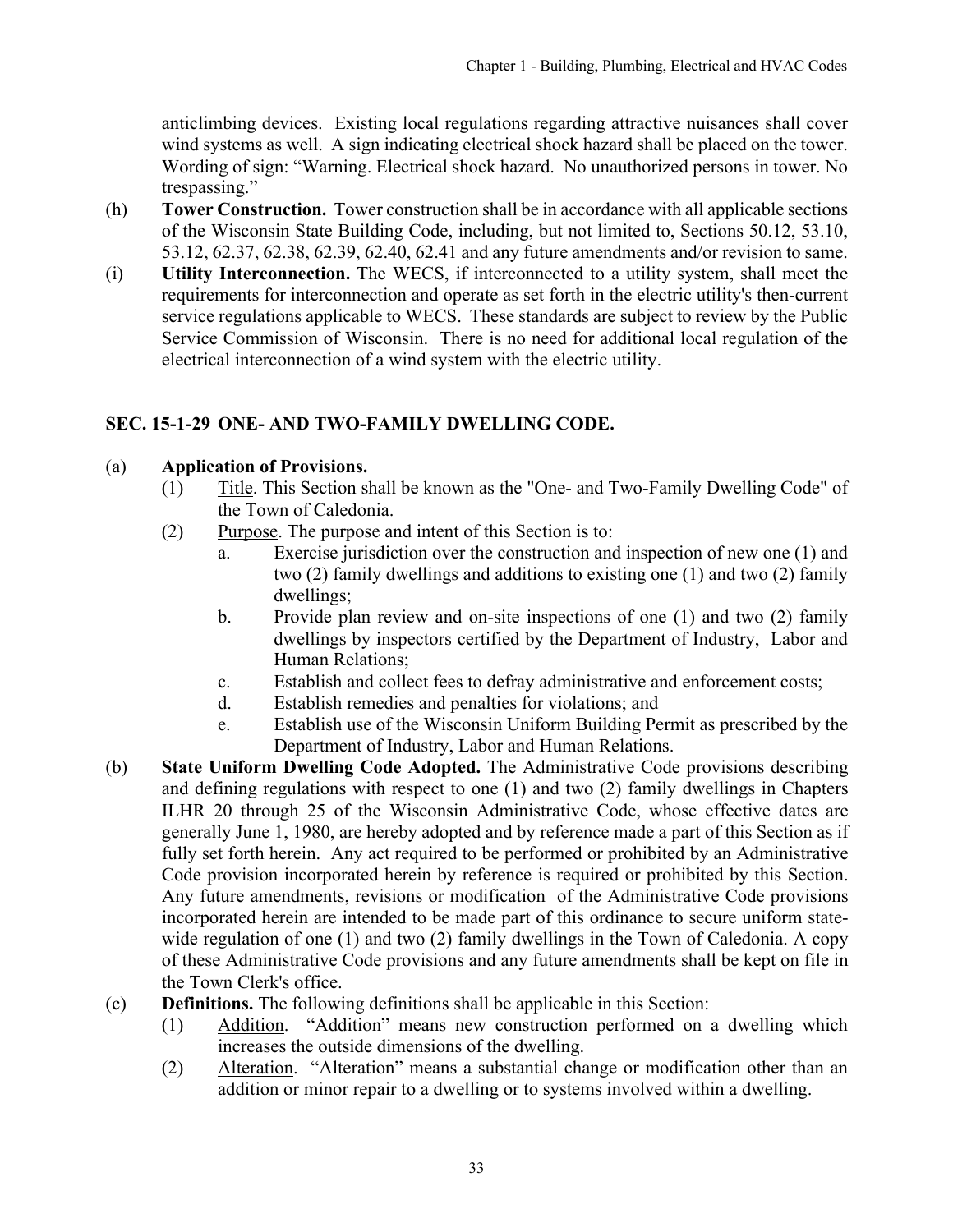- (3) Department. "Department" means the Department of Industry, Labor and Human Relations of the State of Wisconsin.
- (4) Dwelling. "Dwelling" means:
	- a. Any building, the initial construction of which is commenced on or after the effective date of this ordinance, which contains one (1) or two (2) dwelling units; or
	- b. An existing structure, or that part of an existing structure, which is used or intended to be used as a one (1) or two (2) family dwelling.
- (5) Minor Repair. "Minor repair" means repair performed for maintenance or replacement purposes on any existing one (1) or two (2) family dwelling which does not affect room arrangement, light and ventilation, access to or efficiency of any exit stairways or exits, fire protection, or exterior aesthetic appearance, and which does not increase a given occupancy and use. No building permit is required for work to be performed which is deemed minor repair.
- (6) One- or Two-Family Dwelling. A "one- or two-family dwelling" means a building structure which contains one (1) or two (2) dwelling units, each intended to be used as a home, residence or sleeping place by an individual or by two (2) or more individuals maintaining a common household, to the exclusion of all others.
- (7) Person. "Person" means an individual, partnership, firm or corporation.
- (8) Uniform Dwelling Code. "Uniform Dwelling Code" means those Administrative Code provisions, and any future amendments, revisions or modifications thereto, contained in the following chapters of the Wisconsin Administrative Code:

| -- Administration and Enforcement                                                                                                   |
|-------------------------------------------------------------------------------------------------------------------------------------|
| -- Construction Standards                                                                                                           |
| -- Energy Conservation Standards                                                                                                    |
| -- Heating, Ventilating and Air Conditioning<br>Wisconsin Administrative Code Ch. ILHR 23                                           |
| <b>Standards</b>                                                                                                                    |
| -- Electrical Standards                                                                                                             |
| Wisconsin Administrative Code Ch. ILHR 25<br>-- Plumbing and Potable Water Standards                                                |
| Wisconsin Administrative Code Ch. ILHR 20<br>Wisconsin Administrative Code Ch. ILHR 22<br>Wisconsin Administrative Code Ch. ILHR 24 |

(d) **Method of Enforcement.** For the purpose of administering and enforcing the provisions of this Section and the Uniform Dwelling Code, the Town does designate the Department of the Building Inspection created under Section 15-1-5 of this Code of Ordinances.

# (e) **Administration.**

- (1) Building Inspector. The Building Inspector shall administer and enforce all provisions of this Section and the Uniform Dwelling Code. The Building Inspector shall be certified for inspection purposes by the Department in each of the categories specified under Section ILHR 26.06, Wis. Adm. Code, and by the Department of Health and Social Services in the category of plumbing.
- (2) Subordinates. The Building Inspector may appoint, as necessary, subordinates, which appointments shall be subject to confirmation by the Town Board. Any subordinate hired to inspect buildings shall be certified under Ch. ILHR 26, Wis. Adm. Code, by the Department.
- (3) Powers. The Building Inspector or an authorized certified agent may, at all reasonable hours, enter upon any public or private premises for inspection purposes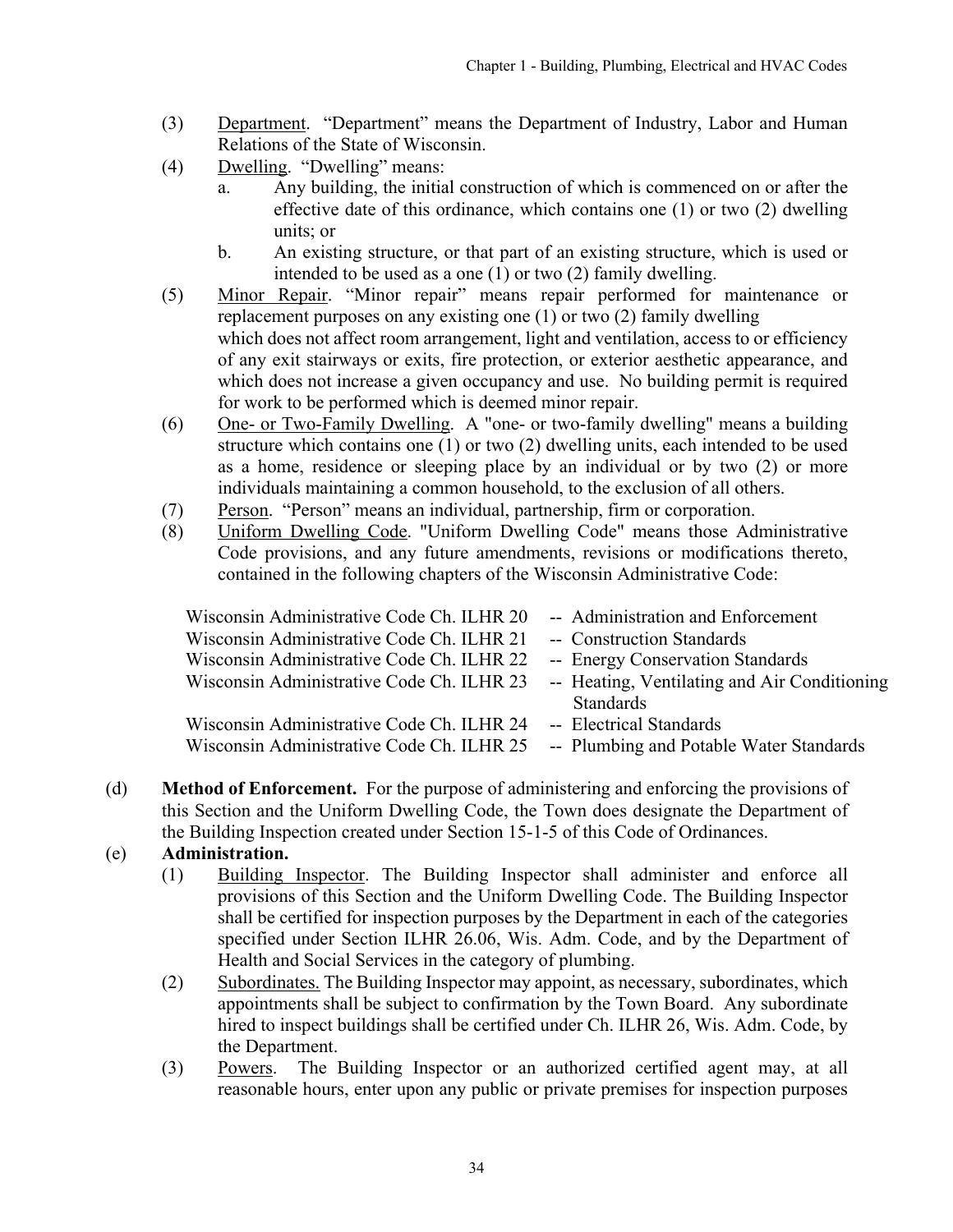and may require the production of the permit for any building, plumbing, electrical or heating work. No person shall interfere with or refuse to permit access to any such premises to the Building Inspector of his/her agent while in the performance of his/her duties.

(4) Records. The Building Inspector shall perform all administrative tasks, required by the Department under the Uniform Dwelling Code.

# (f) **Building Permits**.

- (1) Building Permits Required. No one (1) or two (2) family dwelling of which initial construction shall be commenced hereafter shall be built, enlarged, altered or repaired unless a building permit for that work shall first be obtained by the owner, or his agent, from the Building Inspector as provided in Section 15-1-6 of this Code of Ordinances. Application for a building permit shall be made in writing upon that form, designated as the Wisconsin Uniform Dwelling Permit Application, furnished by the Department.
- (2) Repairs and Additions Requiring Permit. No addition, alteration or repair to an existing one (1) or two (2) family dwelling not deemed minor repair by the Building Inspector shall be undertaken unless a building permit for this work shall first be obtained by the owner, or his agent, from the Building Inspector as provided in Section 15-1-6 of this Code of Ordinances.
- (3) Submission of Plans. The applicant shall submit two (2) sets of plans for all new or repairs or additions to one (1) and two (2) family dwellings at the time that the building permit application is filed and shall otherwise comply with Section 15-1-6 of this Code of Ordinances.
- (4) Issuance of Permit. If the Building Inspector finds that the proposed building or repair or addition complies with all Town ordinances and the Uniform Dwelling Code, the Inspector shall officially approve the application, and a building permit shall be subsequently issued to the applicant. The issued building permit shall be posted in a conspicuous place at the building site. A copy of any issued building permit shall be kept on file with the Building Inspector.
- (g) **Fees for Building Permits and Inspection.** Prior to issuance of a building permit, the applicant shall pay the fees as otherwise provided in this Chapter, unless the Town Board, for good cause shown, waives or modifies such fee on a specific permit for a specified reason(s) and provided no such waiver or modification shall be granted that is discriminatory in nature.

# (h) **Violations and Penalties.**

- (1) No person shall erect, use, occupy or maintain any one (1) or two (2) family dwelling in violation of any provision of this Section or the Uniform Dwelling Code or cause to permit any such violation to be committed. Any person violating any of the provisions of the Section shall, upon conviction, be subject to a forfeiture of not less than Ten Dollars (\$10.00), nor more than Two Hundred Dollars (\$200.00), together with the costs of prosecution and, if in default of payment thereof, shall be imprisoned for a period of not more than ninety (90) days or until such forfeiture and costs are paid.
- (2) If an inspection reveals a noncompliance with this Section or the Uniform Dwelling Code, the Building Inspector shall notify the applicant and the owner, in writing, of the violation(s) to be corrected. All cited violations shall be corrected within thirty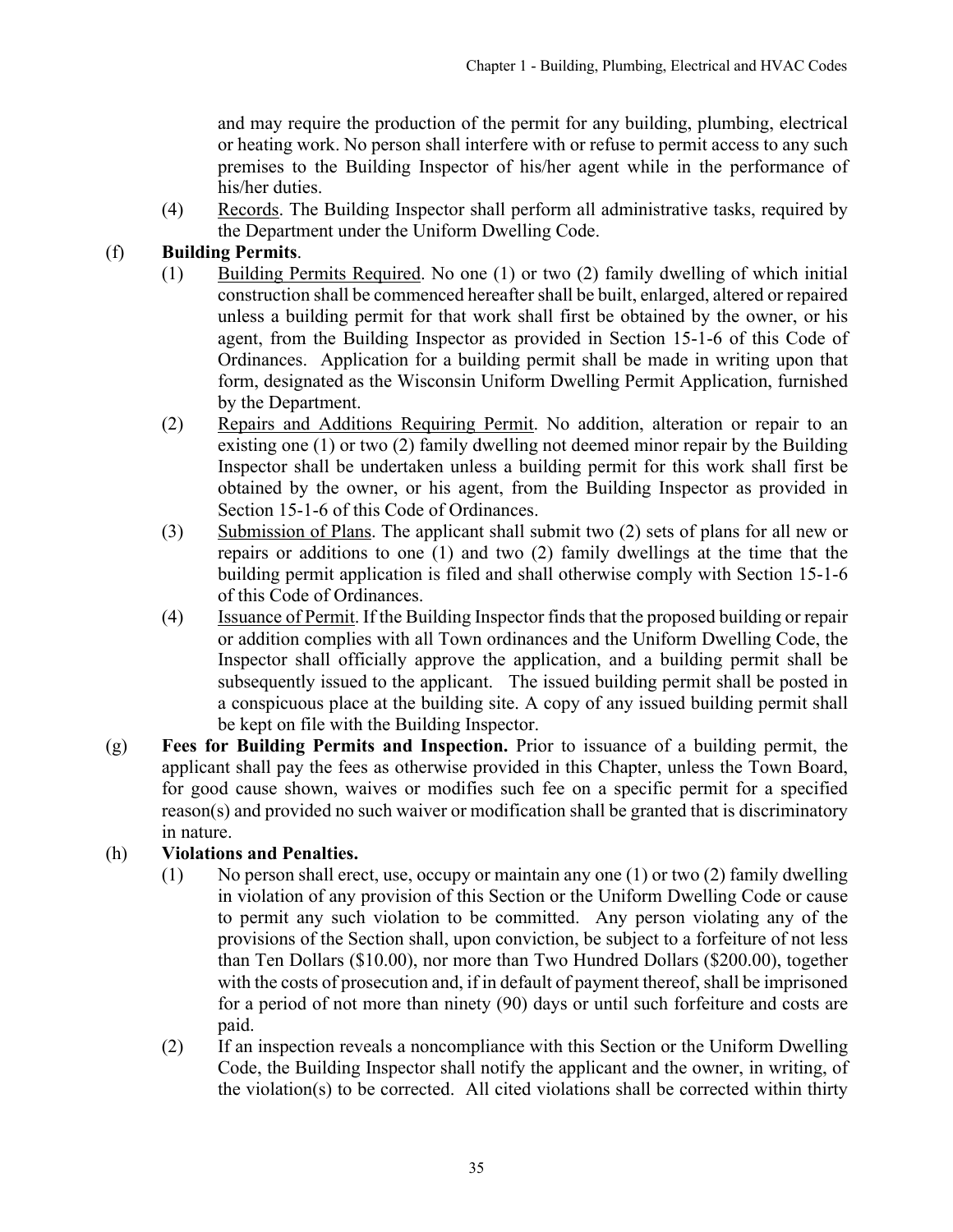(30) days after written notification unless an extension of time is granted pursuant to Section ILHR 20.10(1)(c), Wis. Adm. Code.

- <span id="page-35-0"></span>(3) If, after written notification, the violation is not corrected within thirty (30) days, a stop-work order may be served on the owner or his or her representative and a copy thereof shall be posted at the construction site. Such stop-work order shall not be removed except by written notice of the Building Inspector after satisfactory evidence has been supplied that the cited violation has been corrected.
- (4) Each day each violation continues after the thirty (30) day written notice period has run shall constitute a separate offense. Nothing in this Section shall preclude the Town from maintaining any appropriate action to prevent or remove a violation of any provision of this Section or the Uniform Dwelling Code.
- (i) **Appeal to Town Board**. Any person feeling aggrieved by an order or a determination of the Building Inspector may appeal from such order or determination of the Town Board. The appeal shall be governed by the procedures set forth in Sections 68.10 to 68.12, inclusive, of the Wisconsin Statutes, and Title 4 of this Code of Ordinances.
- (j) **Liability for Damages.** This Section shall not be construed as an assumption of liability by the Town for damages because of injuries sustained or property destroyed by any defect in any dwelling or equipment.
- (k) **Severability**. If any Section, clause, provision or portion of this Section or of Chapters ILHR 20, 21, 22, 23, 24 and 25, Wis. Adm. Code, is adjudged unconstitutional or invalid by a court of competent jurisdiction, the remaining provisions shall not be affected.

# **SEC. 15-1-30 VIOLATIONS AND PENALTIES.**

- (a) It shall be unlawful for any person to engage in any construction, building, electrical work, plumbing work or similar activity in the Town of Caledonia without first obtaining any permit or permits and paying the appropriate fees as provided in this Chapter.
- (b) It shall be unlawful for any person to erect, use, occupy or maintain any building or structure in violation of any provisions of this Chapter, or to cause, permit or suffer any such violations to be committed.
- (c) It shall be unlawful to commence work prior to obtaining a permit therefor. Triple fees shall be charged if work is commenced prior to the issuance of a permit to do so.
- (d) Any structure or portion thereof not conforming to the requirements of this Chapter is declared to be a public nuisance.

Except as otherwise specifically provided in this Chapter, any person violating any of the provisions of this Chapter shall, upon conviction, be subject to a forfeiture of not more than Five Hundred Dollars (\$500.00), together with the costs of prosecution and, in default of payment thereof, shall be imprisoned for the period of not more than thirty (30) days, or until such forfeiture and costs are paid. It shall be the responsibility of the offender to abate the violation as expeditiously as possible, and each day of such violation shall constitute a separate offense.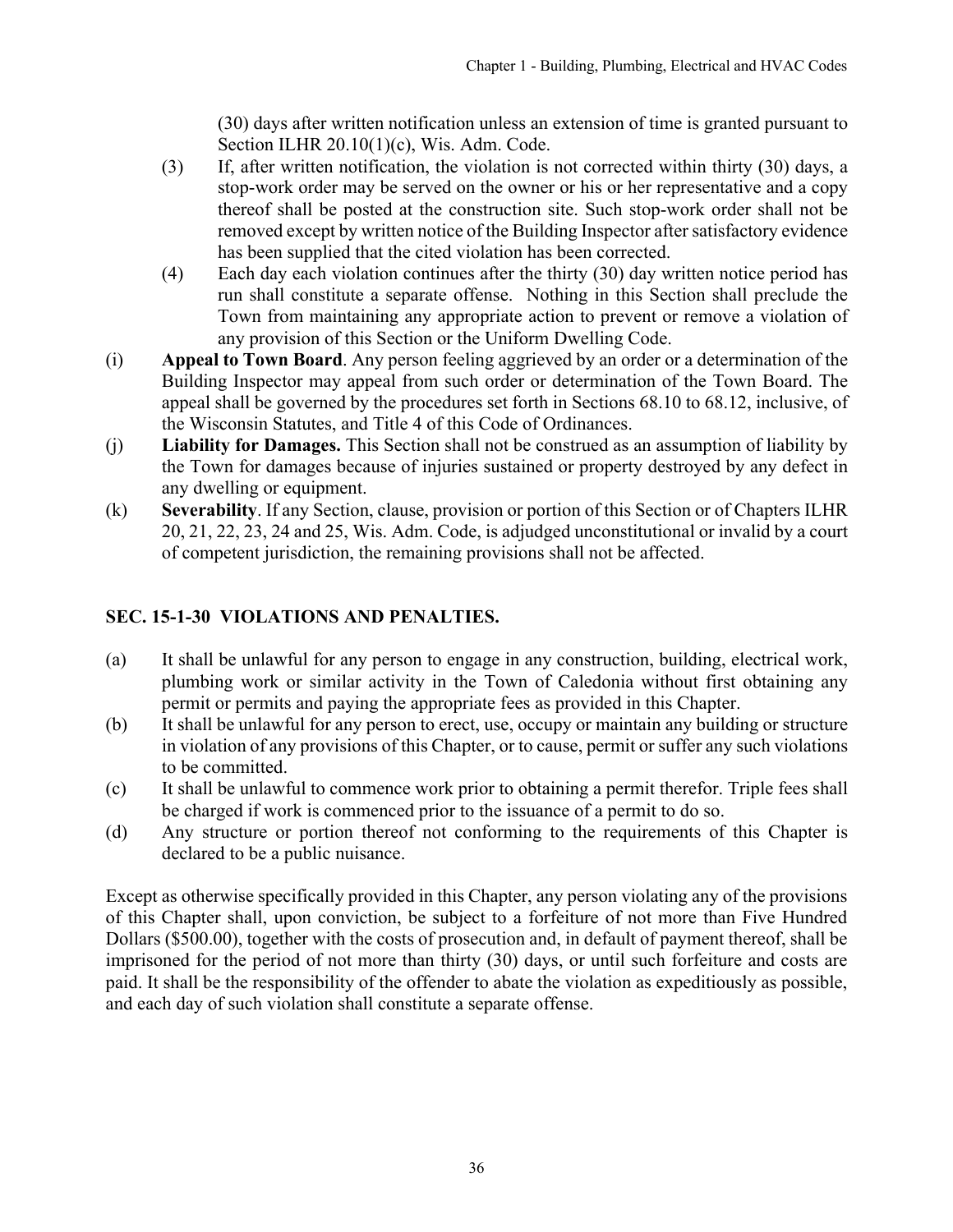#### <span id="page-36-0"></span>**SEC. 15-1-31 REGULATION OF PORTABLE TOILETS AND CONSTRUCTION DEBRIS RECEPTACLES AT NEW CONSTRUCTION SITES.**

This Section applies to portable toilets and construction debris receptacles at the site of any new construction within the Town regardless of the zoning of such site. For purposes of this Section only, "new construction," means the construction of any new building intended for residential, commercial or industrial use, and not the construction of structures accessory thereto; "adjacent properties," means those properties sharing a common property line, and not those physically separated by any road, stream or other public right-of-way.

# (a) **Portable Toilets.**

- (1) Intent. The intent of this subsection is to ensure that individuals have access to hygienic lavatory facilities at the sites of new construction within the Town.
- (2) Duration. Portable toilets must be delivered to the new construction site after any footings or foundation is poured and back-filling is completed, and prior to any further work taking place at the site. The portable toilet must remain at the site until an occupancy permit therefor is issued. At the time of application for the first permit for any new construction, the applicant must produce evidence that a portable toilet has been rented for the subject property.
- (3) Location. Portable toilets must be located outside of any road right-of-way. A portable toilet must also be located where it can be easily accessed and serviced and, unless circumstances otherwise dictate and the Building Inspector approves in advance, at least 15 feet from the nearest property line of any adjacent property.
- (4) Number And Servicing Frequency.

Each new construction site shall be served by at least one portable toilet. A single portable toilet shall be sufficient to serve approximately ten people who are regularly at the site over the course of a forty hour week. Portable toilets must be serviced, i.e. cleaned, restocked of paper products, and emptied of waste, at least once per week. A record of the portable toilet's servicing dates must be kept and must be made available for review in a timely manner upon request.

- a. If more than ten people are, or are regularly expected to be, at the new construction site, or if ten or fewer people are, or are regularly expected to be, at the site for more than forty hours per week, the number of portable toilets required or the servicing frequency thereof must be increased proportionately.
- b. If a single property owner or contractor is undertaking new construction at two adjacent properties, a single portable toilet, subject to the above man-hour guidelines set forth in subparagraph (a), may serve the two adjacent properties, provided that when an occupancy permit is issued for one of the adjacent properties, the portable toilet must be moved to the other property, if construction is continuing thereat, and located as set forth in paragraph (2) above.

#### (b) **Construction Debris Receptacles.**

(1) Intent. The intent of this subsection is that all construction debris at new construction sites shall be stored in a suitable location so as to prevent any such debris from entering the surrounding environment.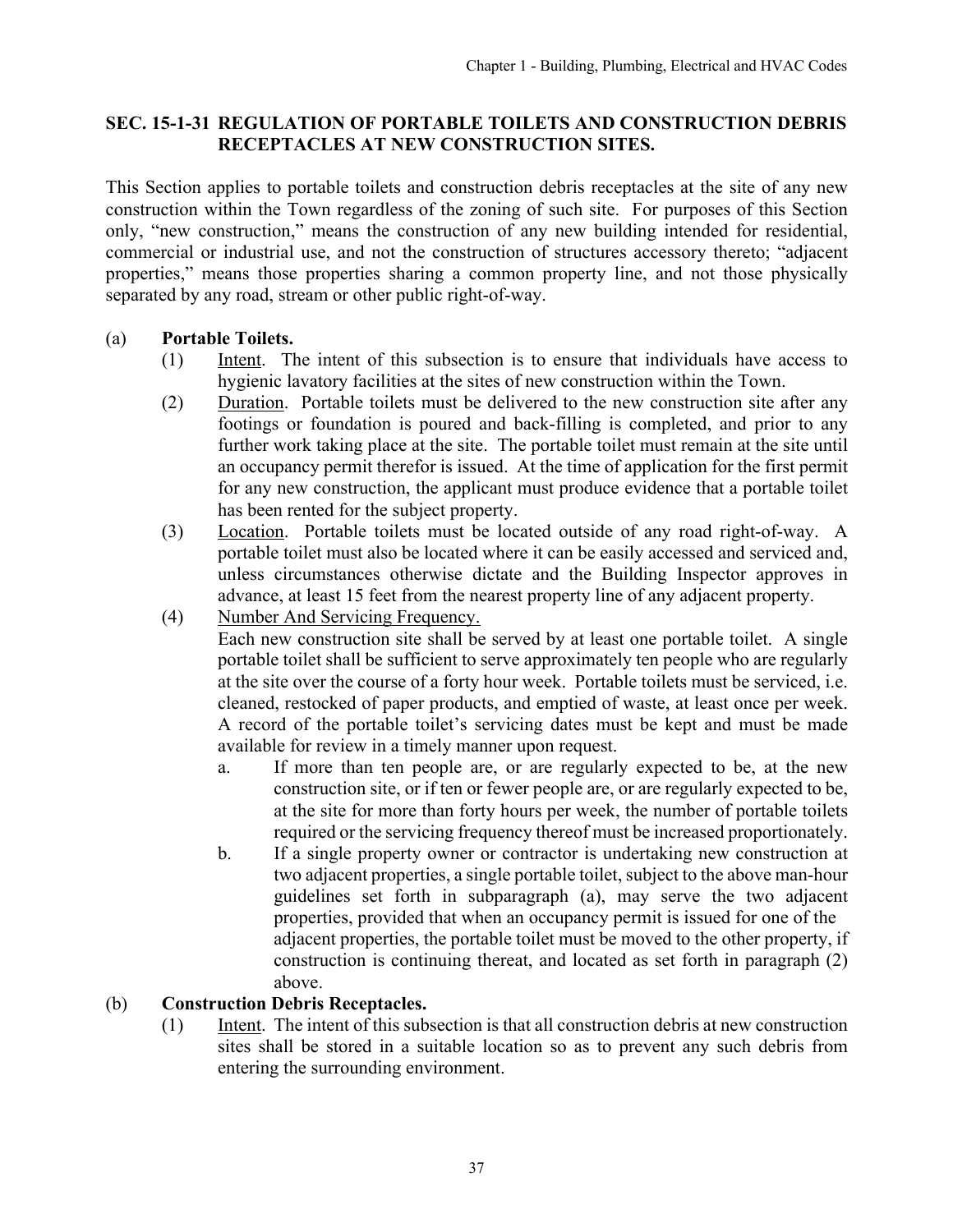- (2) Size and construction. Construction debris receptacles shall be constructed of metal, plywood, plastic or other material sufficiently sturdy to withstand the construction process and exposure to the elements without allowing any construction debris to enter the surrounding environment. Metal Construction debris receptacles, i.e. "dumpsters," shall have a volume of at least 10 cubic yards and construction debris receptacles made of plywood, plastic or other material shall have a minimum volume of 9.4 cubic yards.
- (3) Duration. Construction debris receptacles must be located at the new construction site before any exterior framing work begins. Following the installation of an operational garage door, for residential construction, or the completion of a loading dock/door or other suitable interior space, for commercial or industrial construction, construction related debris shall be stored in such enclosed, interior space if the construction debris receptacles have been removed from the site. Whenever the site is unoccupied, the garage or other door must remain closed so as to prevent any construction debris stored therein from entering the surrounding environment.
- (4) Location. Construction debris receptacles must be located outside of any road rightof-way. Construction debris receptacles must also be located where they can be easily accessed and serviced, i.e. emptied and/or removed/replaced, and, unless circumstances otherwise dictate and the Building Inspector approves in advance, at least 15 feet from the nearest property line of any adjacent property.
- (5) Number, Size, and Servicing Frequency. Every new construction site shall have at least one construction debris receptacle conforming to the specifications and limitations contained in this Section, or two construction debris receptacles that, taken together, contain the minimum volume of a single construction debris receptacle as set forth above. Construction debris receptacles shall be adequately sized and serviced frequently enough so as to completely contain the construction debris therein and prevent any such construction debris from entering the surrounding environment due to rain, wind, etc.
- (c) **Violations.** If the Building Inspector finds a new construction site to be in violation of any provision of this Section, he or she may issue an immediate stop-work order, may refuse to perform or to return to the site for any additional inspections, or, in his or her discretion, may allow the builder and/or property owner such time as is reasonable under the circumstances to remedy the violation. In lieu of, or in addition to, the issuance of a stop-

work order under the subsection, the Building Inspector may also cause the property owner or contractor to be issued one or more citations under Section 15-1-30. Each separate violation of any provision of this Section, and each day a violation continues, shall constitute a separate offense.

# **SEC. 15-1-32 REGULATION OF OUTDOOR WOOD-FIRED FURNACES.**

- (a) Outdoor Wood-Fired Furnaces.
	- 1. For the purpose of this section, "Outdoor Wood-Fired Furnace" means a wood-fired furnace, stove or boiler that is not located within a building intended for habitation by human or domestic animals.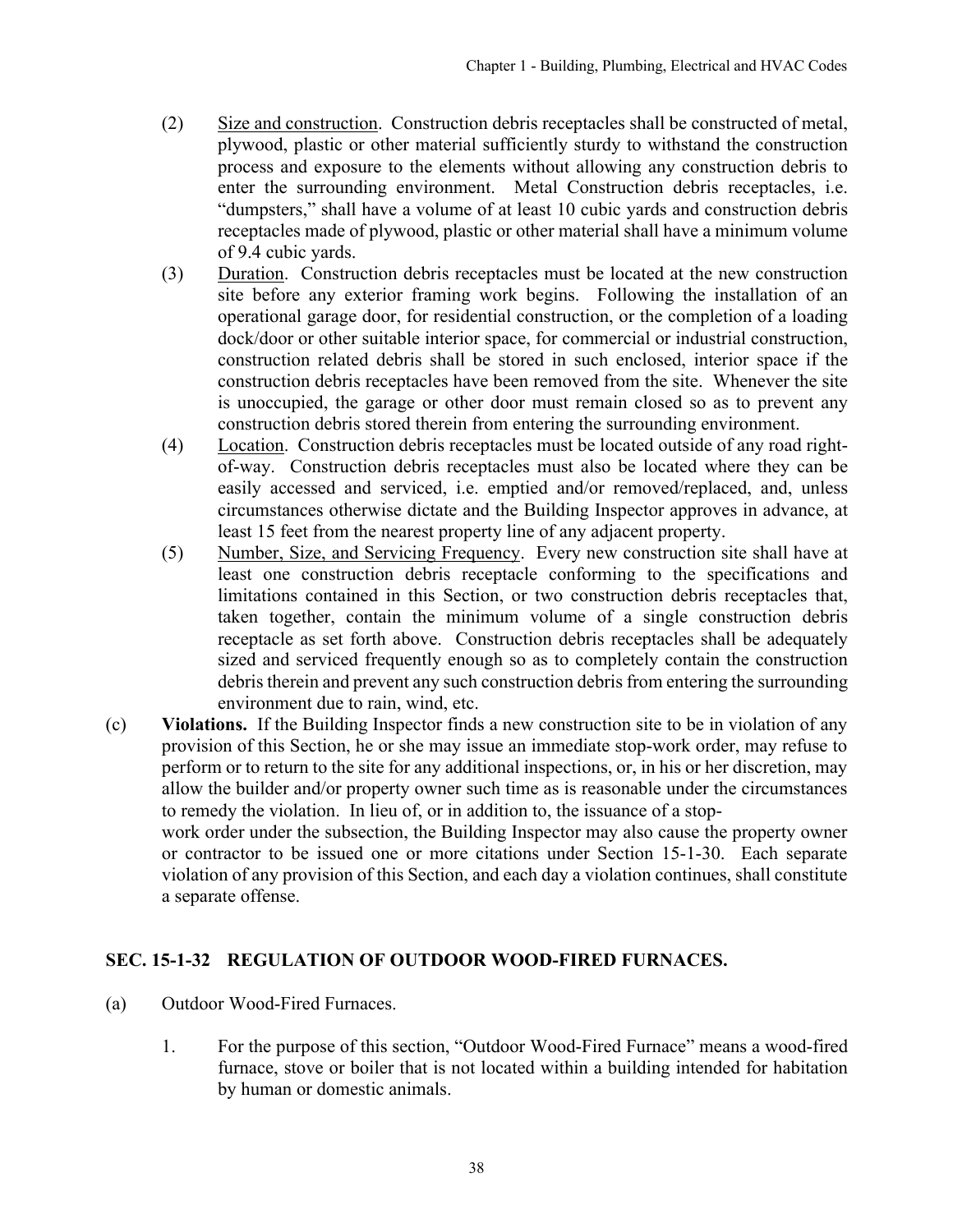- <span id="page-38-0"></span>2. **Findings**. The use of Outdoor Wood-Fired Furnaces in high-density areas results in the likelihood of nuisance complaints within the Village. Complaints stem from large, unsightly wood piles, excessive smoke and concerns about health risks associated with the high volume of smoke produced by these units.
- 3. **Use**. An Outdoor Wood-Fired Furnace may be installed and used in the Village only in accordance with the following provisions:
	- a. The furnace shall be allowed only in agricultural zoning districts designated within the Title 16 of the Village's Code of Ordinances.
	- b. Only clean, dry firewood shall be burned in the furnace. All firewood shall be stored in neat, stacked rows and not piled in any other way.
	- c. The furnace shall be located at least 500 feet from the nearest building that is not on the same property as the furnace.
	- d. The furnace shall have a chimney that extends at least 15 feet above the ground surface.
- 4. **Permit Required**. Outdoor Wood-Fired Furnaces require HVAC permits per the Wisconsin Uniform Dwelling Code SPS 323.04(4), as amended from time-to-time.
- 5. **Nuisance**. The improper use of an Outdoor Wood-Fired Furnace is hereby declared a public nuisance and the Village may proceed under Chapter 6 of Title 11 of this Code of Ordinance to abate the nuisance or may proceed under any other applicable ordinance or statute accordingly.
- 6. **Pre-existing Uses**. The Village Building Inspector shall maintain a list of those known Outdoor Wood-Fired Furnaces that predate the effective date of this ordinance. Any Outdoor Wood-Fired Furnace that predates the effective date of this ordinance shall be allowed to remain on said property even though in violation of this ordinance. In any Agricultural zoning districts, any replacement furnace shall be sited in accordance with this ordinance. In any other zoning district, a furnace may only be moved or replaced, if it meets the siting requirements of this ordinance.

# **SEC. 15-1-33 COMMERCIAL BUILDING CODE.**

- (a) **Authority**. These regulations are adopted under the authority granted by Sec. 101.12, Wis. Stat.
- (b) **Purpose**. The purpose of this ordinance is to promote the general health, safety and welfare by enforcing the adopted codes.
- (c) **Adoption of Codes**. The following Wisconsin Administrative Codes, their referenced codes and standards, and subsequent revisions are adopted for municipal enforcement by the building inspector and/or plans examiner, who shall be commercially certified by the WI Division of Industry Services.

| Chs. SPS 302     | Plan review fee schedules                |
|------------------|------------------------------------------|
| Chs. SPS 360-366 | Wisconsin Commercial Building Code       |
| Chs. SPS 375-379 | Buildings Constructed Prior to 1914 Code |
| Chs. SPS 381-387 | Wisconsin Plumbing Code                  |

- (d) **Appointed Agent Responsibilities**. The Division of Industry Services has granted the Village of Caledonia the authority to conduct Commercial Building, HVAC, Fire Alarm System, Fire Suppression System, and Plumbing plan reviews and inspections for buildings
- (e) **Plan Review Process**.